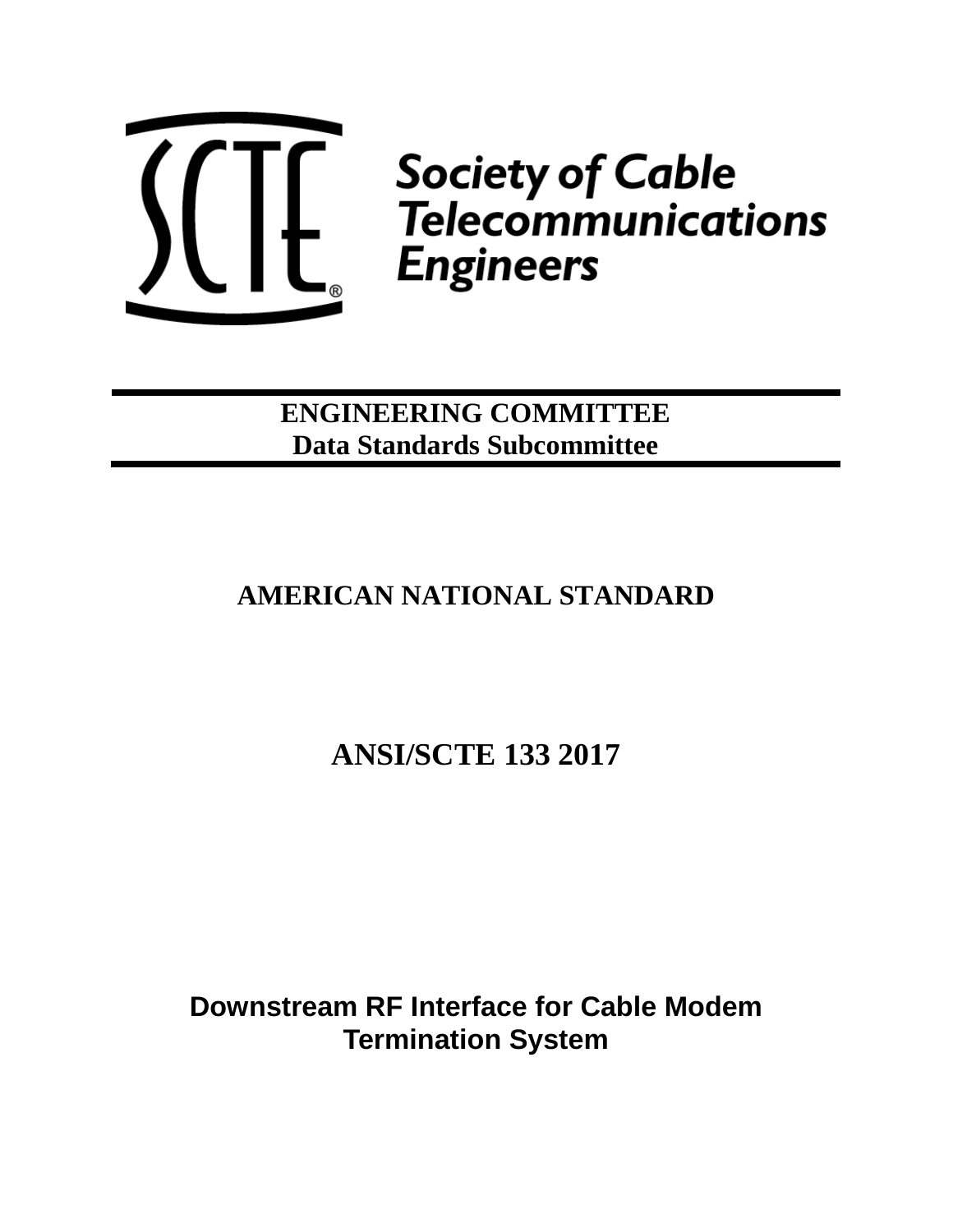# **NOTICE**

The Society of Cable Telecommunications Engineers (SCTE) Standards and Operational Practices (hereafter called "documents") are intended to serve the public interest by providing specifications, test methods and procedures that promote uniformity of product, interchangeability, best practices and ultimately the long term reliability of broadband communications facilities. These documents shall not in any way preclude any member or non-member of SCTE from manufacturing or selling products not conforming to such documents, nor shall the existence of such standards preclude their voluntary use by those other than SCTE members.

SCTE assumes no obligations or liability whatsoever to any party who may adopt the documents. Such adopting party assumes all risks associated with adoption of these documents, and accepts full responsibility for any damage and/or claims arising from the adoption of such documents.

Attention is called to the possibility that implementation of this document may require the use of subject matter covered by patent rights. By publication of this document, no position is taken with respect to the existence or validity of any patent rights in connection therewith. If a patent holder has filed a statement of willingness to grant a license under these rights on reasonable and nondiscriminatory terms and conditions to applicants desiring to obtain such a license, then details may be obtained from the standards developer. SCTE shall not be responsible for identifying patents for which a license may be required or for conducting inquiries into the legal validity or scope of those patents that are brought to its attention.

Patent holders who believe that they hold patents which are essential to the implementation of this document have been requested to provide information about those patents and any related licensing terms and conditions. Any such declarations made before or after publication of this document are available on the SCTE web site at [http://www.scte.org.](http://www.scte.org/)

All Rights Reserved

© Society of Cable Telecommunications Engineers, Inc. 2017 140 Philips Road Exton, PA 19341

DOCSIS® and M-CMTS™ are registered trademarks of Cable Television Laboratories, Inc., and used in this document with permission.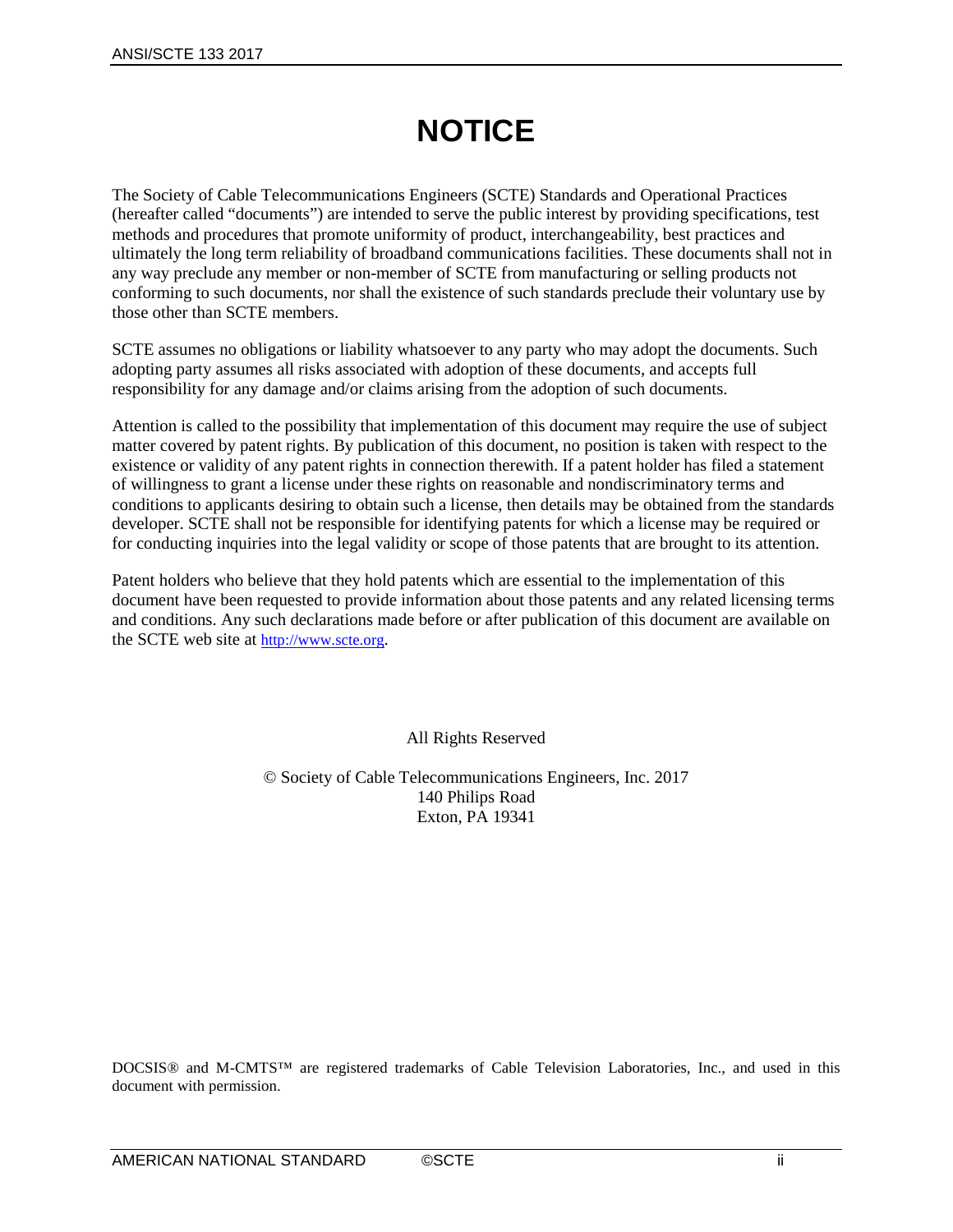# **Contents**

| 1                |                |       |  |  |  |
|------------------|----------------|-------|--|--|--|
|                  | 1.1            |       |  |  |  |
|                  | 1.2            |       |  |  |  |
|                  | 1.3            |       |  |  |  |
|                  | 1.4            |       |  |  |  |
| $\boldsymbol{2}$ |                |       |  |  |  |
|                  |                |       |  |  |  |
|                  | 2.1<br>2.2     |       |  |  |  |
|                  | 2.3            |       |  |  |  |
|                  |                |       |  |  |  |
| 3                |                |       |  |  |  |
| 4                |                |       |  |  |  |
| 5                |                |       |  |  |  |
|                  | 5.1            |       |  |  |  |
|                  | 5.2            |       |  |  |  |
|                  |                | 5.2.1 |  |  |  |
|                  |                | 5.2.2 |  |  |  |
|                  |                | 5.2.3 |  |  |  |
|                  |                |       |  |  |  |
|                  |                | 5.3.1 |  |  |  |
|                  |                | 5.3.2 |  |  |  |
|                  |                | 5.3.3 |  |  |  |
|                  |                | 5.3.4 |  |  |  |
| 6                |                |       |  |  |  |
|                  | 6.1            |       |  |  |  |
|                  | 6.2            |       |  |  |  |
|                  | 6.3            |       |  |  |  |
|                  |                | 6.3.1 |  |  |  |
|                  |                | 6.3.2 |  |  |  |
|                  |                | 6.3.3 |  |  |  |
|                  |                | 6.3.4 |  |  |  |
|                  |                | 6.3.5 |  |  |  |
|                  |                | 6.3.6 |  |  |  |
|                  |                | 6.3.7 |  |  |  |
|                  |                | 6.3.8 |  |  |  |
|                  |                | 6.3.9 |  |  |  |
| 7                |                |       |  |  |  |
|                  | 7.1            |       |  |  |  |
|                  | 7.2            |       |  |  |  |
|                  | 7.3            |       |  |  |  |
|                  | 7.4            |       |  |  |  |
|                  |                | 7.4.1 |  |  |  |
|                  |                | 7.4.2 |  |  |  |
|                  | 7.5            |       |  |  |  |
|                  | 7.6            |       |  |  |  |
|                  | <b>ANNEX A</b> |       |  |  |  |
|                  | A.1            |       |  |  |  |
|                  | A.2            |       |  |  |  |
|                  |                |       |  |  |  |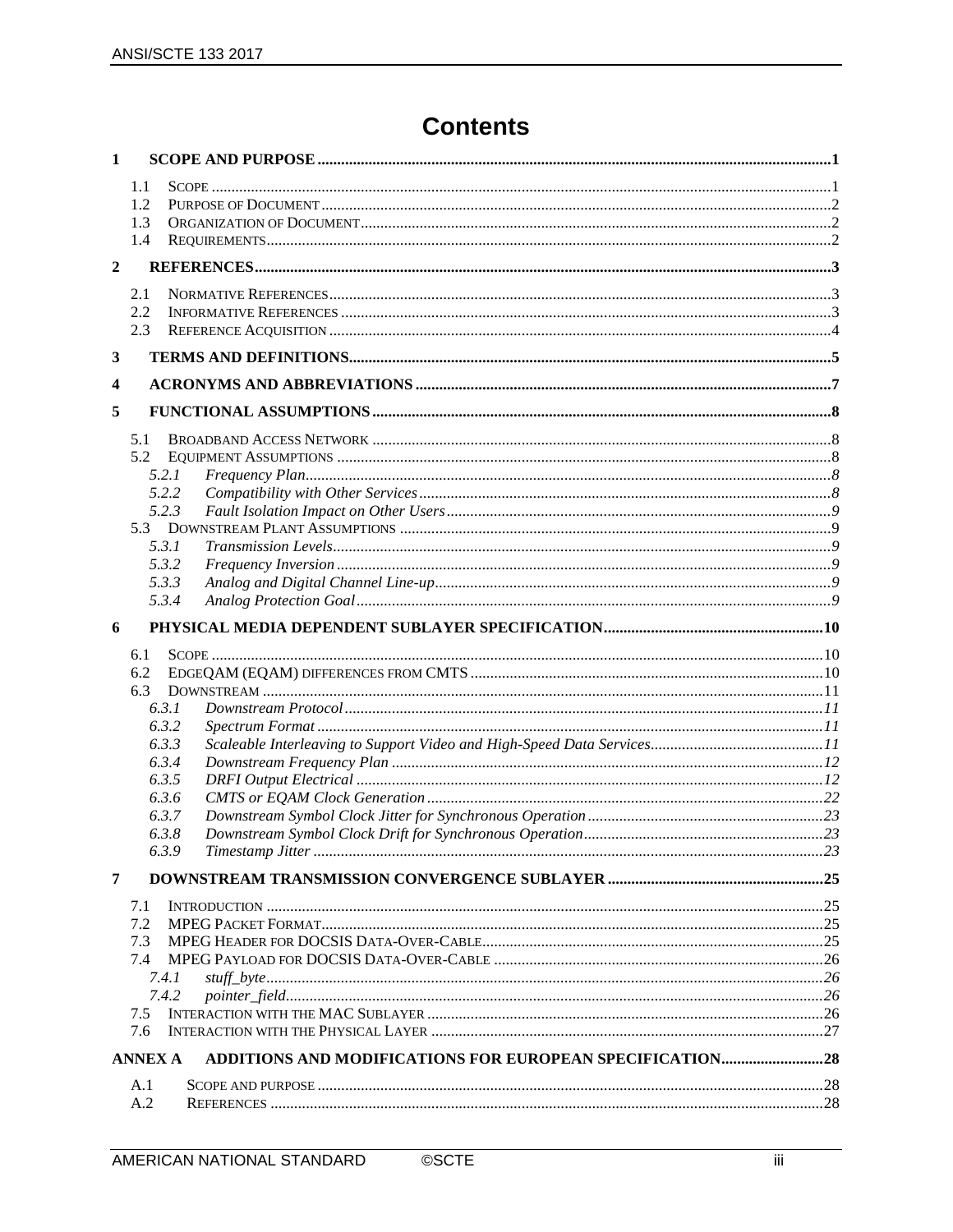| A.2.1          |                                                                                                            |  |
|----------------|------------------------------------------------------------------------------------------------------------|--|
| A.3            |                                                                                                            |  |
| A.4            |                                                                                                            |  |
| A.5            |                                                                                                            |  |
| A.5.1          |                                                                                                            |  |
| A.5.2          |                                                                                                            |  |
| A.5.3          |                                                                                                            |  |
| A.6            |                                                                                                            |  |
| A.6.1          |                                                                                                            |  |
| A.6.2          | $\emph{EdgeQAM}\ (EQAM)\ differentness\ from\ CMTS. \label{eq:edgeQAM} \emph{CMTS}. \normalsize \noindent$ |  |
| A.6.3          |                                                                                                            |  |
| A.7            |                                                                                                            |  |
| A.7.1          | $\it Introduction \, 340$                                                                                  |  |
| A.7.2          |                                                                                                            |  |
| A.7.3          |                                                                                                            |  |
| A.7.4          |                                                                                                            |  |
| A.7.5          |                                                                                                            |  |
| A.7.6          |                                                                                                            |  |
| <b>ANNEX B</b> |                                                                                                            |  |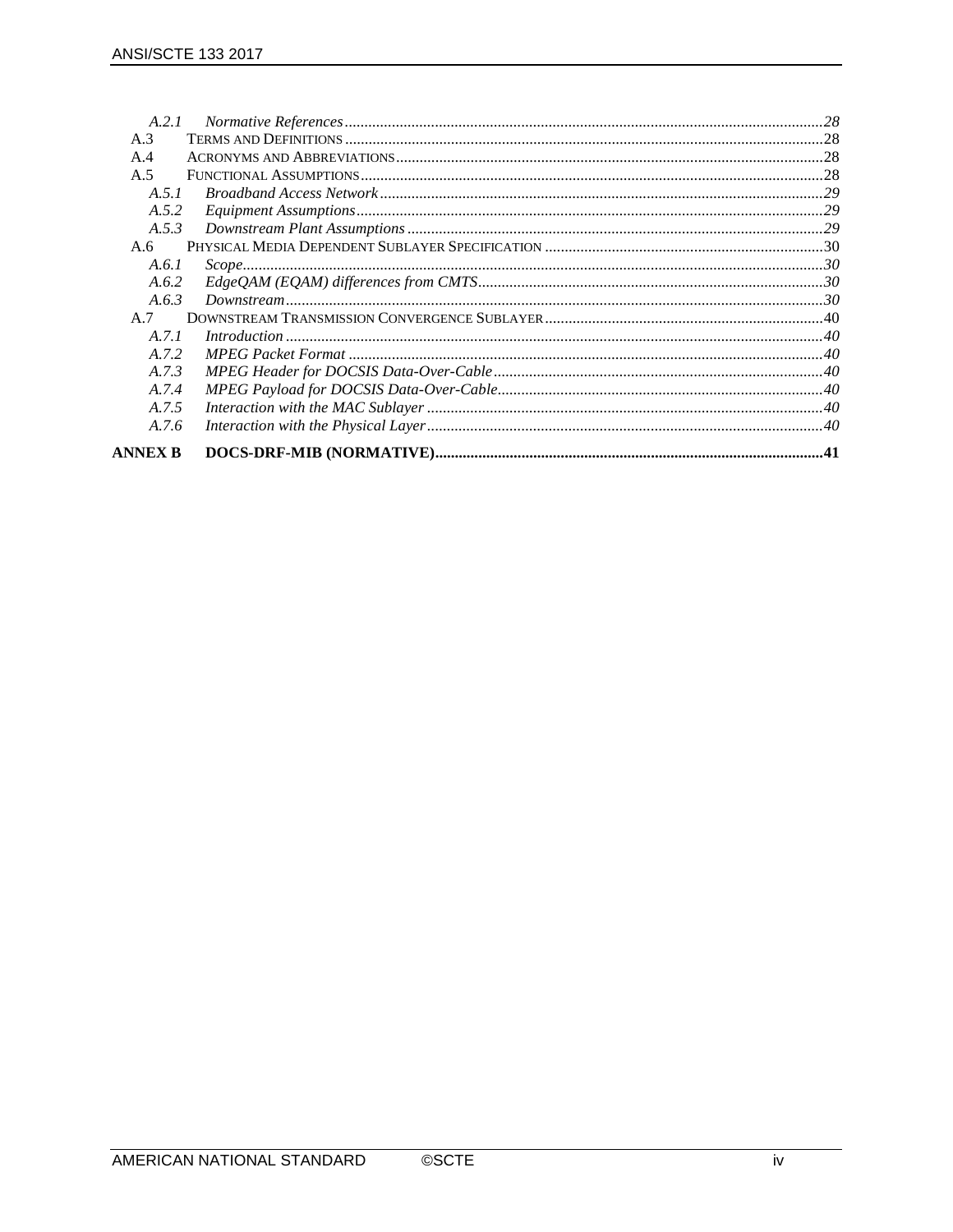# **Figures**

| FIGURE 7–3 - PACKET FORMAT WHERE A MAC FRAME IMMEDIATELY FOLLOWS THE POINTER FIELD 27 |  |
|---------------------------------------------------------------------------------------|--|
|                                                                                       |  |
|                                                                                       |  |
|                                                                                       |  |

# **Tables**

| TABLE 6-5 - EQAM OR CMTS OUTPUT OUT-OF-BAND NOISE AND SPURIOUS EMISSIONS REQUIREMENTS FOR N = < 8                                                                                                                                                                                                   |  |
|-----------------------------------------------------------------------------------------------------------------------------------------------------------------------------------------------------------------------------------------------------------------------------------------------------|--|
| TABLE 6-6 - EQAM OR CMTS OUTPUT OUT-OF-BAND NOISE AND SPURIOUS EMISSIONS REQUIREMENTS N>=9 AND                                                                                                                                                                                                      |  |
| TABLE 6-7 - EQAM OR CMTS OUTPUT OUT-OF-BAND NOISE AND SPURIOUS EMISSIONS REQUIREMENTS N>=9 AND                                                                                                                                                                                                      |  |
| TABLE 6-8 - DOWNSTREAM SYMBOL RATES & PARAMETERS FOR SYNCHRONIZATION WITH MASTER CLOCK23                                                                                                                                                                                                            |  |
|                                                                                                                                                                                                                                                                                                     |  |
|                                                                                                                                                                                                                                                                                                     |  |
|                                                                                                                                                                                                                                                                                                     |  |
|                                                                                                                                                                                                                                                                                                     |  |
| TABLE A-4 - EQAM OR CMTS OUTPUT OUT-OF-BAND NOISE AND SPURIOUS EMISSIONS REQUIREMENTS FOR N = < 8<br>WITH $N \equiv$ MAXIMUM NUMBER OF COMBINED CHANNELS PER RF PORT AND $N' \equiv$ NUMBER OF ACTIVE                                                                                               |  |
| TABLE A-5 - EQAM OR CMTS OUTPUT OUT-OF-BAND NOISE AND SPURIOUS EMISSIONS REQUIREMENTS FOR N >= 9                                                                                                                                                                                                    |  |
| AND N' $>=$ N/4 WITH N $\equiv$ MAXIMUM NUMBER OF COMBINED CHANNELS PER RF PORT AND N' $\equiv$ NUMBER OF                                                                                                                                                                                           |  |
| TABLE A-6 - EQAM OR CMTS OUTPUT OUT-OF-BAND NOISE AND SPURIOUS EMISSIONS REQUIREMENTS FOR N >= 9<br>AND N' < N/4 WITH N $\equiv$ MAXIMUM NUMBER OF COMBINED CHANNELS PER RF PORT AND N' $\equiv$ NUMBER OF<br>ACTIVE CHANNELS COMBINED PER RF PORT AND N" = EFFECTIVE NUMBER OF ACTIVE CHANNELS FOR |  |
|                                                                                                                                                                                                                                                                                                     |  |
| TABLE A-7 - DOWNSTREAM SYMBOL RATES & PARAMETERS FOR SYNCHRONIZATION WITH THE MASTER CLOCK  39                                                                                                                                                                                                      |  |
|                                                                                                                                                                                                                                                                                                     |  |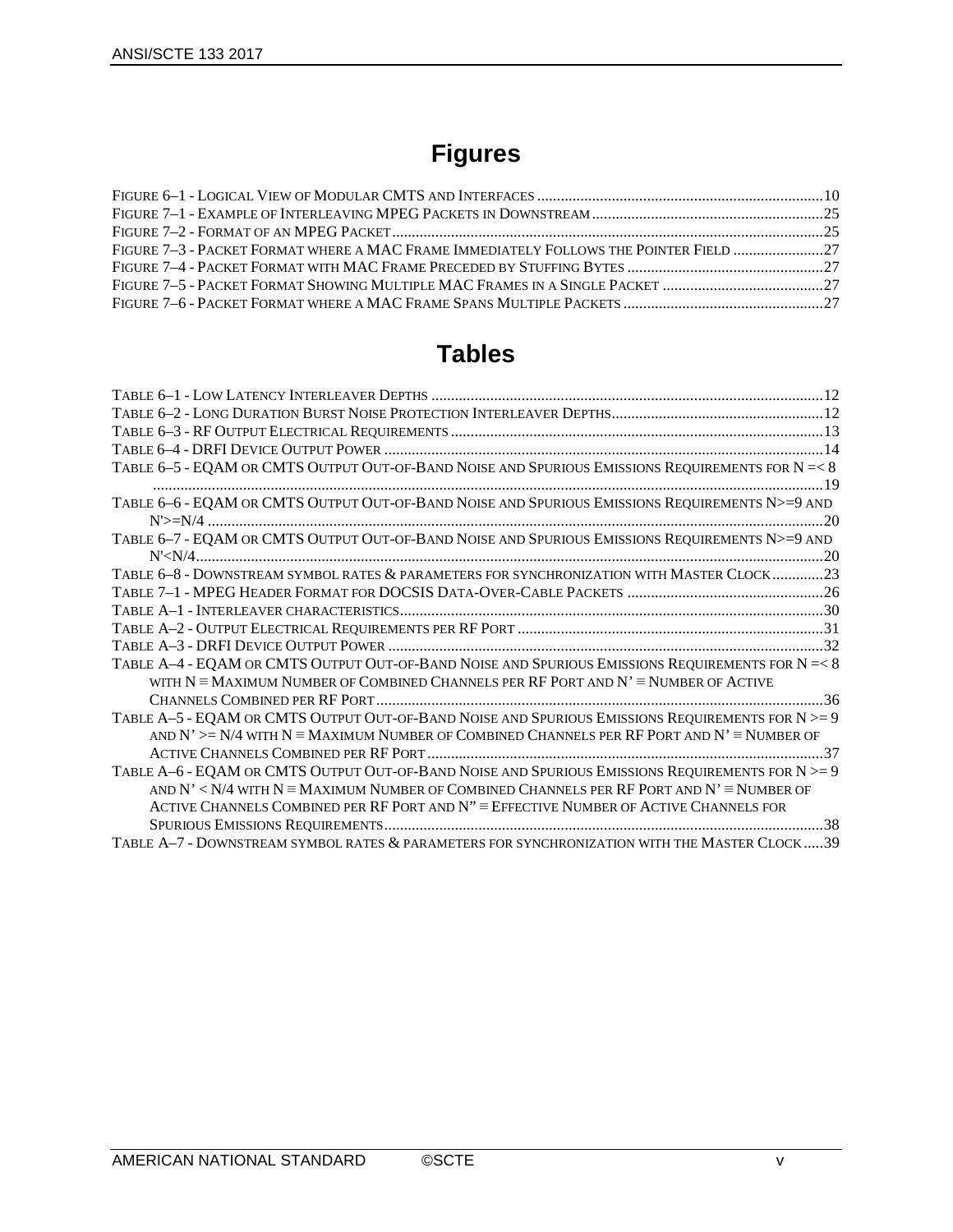This page left blank intentionally.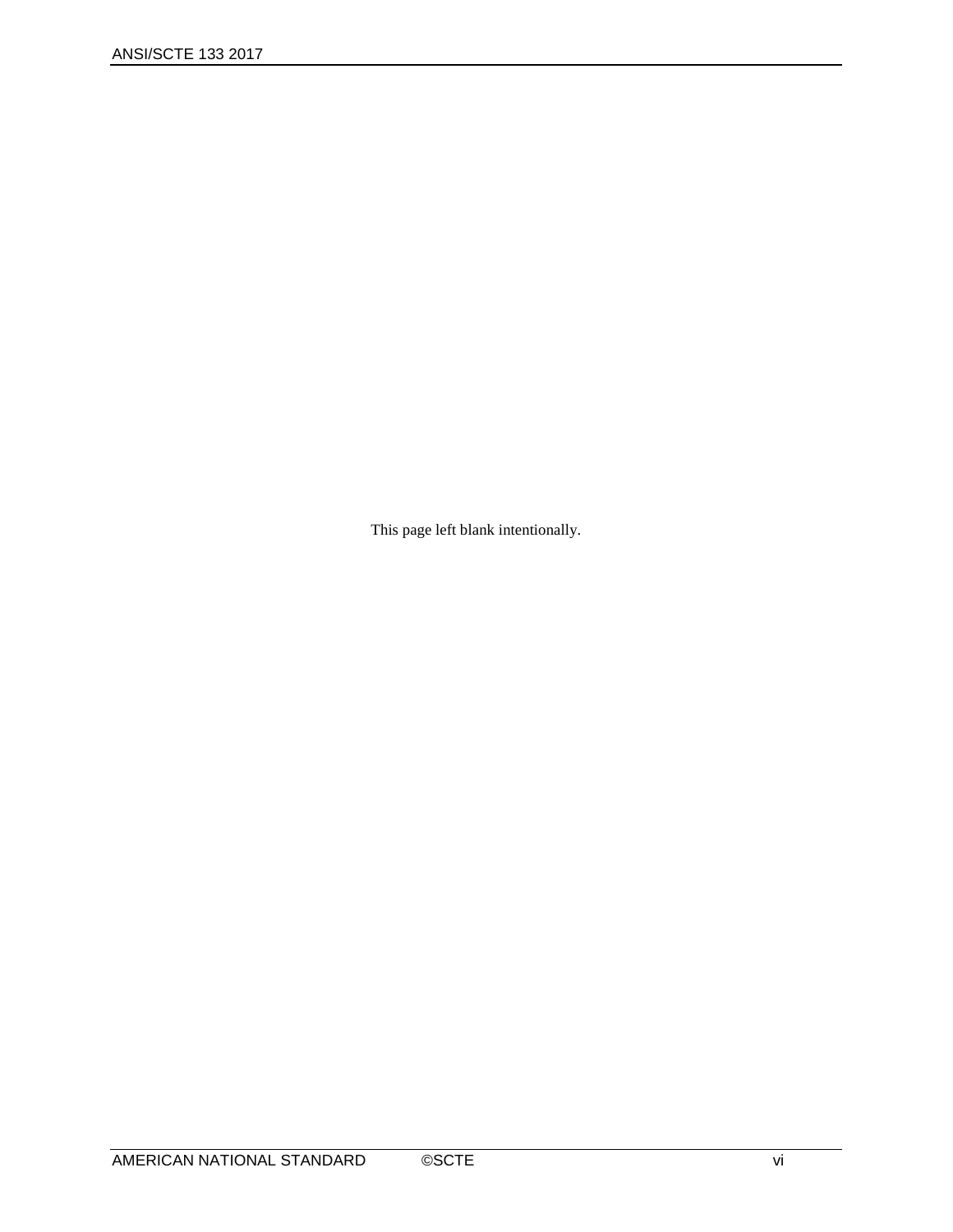# <span id="page-6-0"></span>**1 SCOPE AND PURPOSE**

# <span id="page-6-1"></span>**1.1 Scope**

NOTE: This document is identical to SCTE 133 2010 except for informative components which may have been updated such as the title page, NOTICE text, headers and footers. No normative changes have been made to this document.

This document defines the downstream radio-frequency interface [DRFI] specifications for:

- an edgeQAM (EQAM) modular device, or
- an integrated Cable Modem Termination System [CMTS] with multiple downstream channels per RF port, or
- an integrated CMTS beyond DOCSIS 2.0.

There are differences in the cable spectrum planning practices adopted for different networks in the world. Therefore two options for physical layer technology are included, which have equal priority and are not required to be interoperable. One technology option is based on the downstream multi-program television distribution that is deployed in North America using 6 MHz channeling. The other technology option is based on the corresponding European multi-program television distribution. Both options have the same status, notwithstanding that the document structure does not reflect this equal priority. The first of these options is defined in Sections [5,](#page-13-0) [6,](#page-15-0) [7,](#page-30-0) whereas the second is defined by replacing the content of those sections with the content o[f Annex A.](#page-33-0) Correspondingly, [\[ITU-T J.83-B\]](#page-8-3) and [\[CEA-542-B\]](#page-8-4) apply only to the first option, and [\[EN 300 429\]](#page-33-7) only to the second. Compliance with this document requires compliance with the one or the other of these implementations, not with both. It is not required that equipment built to one option shall interoperate with equipment built to the other.

A DRFI-compliant device may be a single-channel only device, or it may be a multiple-channel device capable of generating one or multiple downstream RF carriers simultaneously on one RF output port. An EQAM may be a module of a modular cable modem termination system (M-CMTS) and be used for delivering a high-speed data service or it may serve as a component of a digital video or video-on-demand (VOD) system, delivering high quality digital video to subscribers. These specifications are crafted to enable an EQAM to be used without restriction in either or both service delivery scenarios simultaneously. "Simultaneous" in the early deployments means that if a RF output port has multiple QAM channels, some channel(s) may be delivering high-speed data while some other channel(s) may be delivering digital video. This specification enables future uses, wherein a single QAM channel may share bandwidth between high-speed data and digital video in the same MPEG transport stream.

Conceptually, an EQAM will accept input via an Ethernet link, integrate the incoming data into an MPEG transport stream, modulate one of a plurality of RF carriers, per these specifications, and deliver the carrier to a single RF output connector shared in common with all modulators. Conceivably, a single EQAM RF channel could be used for data and video simultaneously. The reason that an EQAM RF channel can be used for either is that both digital video and DOCSIS data downstream channels are based on ITU-T J.83 Annex B [\[ITU-T J.83-B\]](#page-8-3) for cable networks in North America and EN 300 429 [EN 300 429] for cable networks deployed in Europe. On downstream channels complying to ITU-T J.83, Annex B, typically, the only difference between an EQAM RF channel operating in a video mode and an EQAM RF channel operating in DOCSIS data mode is the interleaver depth (see Sections [6.3.1](#page-16-1) and [6.3.3\)](#page-16-3). DOCSIS data runs in a low latency mode using a shallow interleaver depth at the cost of some burst protection. DOCSIS data can do this because if a transmission error occurs, the higher layer protocols will request re-transmission of the missing data. For video, the sequence of frames in the program is both time sensitive and order sensitive and cannot be re-transmitted. For this reason, video uses a deeper interleaver depth to provide more extensive burst protection and deliver more of the program content without loss. The penalty video pays is in latency. The entire program content is delayed by a few milliseconds, typically, and is invisible to the viewers of the program. The conflicting demands for interleaver depth are what prevent a single EQAM RF channel from being used optimally for video and DOCSIS data simultaneously. A traditional integrated CMTS, however, is used solely for DOCSIS data.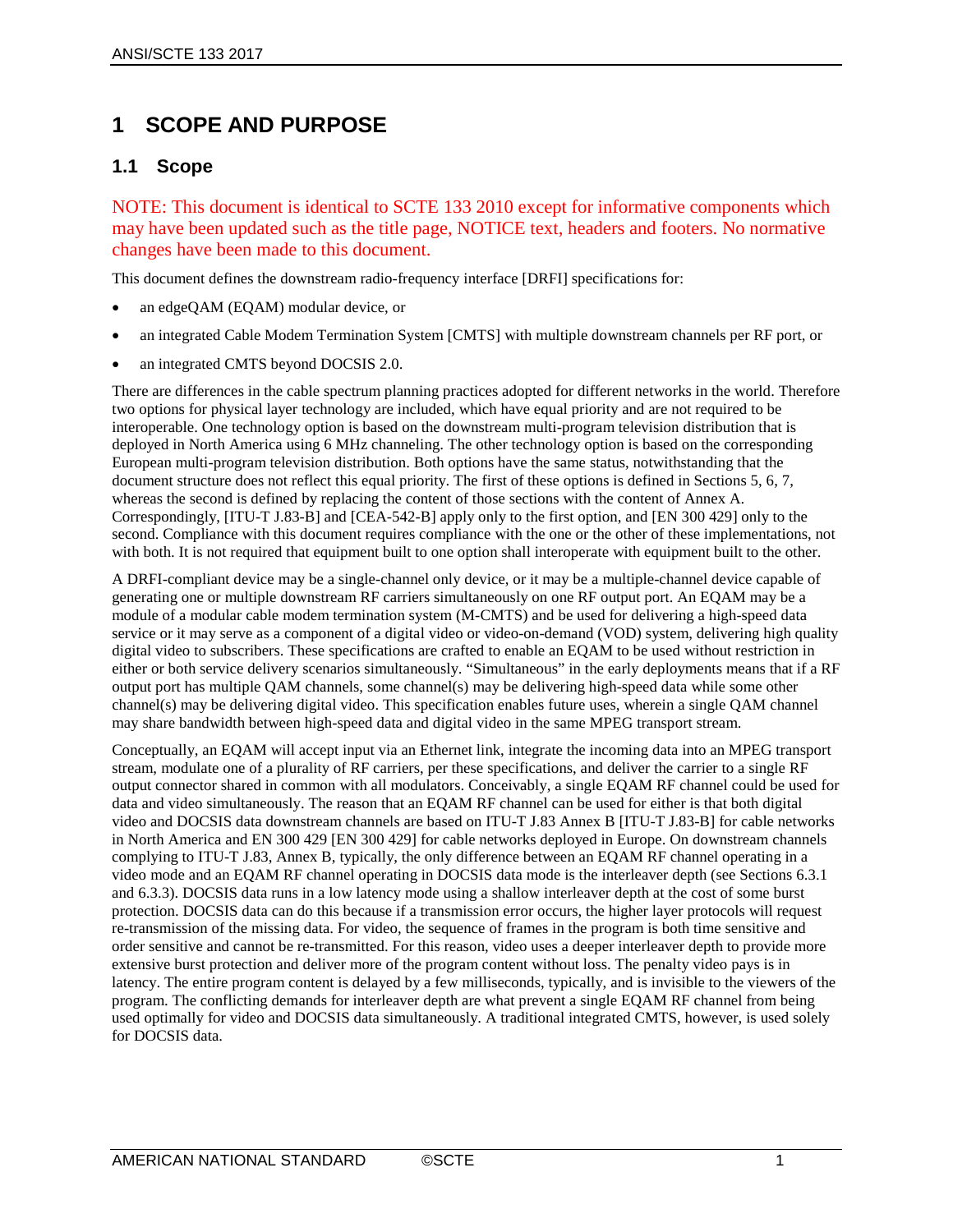# <span id="page-7-0"></span>**1.2 Purpose of Document**

The purpose of this document is to define the RF characteristics required in the downstream transmitter(s) of CMTSs and EQAMs, sufficiently enough to permit vendors to build devices that meet the needs of multiple system operators (MSOs) around the world.

# <span id="page-7-1"></span>**1.3 Organization of Document**

This document will not attempt to wholly replicate the normative references provided in the document. However, it will use extracted portions of said documents where it adds clarity to this document. For fuller understanding of this document, the most recent versions o[f \[ITU-T J.83-B\]](#page-8-3) Annex B or [\[EN 300 429\],](#page-33-7) respectively, as well as [\[DOCSIS2\]](#page-8-5) should be available for reference.

# <span id="page-7-2"></span>**1.4 Requirements**

Throughout this document, the words that are used to define the significance of particular requirements are capitalized. These words are:

| "MUST"       | This word or the adjective "REQUIRED" means that the item is an absolute requirement<br>of this specification.                                                                                                                                                                             |
|--------------|--------------------------------------------------------------------------------------------------------------------------------------------------------------------------------------------------------------------------------------------------------------------------------------------|
| "MUST NOT"   | This phrase means that the item is an absolute prohibition of this specification.                                                                                                                                                                                                          |
| "SHOULD"     | This word or the adjective "RECOMMENDED" means that there may exist valid<br>reasons in particular circumstances to ignore this item, but the full implications should<br>be understood and the case carefully weighed before choosing a different course.                                 |
| "SHOULD NOT" | This phrase means that there may exist valid reasons in particular circumstances when<br>the listed behavior is acceptable or even useful, but the full implications should be<br>understood and the case carefully weighed before implementing any behavior described<br>with this label. |
| "MAY"        | This word or the adjective "OPTIONAL" means that this item is truly optional. One<br>vendor may choose to include the item because a particular marketplace requires it or<br>because it enhances the product, for example; another vendor may omit the same item.                         |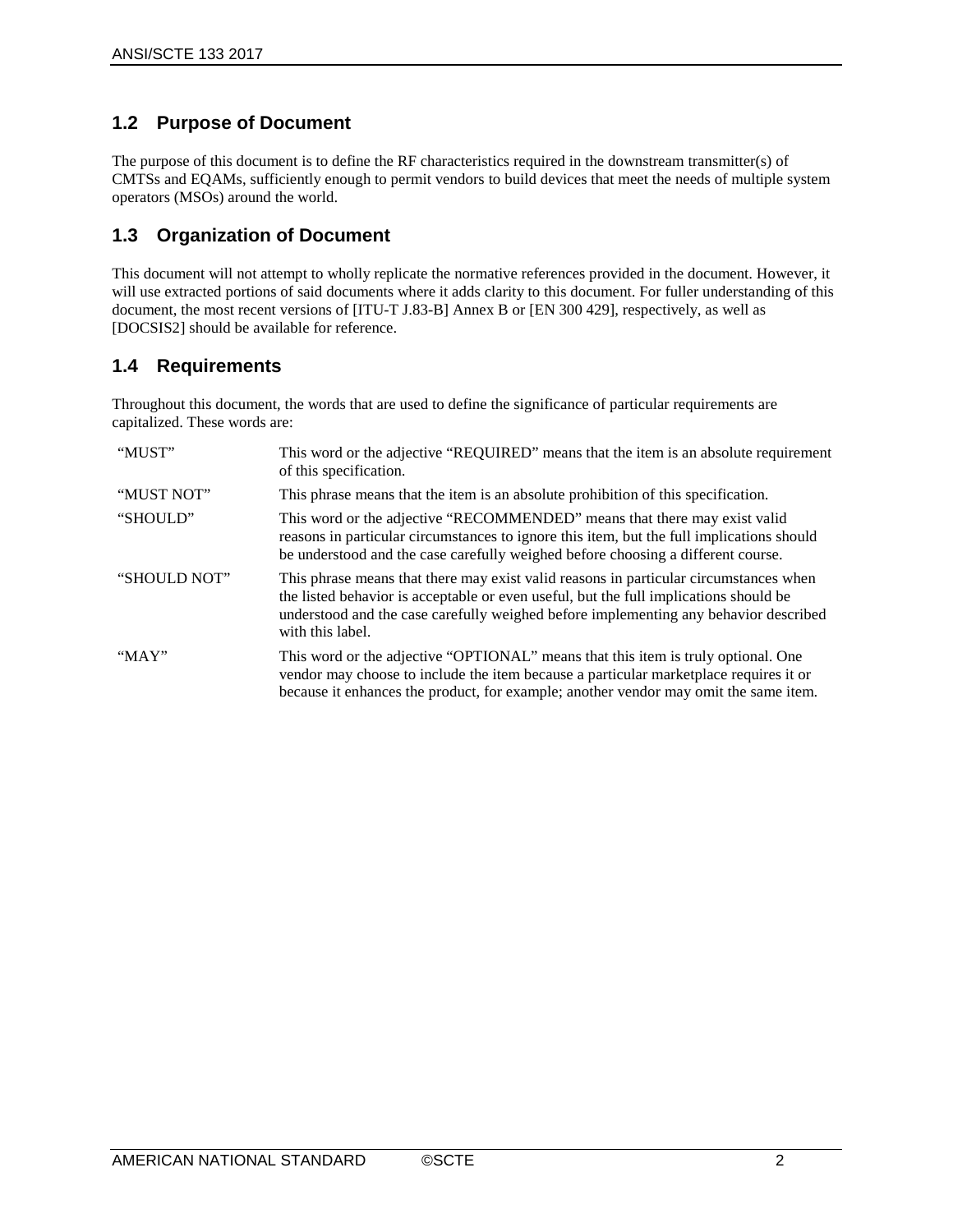# <span id="page-8-0"></span>**2 REFERENCES**

# <span id="page-8-1"></span>**2.1 Normative References**

In order to claim compliance with this standard, it is necessary to conform to the following standards and other works as indicated, in addition to the other requirements of this specification. Notwithstanding, intellectual property rights may be required to use or implement such normative references.

<span id="page-8-6"></span><span id="page-8-5"></span><span id="page-8-4"></span><span id="page-8-3"></span>

| [DOCSIS2]        | ANSI/SCTE 79-1 2009, DOCSIS 2.0 Part 1: Radio Frequency Interface.                                                                                   |
|------------------|------------------------------------------------------------------------------------------------------------------------------------------------------|
| $[CEA-542-B]$    | CEA-542-B: "CEA Standard: Cable Television Channel Identification Plan," July 2003.                                                                  |
| [ANSI/SCTE 02]   | ANSI/SCTE 02 2006, "Specification for F Port, Female, Indoor."                                                                                       |
| $[ITU-T J.83-B]$ | Annex B to ITU-T Recommendation J.83 (12/07), "Digital multi-programme systems for<br>television sound and data services for cable distribution."    |
| [ISO 13818]      | ISO/IEC 13818-1, "Information Technology - Generic Coding of Moving Pictures and<br>Associated Audio: Systems / ITU-T Recommendation H.222.0," 2007. |

# <span id="page-8-13"></span><span id="page-8-2"></span>**2.2 Informative References**

This standard uses the following informative references.

<span id="page-8-12"></span><span id="page-8-11"></span><span id="page-8-10"></span><span id="page-8-9"></span><span id="page-8-8"></span><span id="page-8-7"></span>

| [NSI]         | CMTS Network Side Interface, SP-CMTS-NSI-I01-960702, July 2, 1996, Cable Television<br>Laboratories, Inc.  |
|---------------|------------------------------------------------------------------------------------------------------------|
| $[M-OSSI]$    | ANSI/SCTE 137-3 2010, Modular Head End Architecture Part 3: M-CMTS Operations<br>Support System Interface. |
| [CMCI]        | Cable Modem CPE Interface, CM-SP-CMCI-C01-081104, November 4, 2008, Cable<br>Television Laboratories, Inc. |
| <b>[DEPI]</b> | SCTE 137-2 2010, Modular Head End Architecture Part 2: M-CMTS Downstream External<br>PHY Interface.        |
| [DTI]         | ANSI/SCTE 137-1 2010, Modular Head End Architecture Part 1: DOCSIS Timing Interface.                       |
| <b>[ERMI]</b> | ANSI/SCTE 137-4 2010, Modular Head End Architecture Part 4: Edge Resource Manager<br>Interface.            |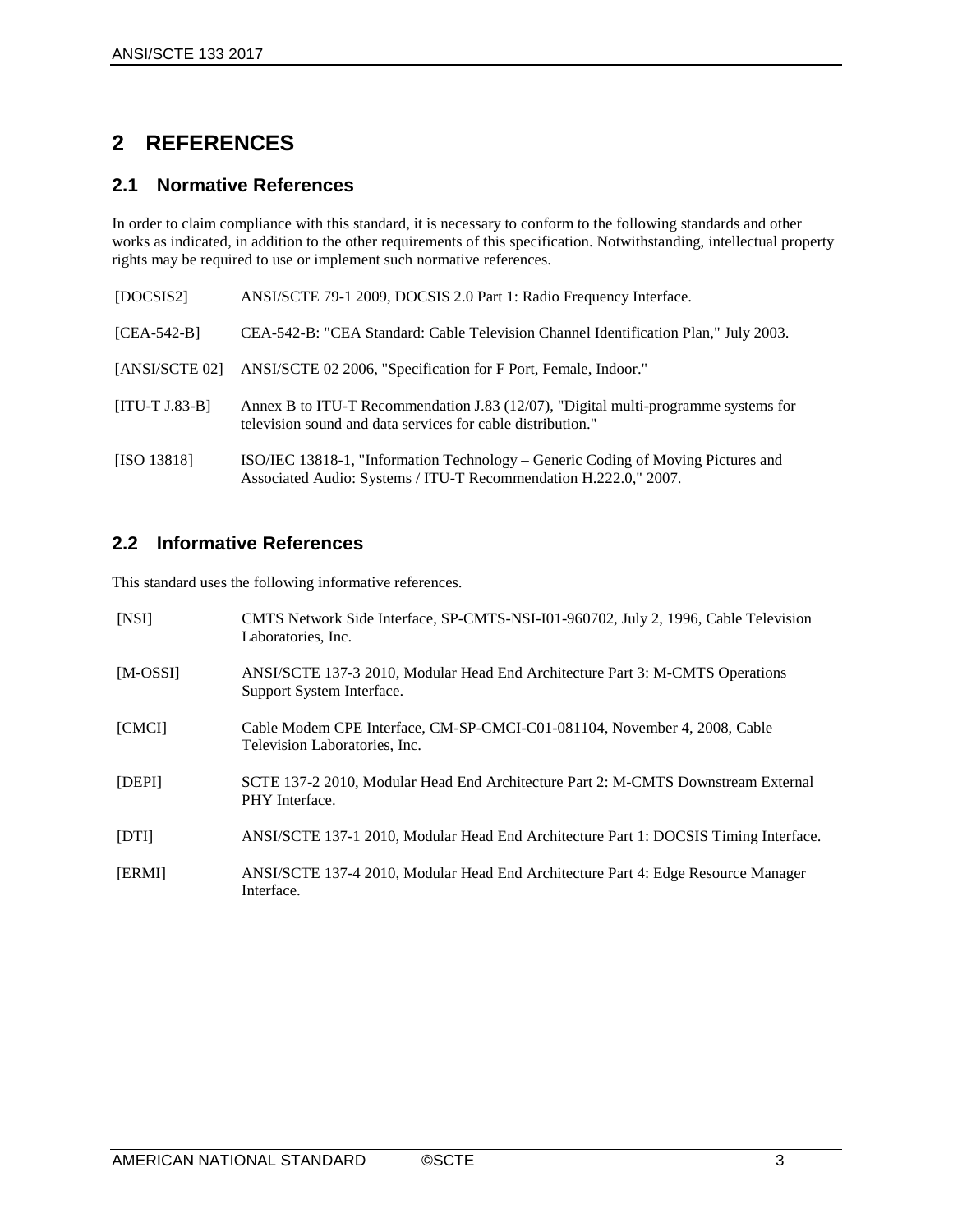# <span id="page-9-0"></span>**2.3 Reference Acquisition**

- Cable Television Laboratories, Inc., http://www.cablelabs.com/
- EIA: Electronic Industries Alliance, [http://www.eia.org/new\\_contact/](http://www.eia.org/new_contact/)
- ETSI: European Telecommunications Standards Institute, http://www.etsi.org/services\_products/freestandard/home.htm
- ITU: International Telecommunication Union (ITU), http://www.itu.int/home/contact/index.html
- ISO: International Organization for Standardization (ISO),<http://www.iso.org/iso/en/xsite/contact/contact.html>
- SCTE: Society of Cable Telecommunications Engineers, http://www.scte.org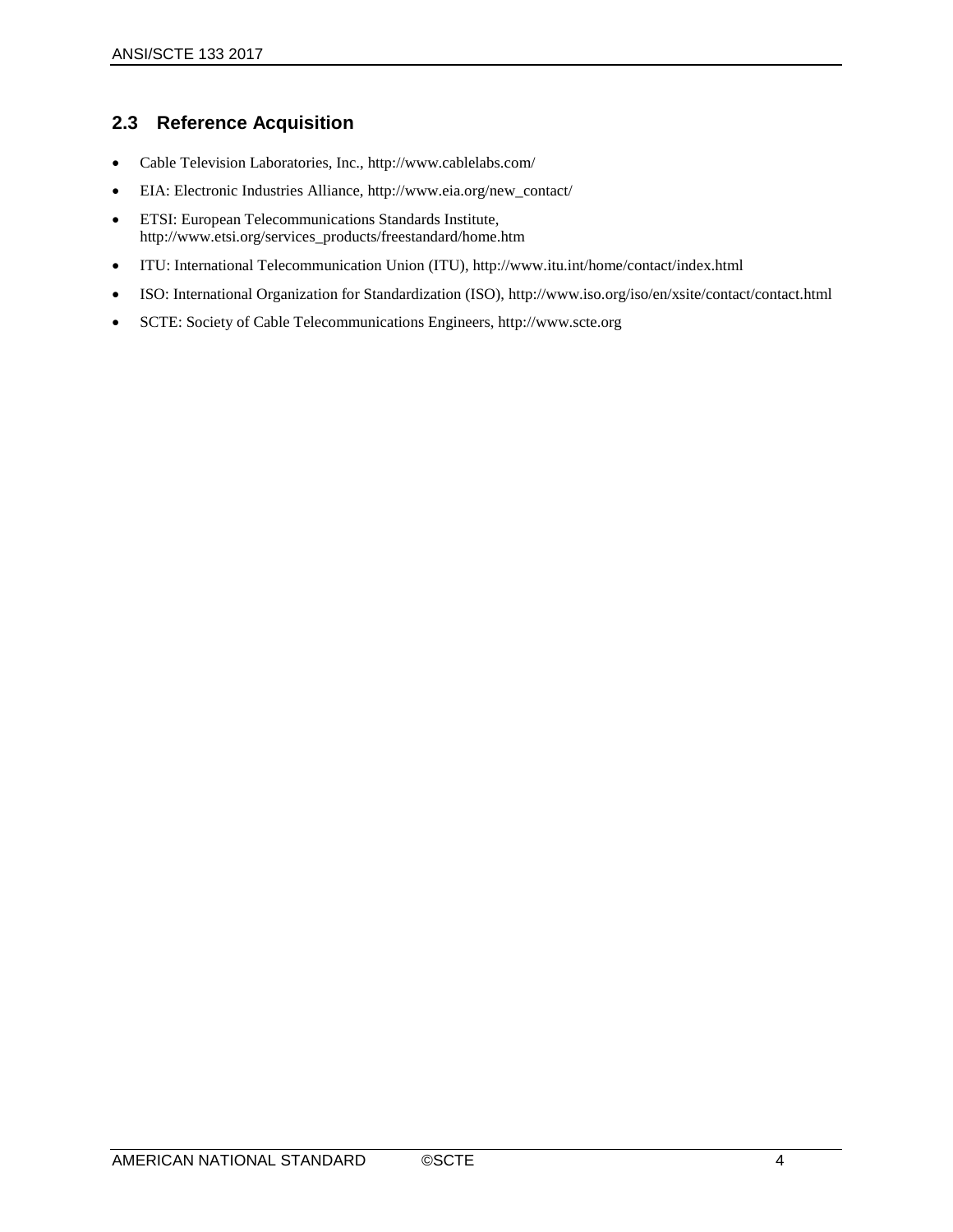# <span id="page-10-0"></span>**3 TERMS AND DEFINITIONS**

This standard uses the following terms:

| Ceiling (ceil)                                           | Returns the first integer that is greater than or equal to a given value.                                                                                                                                                                                                                                                                                                                                      |  |  |  |
|----------------------------------------------------------|----------------------------------------------------------------------------------------------------------------------------------------------------------------------------------------------------------------------------------------------------------------------------------------------------------------------------------------------------------------------------------------------------------------|--|--|--|
| CM                                                       | Cable Modem. A modulator-demodulator at subscriber locations intended for use in<br>conveying data communications on a cable television system.                                                                                                                                                                                                                                                                |  |  |  |
| <b>CPE</b>                                               | Customer Premises Equipment. Equipment at the end user's premises; may be provided by<br>the service provider.                                                                                                                                                                                                                                                                                                 |  |  |  |
| <b>Carrier-to-Noise</b><br>Ratio<br>(C/N or CNR)         | Carrier-to-Noise Ratio. The ratio of signal power to noise power in a defined measurement<br>bandwidth. For digital modulation, $CNR = Es/No$ , the energy-per symbol to noise-density<br>ratio; the signal power is measured in the occupied bandwidth, and the noise power is<br>normalized to the modulation-rate bandwidth. For analog NTSC video modulation, the noise<br>measurement bandwidth is 4 MHz. |  |  |  |
| Decibels (dB)                                            | Ratio of two power levels expressed mathematically as $dB = 10\log_{10}(P_{\text{OUT}}/P_{\text{IN}})$ .                                                                                                                                                                                                                                                                                                       |  |  |  |
| Decibel-Millivolt<br>(dBmV)                              | Unit of RF power expressed in decibels relative to 1 millivolt over 75 ohms, where dBmV =<br>$20\log_{10}(value in mV/1 mV).$                                                                                                                                                                                                                                                                                  |  |  |  |
| <b>Encompassed</b><br>Spectrum                           | The spectrum ranging from the lower band-edge of the lowest active channel frequency to the<br>upper band-edge of the highest active channel frequency on an RF output port.                                                                                                                                                                                                                                   |  |  |  |
| Electronic<br><b>Industries</b><br><b>Alliance (EIA)</b> | A voluntary body of manufacturers which, among other activities, prepares and publishes<br>standards.                                                                                                                                                                                                                                                                                                          |  |  |  |
| <b>EQAM</b>                                              | EdgeQAM modulator. A head end or hub device that receives packets of digital video or data.<br>It re-packetizes the video or data into an MPEG transport stream and digitally modulates the<br>digital transport stream onto a downstream RF carrier using quadrature amplitude modulation<br>$(QAM)$ .                                                                                                        |  |  |  |
| <b>FEC</b>                                               | Forward Error Correction. A class of methods for controlling errors in a communication<br>system. FEC sends parity information with the data which can be used by the receiver to<br>check and correct the data.                                                                                                                                                                                               |  |  |  |
| <b>Gap Channel</b>                                       | A channel within the encompassed spectrum which is not active; this occurs with non-<br>contiguous channel frequency assignments on an RF output port.                                                                                                                                                                                                                                                         |  |  |  |
| Gigahertz (GHz)                                          | A unit of frequency; $1,000,000,000$ or $10^9$ Hz.                                                                                                                                                                                                                                                                                                                                                             |  |  |  |
| Hertz (Hz)                                               | A unit of frequency; formerly cycles per second.                                                                                                                                                                                                                                                                                                                                                               |  |  |  |
| <b>HRC</b>                                               | Harmonic Related Carriers. A method of spacing channels on a cable television system with<br>all carriers related to a common reference.                                                                                                                                                                                                                                                                       |  |  |  |
| <b>HFC</b>                                               | Hybrid Fiber/Coax System. A broadband bidirectional shared-media transmission system<br>using optical fiber trunks between the head-end and the fiber nodes, and coaxial cable<br>distribution from the fiber nodes to the customer locations.                                                                                                                                                                 |  |  |  |
| <b>IRC</b>                                               | Incremental Related Carriers. A method of spacing NTSC television channels on a cable<br>television system in which all channels are offset up 12.5 kHz with respect to the [CEA-542-<br>B] standard channel plan except for channels 5 and 6.                                                                                                                                                                 |  |  |  |
| kilohertz (kHz)                                          | Unit of frequency; $1,000$ or $103$ Hz; formerly kilocycles per second.                                                                                                                                                                                                                                                                                                                                        |  |  |  |
| <b>Media Access</b><br>Control (MAC)                     | Used to refer to the layer 2 element of the system which would include DOCSIS framing and<br>signaling.                                                                                                                                                                                                                                                                                                        |  |  |  |
| <b>Megahertz</b><br>(MHz)                                | A unit of frequency; $1,000,000$ or $106$ Hz; formerly megacycles per second.                                                                                                                                                                                                                                                                                                                                  |  |  |  |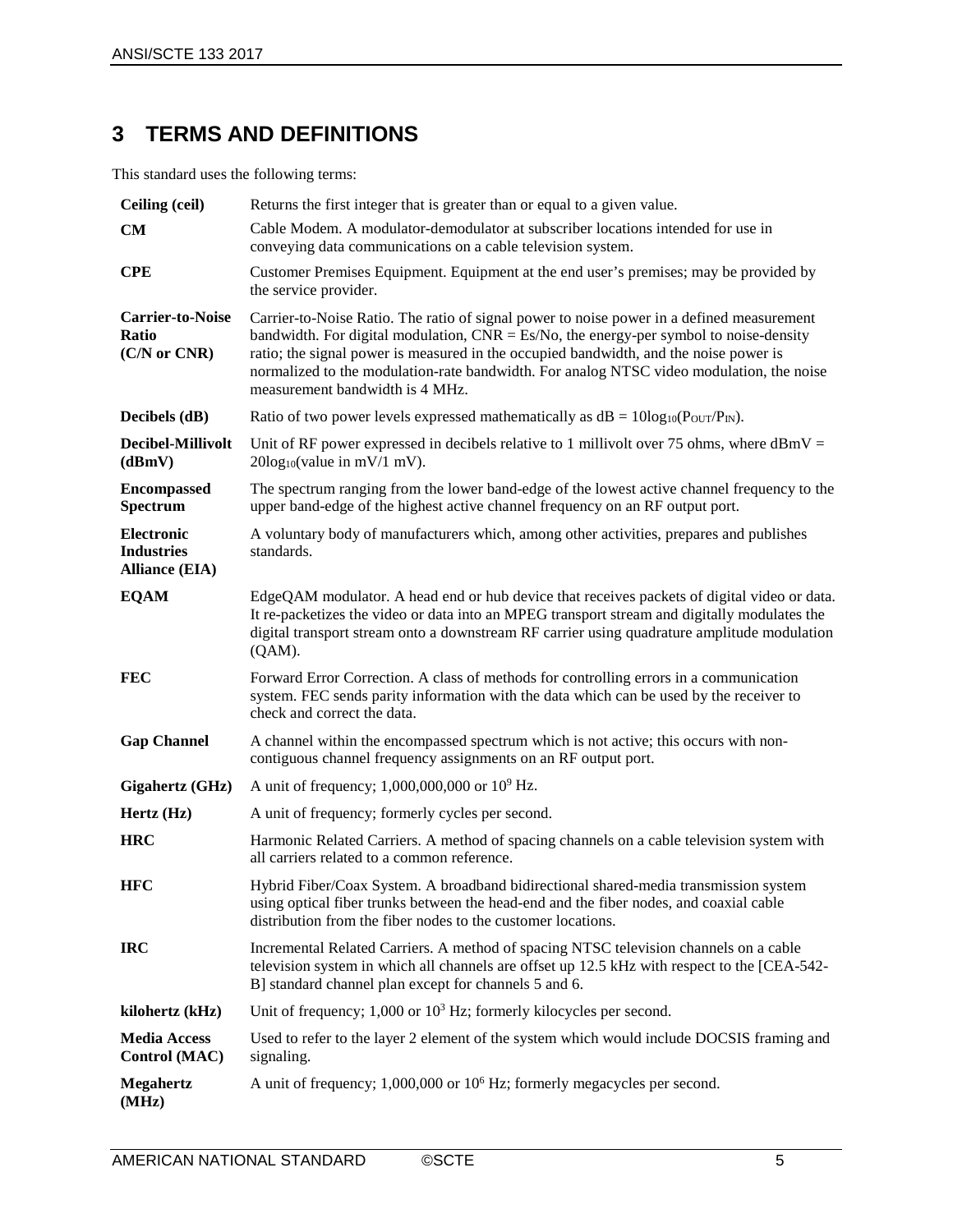| <b>MER</b>                                                         | Modulation Error Ratio. The ratio of the average symbol power to average error power.                                                                                                                                                                             |
|--------------------------------------------------------------------|-------------------------------------------------------------------------------------------------------------------------------------------------------------------------------------------------------------------------------------------------------------------|
| M/N                                                                | Relationship of integer numbers M,N that represents the ratio of the downstream symbol<br>clock rate to the DOCSIS master clock rate.                                                                                                                             |
| <b>Multiple System</b><br><b>Operator</b> (MSO)                    | A corporate entity that owns and/or operates more than one cable system.                                                                                                                                                                                          |
| Non-contiguous<br><b>Channel</b><br><b>Assignment</b>              | The encompassed spectrum on an RF output port contains gap channels (inactive channels).                                                                                                                                                                          |
| <b>NTSC</b>                                                        | National Television Systems Committee. Committee which defined the analog, color<br>television, broadcast standards in North America. The standards television 525-line video<br>format for North American television transmission is named after this committee. |
| <b>NGNA LLC</b>                                                    | Company formed by cable operators to define a next-generation network architecture for<br>future cable industry market and business requirements.                                                                                                                 |
| <b>Physical Media</b><br><b>Dependent</b><br><b>Sublayer (PMD)</b> | A sublayer of the Physical layer which is concerned with transmitting bits or groups of bits<br>over particular types of transmission link between open systems and which entails electrical,<br>mechanical and handshaking procedures.                           |
| <b>QAM</b> channel<br>(QAM ch)                                     | Analog RF channel that uses quadrature amplitude modulation (QAM) to convey<br>information.                                                                                                                                                                       |
| Quadrature<br>Amplitude<br><b>Modulation</b><br>(QAM)              | A modulation technique in which an analog signal's amplitude and phase vary to convey<br>information, such as digital data.                                                                                                                                       |
| <b>Radio Frequency</b><br>(RF)                                     | A portion of the electromagnetic spectrum from a few kilohertz to just below the frequency of<br>infrared light.                                                                                                                                                  |
| <b>Radio Frequency</b><br><b>Interface (RFI)</b>                   | Term encompassing the downstream and the upstream radio frequency interfaces.                                                                                                                                                                                     |
| <b>Root Mean</b><br><b>Square (RMS)</b>                            | Square root of the mean value squared a function.                                                                                                                                                                                                                 |
| <b>Self-Aggregation</b>                                            | Method used to compute the headend noise floor by summing measured noise from a single<br>device over a specified output frequency range.                                                                                                                         |
| <b>Standard</b><br><b>Channel Plan</b><br>(STD)                    | Method of spacing NTSC television channels on a cable television system defined in<br>[ANSI/SCTE 02].                                                                                                                                                             |
| <b>Upstream</b><br><b>Channel</b><br><b>Descriptor</b><br>(UCD)    | The MAC Management Message used to communicate the characteristics of the upstream<br>physical layer to the cable modems.                                                                                                                                         |
| Video on<br>Demand (VoD)                                           | System that enables individuals to select and watch video content over a network through an<br>interactive television system.                                                                                                                                     |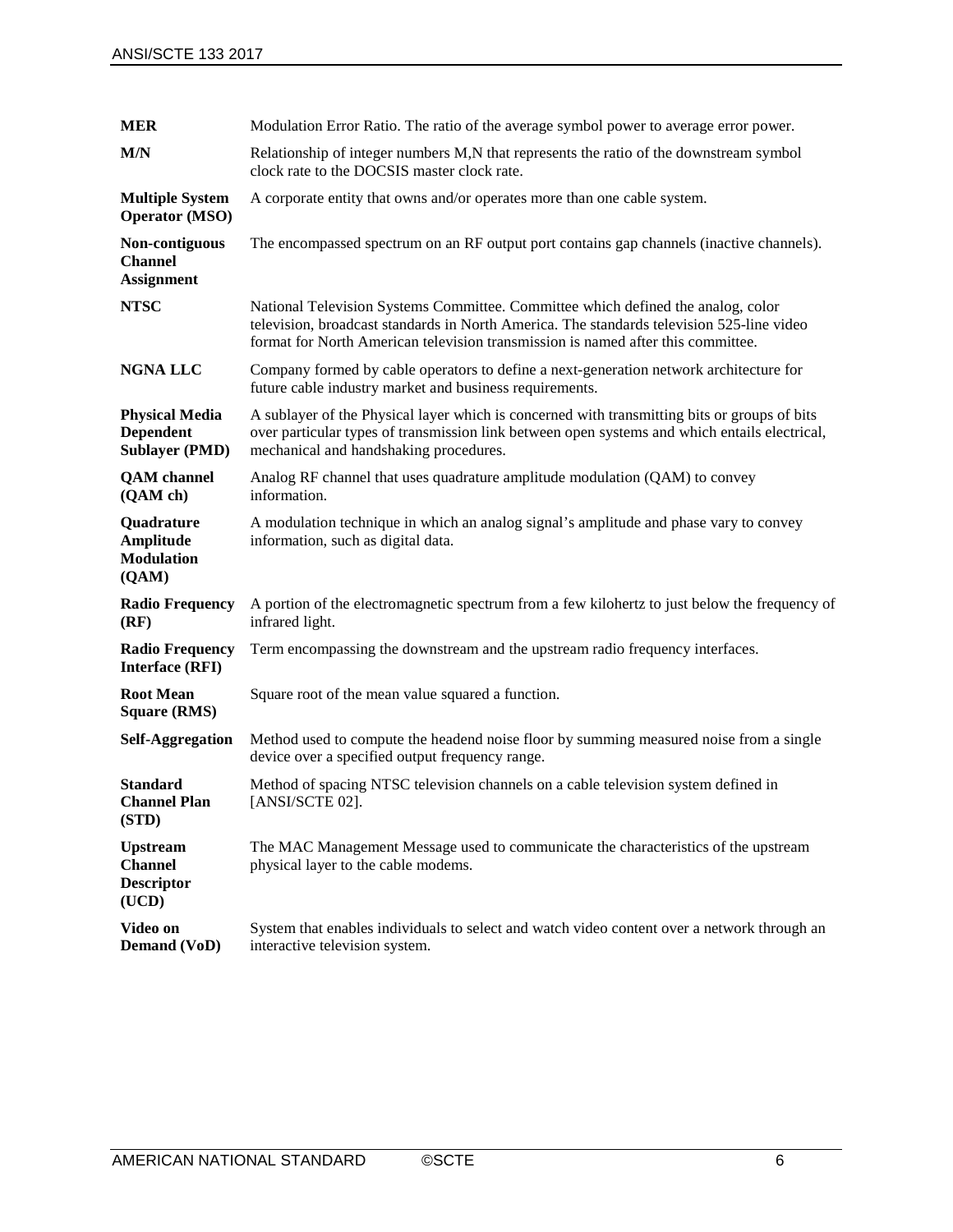# <span id="page-12-0"></span>**4 ACRONYMS AND ABBREVIATIONS**

This standard uses the following terms:

| <b>CMCI</b>    | Cable Modem CPE Interface                           |
|----------------|-----------------------------------------------------|
| <b>CMTS</b>    | Cable Modem Termination System                      |
| $\mathbf{CW}$  | Continuous Wave                                     |
| dBc            | Decibels relative to carrier power                  |
| <b>DEPI</b>    | Downstream External-PHY Interface                   |
| <b>DOCSIS®</b> | Data-Over-Cable Service Interface Specifications    |
| <b>DRFI</b>    | Downstream Radio Frequency Interface                |
| <b>DTI</b>     | <b>DOCSIS</b> Timing Interface                      |
| <b>ERMI</b>    | <b>Edge Resource Manager Interface</b>              |
| <b>FCC</b>     | <b>Federal Communications Commission</b>            |
| <b>ISO</b>     | <b>International Standards Organization</b>         |
| <b>ITU</b>     | International Telecommunications Union              |
| <b>ITU-T</b>   | Telecommunication Standardization Sector of the ITU |
| M-CMTS™        | Modular Cable Modem Termination System              |
| Ms             | Millisecond. 10 <sup>-3</sup> second                |
| <b>MPEG</b>    | Moving Picture Experts Group                        |
| <b>Ns</b>      | Nanosecond. 10 <sup>-9</sup> second                 |
| <b>NGNA</b>    | Next Generation Network Architecture, see NGNA LLC  |
| <b>OSSI</b>    | <b>Operations System Support Interface</b>          |
| <b>PHY</b>     | Physical Layer                                      |
| ppm            | Parts per Million                                   |
| 0              | Quadrature modulation component                     |
| <b>S-CDMA</b>  | <b>Synchronous Code Division Multiple Access</b>    |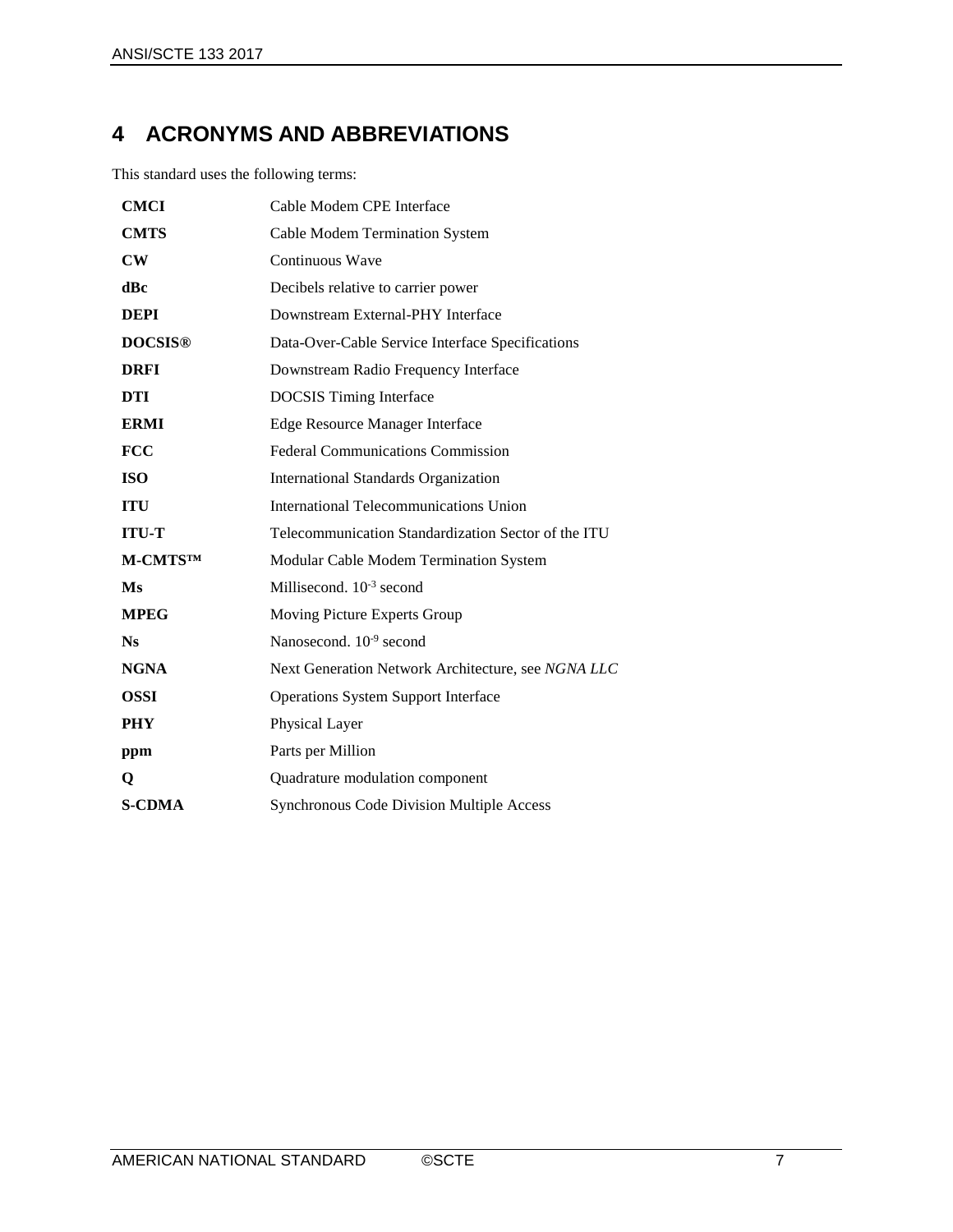# <span id="page-13-0"></span>**5 FUNCTIONAL ASSUMPTIONS**

This section describes the characteristics of a cable television plant, assumed to be for the purpose of operating a data-over-cable system. It is not a description of EQAM or CMTS parameters. The data-over-cable system MUST be interoperable within the environment described in this section.

Whenever there is a reference in this section to frequency plans or compatibility with other services, or conflicts with any legal requirement for the area of operation, the latter shall take precedence. Any reference to NTSC analog signals in six MHz channels does not imply that such signals are physically present.

# <span id="page-13-1"></span>**5.1 Broadband Access Network**

A coaxial-based broadband access network is assumed. This may take the form of either an all-coax or hybrid fiber/coax (HFC) network. The generic term "cable network" is used here to cover all cases.

A cable network uses a shared-medium, "tree-and-branch" architecture, with analog transmission. The key functional characteristics assumed in this document are the following:

- Two-way transmission
- A maximum optical/electrical spacing between the DRFI-compliant device and the most distant CM of 100 miles in each direction, although typical maximum separation may be 10-15 miles
- A maximum differential optical/electrical spacing between the DRFI-compliant device and the closest and most distant modems of 100 miles in each direction, although this would typically be limited to 15 miles

At a propagation velocity in fiber of approximately 1.5 ns/ft, 100 miles of fiber in each direction results in a roundtrip delay of approximately 1.6 ms. For further information, see [\[DOCSIS2\],](#page-8-5) Appendix VIII.

# <span id="page-13-2"></span>**5.2 Equipment Assumptions**

### <span id="page-13-3"></span>**5.2.1 Frequency Plan**

In the downstream direction, the cable system is assumed to have a pass band with a lower edge between 50 and 54 MHz and an upper edge that is implementation-dependent but is typically in the range of 300 to 870 MHz. Within that pass band, NTSC analog television signals in six-MHz channels are assumed present on the Standard (STD), HRC, or IRC frequency plans o[f \[CEA-542-B\],](#page-8-4) as well as other narrowband and wideband digital signals.

# <span id="page-13-4"></span>**5.2.2 Compatibility with Other Services**

The CM and EQAM or CMTS MUST coexist with the other services on the cable network, for example:

- 1. They MUST be interoperable in the cable spectrum assigned for EQAM or CMTS-CM interoperation, while the balance of the cable spectrum is occupied by any combination of television and other signals, and
- 2. They MUST NOT cause harmful interference to any other services that are assigned to the cable network in spectrum outside of that allocated to the EQAM or CMTS. The latter is understood as:
	- No measurable degradation (highest level of compatibility),
	- No degradation below the perceptible level of impairments for all services (standard or medium level of compatibility), or
	- No degradation below the minimal standards accepted by the industry (for example, FCC for analog video services) or other service provider (minimal level of compatibility).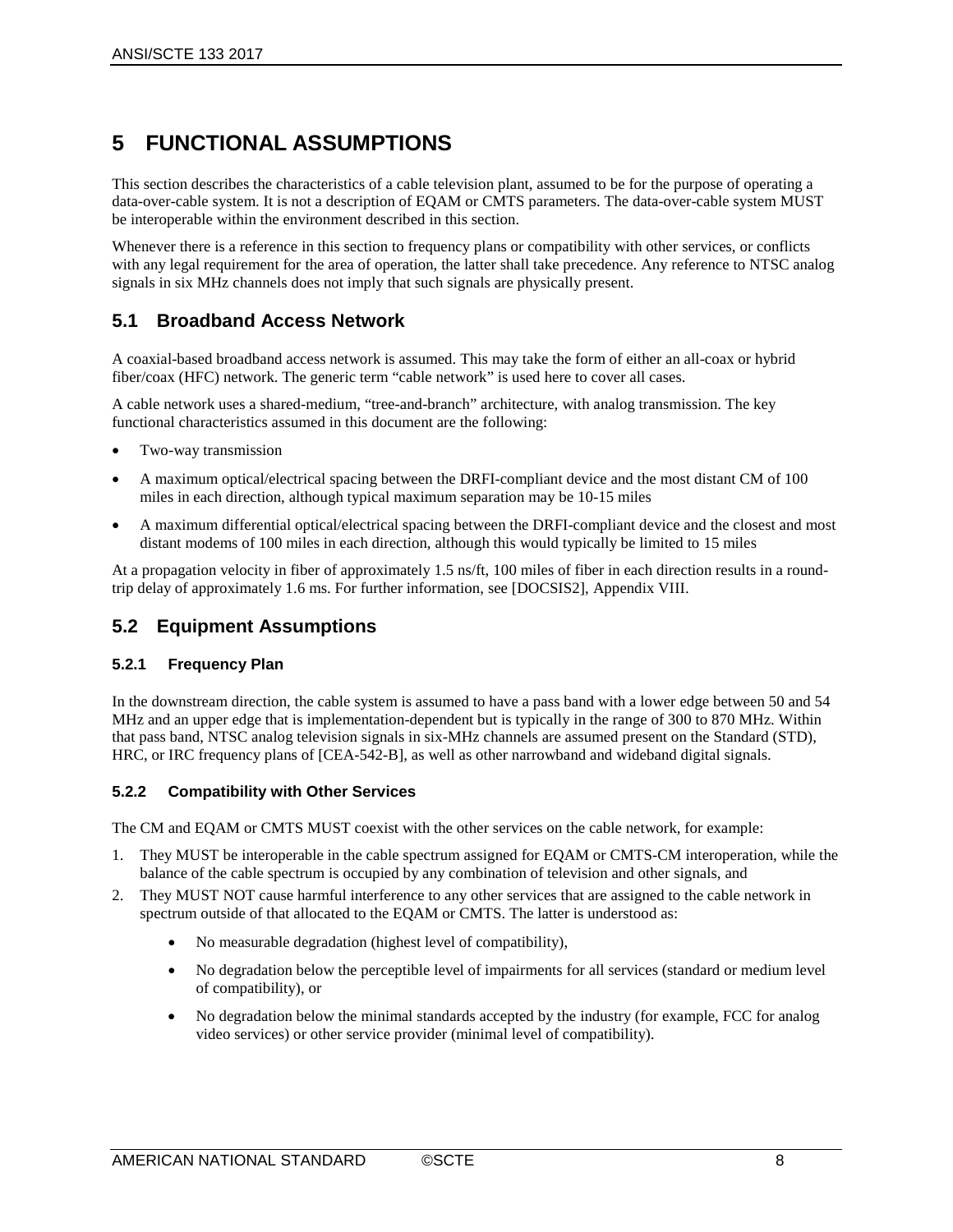# <span id="page-14-0"></span>**5.2.3 Fault Isolation Impact on Other Users**

As downstream transmissions are on a shared-media, point-to-multipoint system, fault-isolation procedures should take into account the potential harmful impact of faults and fault-isolation procedures on numerous users of the dataover-cable, video, and other services.

For the interpretation of harmful impact, see Section [5.2.2](#page-13-4) above.

# <span id="page-14-1"></span>**5.3 Downstream Plant Assumptions**

The DRFI specifications have been developed with the downstream plant assumptions of this section.

### <span id="page-14-2"></span>**5.3.1 Transmission Levels**

The nominal power level of the downstream RF signal(s) within a six-MHz channel (average power) is targeted to be in the range: -10 dBc to -6 dBc, relative to analog video carrier level (peak power) and will normally not exceed analog video carrier level.

### <span id="page-14-3"></span>**5.3.2 Frequency Inversion**

There will be no frequency inversion in the transmission path in either the downstream or the upstream directions (*i.e.,* a positive change in frequency at the input to the cable network will result in a positive change in frequency at the output).

### <span id="page-14-4"></span>**5.3.3 Analog and Digital Channel Line-up**

In developing this specification, it was assumed that a maximum of 119 digital channels would be deployed in a headend. For the purposes of calculating CNR, protection for analog channels, it was assumed that analog channels are placed at lower frequencies in the channel line-up, versus digital channels.

# <span id="page-14-5"></span>**5.3.4 Analog Protection Goal**

One of the goals of the DRFI specification is to provide the minimum intended analog channel CNR protection of 60 dB for systems deploying up to 119 DRFI-compliant QAM channels.

The specification assumes that the transmitted power level of the digital channels will be 6 dB below the peak envelope power of the visual signal of analog channels, which is the typical condition for 256-QAM transmission. It is further assumed that the channel lineup will place analog channels at lower frequencies versus digital channels, and in systems deploying modulators capable of generating nine or more QAM channels on a single RF output port analog channels will be placed at center frequencies below 600 MHz. An adjustment of *10\*log10 (6 MHz / 4 MHz)* is used to account for the difference in noise bandwidth of digital channels versus analog channels. With the assumptions above, for a 119-QAM channel system, the specification in Item 5 of [Table](#page-24-0) 6–5 equates to an analog CNR protection of 60dB. With more QAM channels the analog protection is less. With the stated assumptions, the analog protection is:

Analog Protection (dB) =  $80.76 - 10*log_{10}(Number of QAM Channels)$ .

For example, in a 143-QAM channel system, with the assumptions above, the specification equates to an analog CNR protection of 59.2 dB.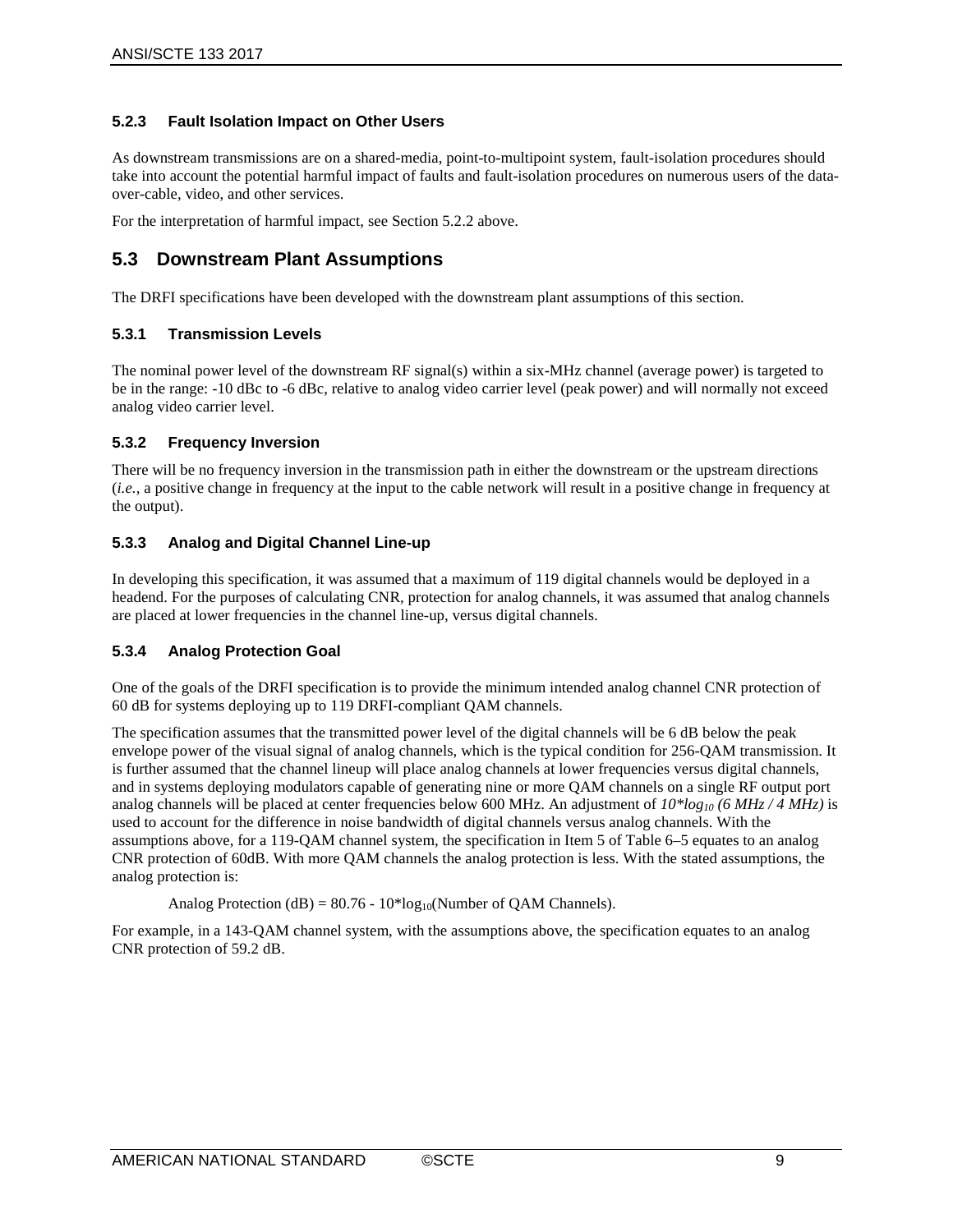# <span id="page-15-0"></span>**6 PHYSICAL MEDIA DEPENDENT SUBLAYER SPECIFICATION**

# <span id="page-15-1"></span>**6.1 Scope**

This section applies to the first technology option referred to in Sectio[n 1.1.](#page-6-1) For the second option, refer to [Annex A.](#page-33-0)

This specification defines the electrical characteristics of the Downstream Radio Frequency Interface (DRFI) of a cable modem termination system (CMTS) or an edgeQAM (EQAM). It is the intent of this specification to define an interoperable DRFI-compliant device, such that any implementation of a CM can work with any EQAM or CMTS. It is not the intent of this specification to imply any specific implementation. [Figure](#page-15-3) 6–1 shows the M-CMTS structure and interfaces.

Whenever a reference in this section to spurious emissions conflicts with any legal requirement for the area of operation, the latter shall take precedence.



*Figure 6–1 - Logical View of Modular CMTS and Interfaces*

<span id="page-15-3"></span>The CMTS Network Side Interface [\[NSI\],](#page-8-7) Modular CMTS Operation Support System Interfac[e \[M-OSSI\],](#page-8-8) Radio Frequency Interface [RFI], and the Cable Modem CPE Interface [\[CMCI\]](#page-8-9) are documented in existing DOCSIS specifications (see Sectio[n 2.2\)](#page-8-2). The DOCSIS Timing Interface [\[DTI\],](#page-8-10) Downstream External-PHY Interface [\[DEPI\],](#page-8-11) Downstream Radio Frequency Interface (this specification), and Edge Resource Manager Interface [\[ERMI\]](#page-8-12) require new specifications specific to the M-CMTS in a Next Generation Network Architecture [NGNA] environment.

# <span id="page-15-2"></span>**6.2 EdgeQAM (EQAM) differences from CMTS**

The EQAM is primarily the RF modulation and transmission module extracted from a consolidated CMTS. Because the CMTS has been divided into constituent parts into the modules, the EQAM needs to have a new interface to the Modular-CMTS (M-CMTS) MAC module. That new interface is an Ethernet interface, as specified in th[e \[DEPI\],](#page-8-11) needed to communicate with the now remote EQAM. DEPI constructs, semantics, and syntax, as well as any new EQAM components and processing, are defined in the DEPI documentation.

EQAMs may also interface to video servers, via the Ethernet interface, and provide a downstream RF transmission to deliver digital video services. The protocols necessary to implement video services over EQAMs are out of the scope of this document.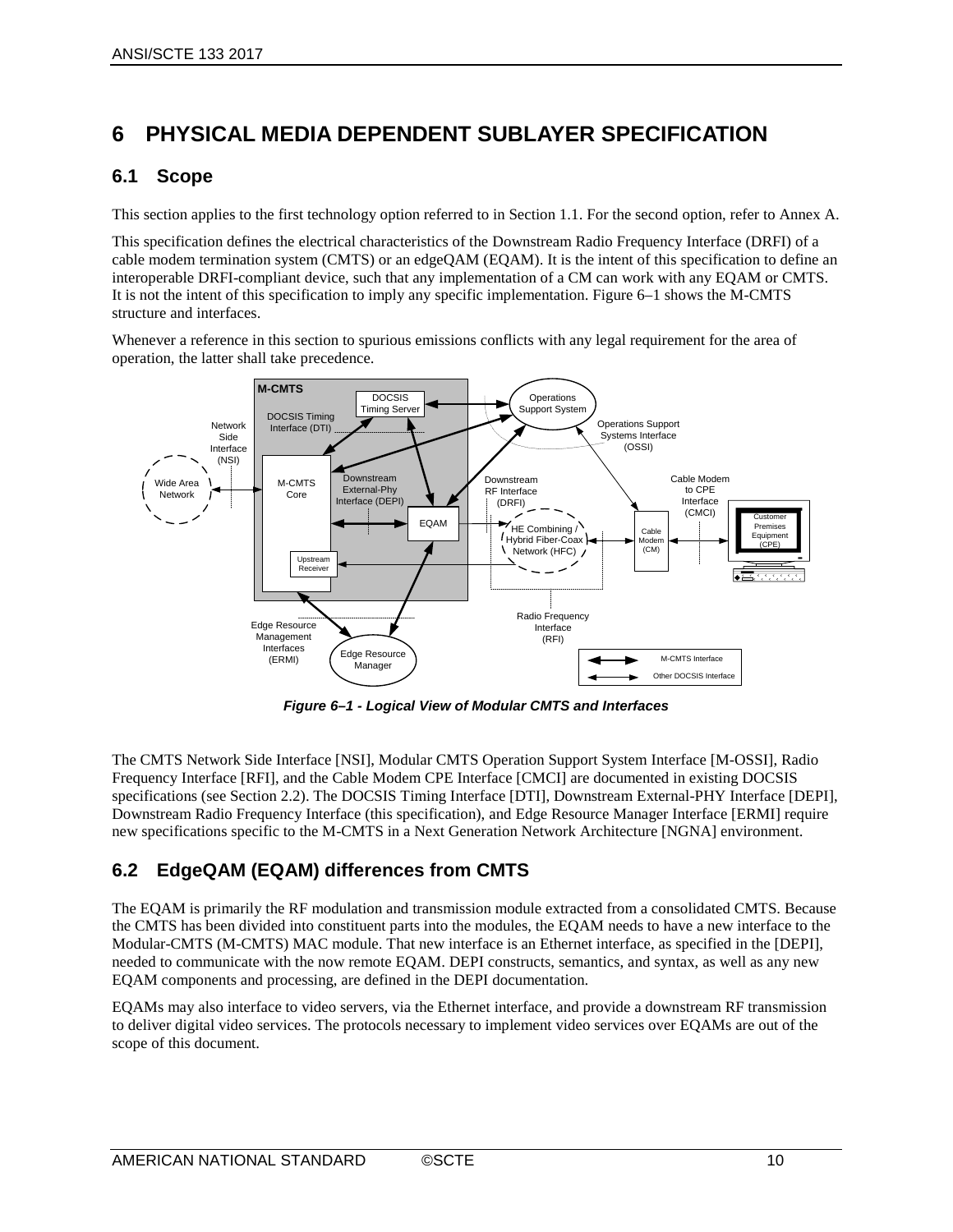Several new features are supported in this specification. The DOCSIS 1.x and 2.0 specifications do not reflect the ability of vendors to support multiple RF channels per physical RF port. This document presents the requirements and optional functions that enable an EQAM, or a CMTS, with multiple channels per RF port to be tested, measured and, if successful, qualified.

For an M-CMTS, module synchronization is not as easy as with an integrated CMTS. A DRFI-compliant EQAM has a timing port on it that enables a high precision (DTI) to be used to distribute a common clock and timing signals. This permits the EQAM to be used in all modes, including S-CDMA mode, because of the high stability and low jitter of the external clock and distribution system. The DOCSIS Timing Interface is defined in the [\[DTI\]](#page-8-10) specification.

# <span id="page-16-0"></span>**6.3 Downstream**

# <span id="page-16-1"></span>**6.3.1 Downstream Protocol**

The downstream PMD sublayer MUST conform to ITU-T Recommendation J.83 Annex B [\[ITU-T J.83-B\],](#page-8-3) except for Section B.6.2. Interleaver depths are defined in Sectio[n 6.3.3](#page-16-3) of this document. The applicability of a particular interleaver depth depends on the data service provided on a particular QAM RF channel. Applicability of interleaver depths for service delivery, other than DOCSIS high-speed data, is beyond the scope of this document.

# <span id="page-16-2"></span>**6.3.2 Spectrum Format**

The downstream modulator for each QAM channel of the EQAM, or CMTS, MUST provide operation with the RF signal format of  $S(t) = I(t) \cdot cos(wt) + Q(t) \cdot sin(wt)$ , where t denotes time, w denotes RF angular frequency, and where I(t) and Q(t) are the respective Root-Nyquist filtered baseband quadrature components of the constellation, as specified in ITU-T Recommendation J.83, Annex B [\[ITU-T J.83-B\].](#page-8-3)

# <span id="page-16-3"></span>**6.3.3 Scaleable Interleaving to Support Video and High-Speed Data Services**

The CMTS or EQAM downstream PMD sublayer MUST support a variable-depth interleaver. [\[ITU-T J.83-B\]](#page-8-3) defines the variable interleaver depths in "Table B.2/J.83 – Level 2 interleaving."

A CMTS or EQAM MUST support the set of interleaver depths described in [Table](#page-17-2) 6–1 and [Table](#page-17-3) 6–2. A multiplechannel CMTS or EQAM which is capable of producing up to  $N = 32$  RF channels on a single RF output port MUST be capable of providing up to the longest interleaver depth on all N channels. A multiple-channel CMTS or EQAM which is capable of producing  $N > 32$  RF channels on a single RF output port MUST be capable of providing interleaver depth I = 128, J = 8 on at least 32 channels, and up to I = 128, J = 4 on the remaining number of channels. \* Further requirements for operational availability of interleaver depths are given in Section [6.3.5.1.2,](#page-21-0) Sub-section 1.

\* This requirement provides that a DRFI modulator capable of producing N > 32 RF channels on a single RF output port is allowed to be limited in the total amount of interleaver depth it must support, where it must support no more than maximum interleaving depth on 32 channels and half that depth on the other N - 32 channels. This amount of required interleaving depth is less than that which is required for all channels to be interleaved with the maximum depth for a single channel, on all N channels.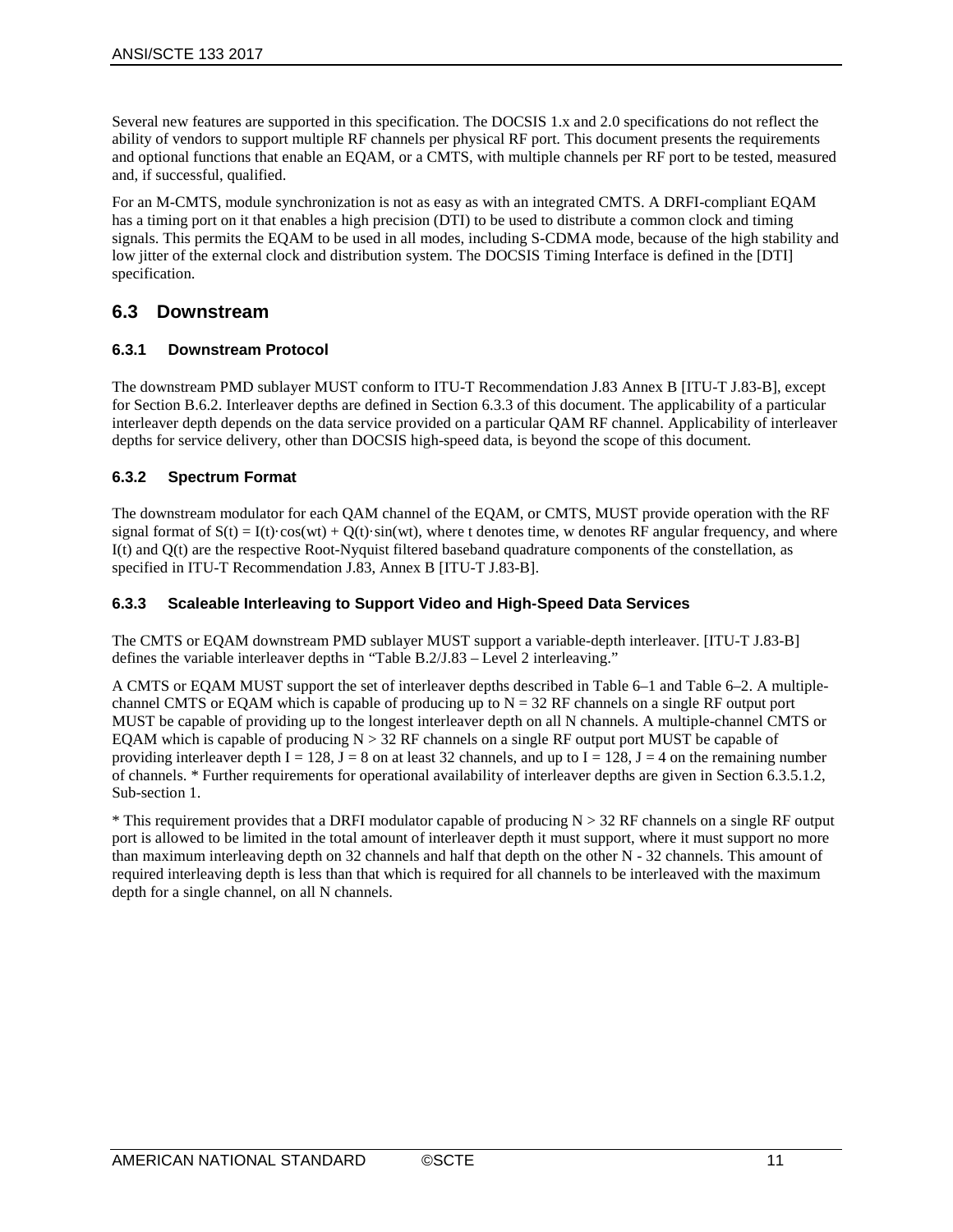<span id="page-17-2"></span>

| <b>Control Word</b> | Interleaver<br>Taps | 64-QAM<br><b>Interleaver</b><br>5.056941 Msym/sec<br>Increment<br>6 bits per symbol |                         |             |                         | 256-QAM<br>5.360537 Msym/sec<br>8 bits per symbol |
|---------------------|---------------------|-------------------------------------------------------------------------------------|-------------------------|-------------|-------------------------|---------------------------------------------------|
| <b>Four Bits</b>    |                     | J                                                                                   | <b>Burst Protection</b> | Latency     | <b>Burst Protection</b> | Latency                                           |
| 1001                | 8                   | 16                                                                                  | 5.9 uSec                | $0.22$ mSec | 4.1 uSec                | $0.15$ mSec                                       |
| 0111                | 16                  | 8                                                                                   | 12 uSec                 | $0.48$ mSec | 8.2 uSec                | $0.33$ mSec                                       |
| 0101                | 32                  | 4                                                                                   | 24 uSec                 | $0.98$ mSec | 16 uSec                 | $0.68$ mSec                                       |
| 0011                | 64                  | 2                                                                                   | 47 uSec                 | 2.0 mSec    | 33 uSec                 | 1.4 mSec                                          |
| 0001                | 128                 |                                                                                     | 95 uSec                 | 4.0 mSec    | 66 uSec                 | 2.8 mSec                                          |

### *Table 6–1 - Low Latency Interleaver Depths*

### *Table 6–2 - Long Duration Burst Noise Protection Interleaver Depths*

<span id="page-17-3"></span>

| <b>Control Word</b> | <b>Interleaver</b><br>Taps | <b>Interleaver</b><br>Increment | 64-QAM<br>5.056941 Msym/sec<br>6 bits per symbol |          | 256-QAM<br>5.360537 Msym/sec<br>8 bits per symbol |          |
|---------------------|----------------------------|---------------------------------|--------------------------------------------------|----------|---------------------------------------------------|----------|
| <b>Four Bits</b>    |                            | J                               | <b>Burst Protection</b>                          | Latency  | <b>Burst Protection</b>                           | Latency  |
| 0000                | 128                        | 1                               | 95 uSec                                          | 4.0 mSec | 66 uSec                                           | 2.8 mSec |
| 0010                | 128                        | 2                               | 190 uSec                                         | 8.0 mSec | 132 uSec                                          | 5.6 mSec |
| 0100                | 128                        | 3                               | 285 uSec                                         | 12 mSec  | 198 uSec                                          | 8.4 mSec |
| 0110                | 128                        | 4                               | 380 uSec                                         | 16 mSec  | 264 uSec                                          | 11 mSec  |
| 1000                | 128                        | 5                               | 475 uSec                                         | 20 mSec  | 330 uSec                                          | 14 mSec  |
| 1010                | 128                        | 6                               | 570 uSec                                         | 24 mSec  | 396 uSec                                          | 17 mSec  |
| 1100                | 128                        | 7                               | 664 uSec                                         | 28 mSec  | 462 uSec                                          | 20 mSec  |
| 1110                | 128                        | 8                               | 759 uSec                                         | 32 mSec  | 528 uSec                                          | 22 mSec  |

The interleaver depth, which is coded in a 4-bit control word contained in the FEC frame synchronization trailer, always reflects the interleaving in the immediately following frame. In addition, errors are allowed while the interleaver memory is flushed after a change in interleaving is indicated.

Refer to [\[ITU-T J.83-B\]](#page-8-3) for the control bit specifications required to specify which interleaving mode is used.

# <span id="page-17-0"></span>**6.3.4 Downstream Frequency Plan**

The downstream frequency plan SHOULD comply with a Harmonic Related Carrier (HRC); Incremental Related Carrier (IRC), or Standard (STD) North American frequency plans, pe[r \[CEA-542-B\]](#page-8-4) for digital QAM carriers. Operational frequencies MAY include all channels between, and including center frequencies of 57 MHz to 999 MHz. Operational frequencies MUST include at least 91 MHz to 867 MHz.

# <span id="page-17-1"></span>**6.3.5 DRFI Output Electrical**

EQAMs and CMTSs may be available in three distinct versions. The terminology "multiple channel device" will apply to either of the latter two versions; requirements that apply to only one of the latter two versions will be clearly delineated in each case:

Single channel devices that can only generate one RF channel per physical RF port.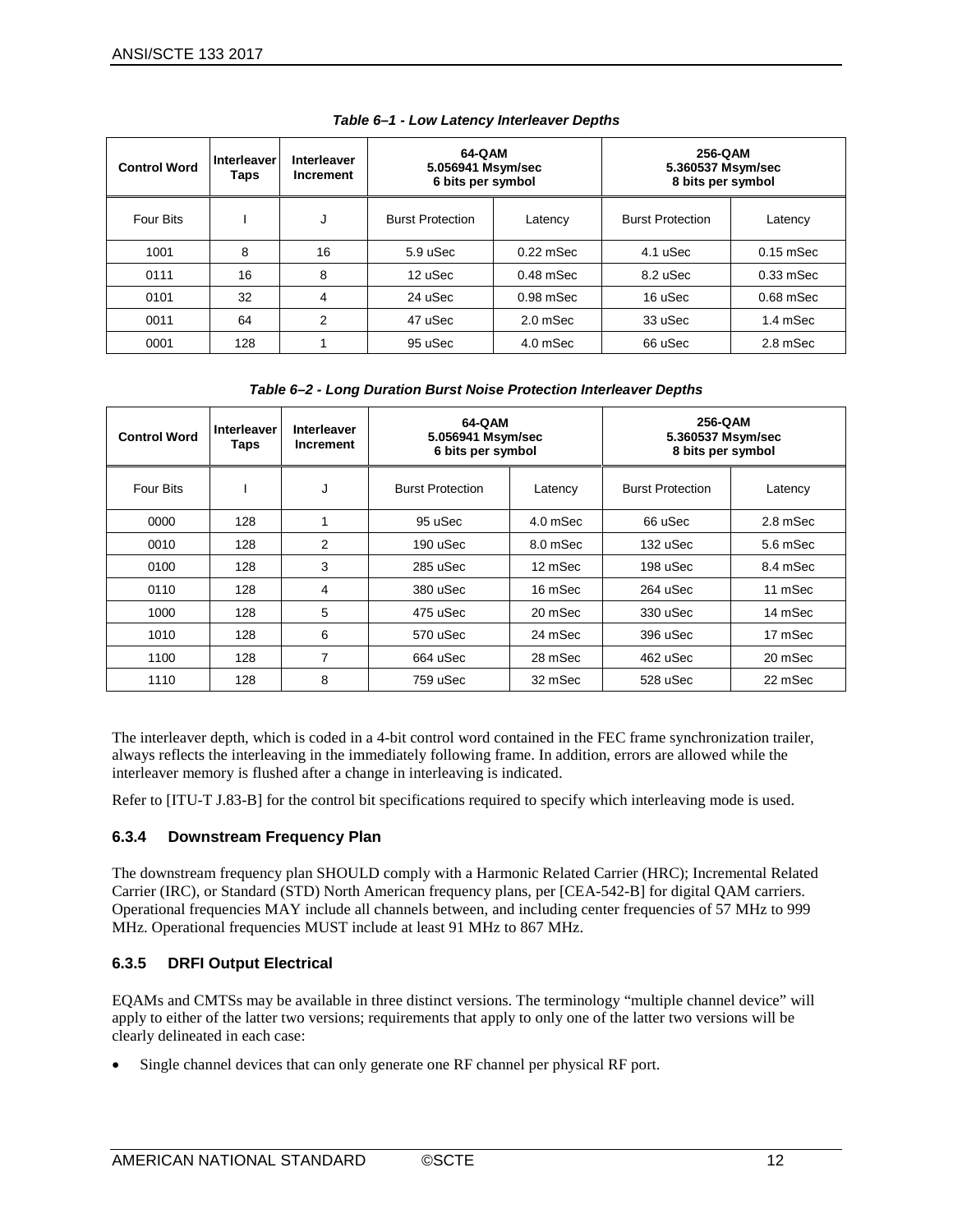- Multiple channel devices capable of generating more than one channel, but no more than eight, simultaneously per physical RF port. A multiple channel device could be used to generate a single channel; even so, it is still defined as a multiple channel device.
- Multiple channel devices capable of generating more than eight channels simultaneously per physical RF port. Such a multiple channel device could be used to generate eight or fewer channels; even so, it is still defined as a greater-than-eight multiple channel device.

An *N*-channel per RF port device capable of generating no more than eight channels per port MUST comply with all requirements operating with all *N* channels on the RF port, and. MUST comply with all requirements for an N' channel per RF port device operating with N' channels on the RF port for all even values of N' less than N, and for  $N' = 1$ . An N-channel per RF port device capable of generating more than eight channels per port MUST comply with all requirements operating with all *N* channels on the RF port, and MUST comply with all requirements for an N'-channel per RF port device operating with N' channels on the RF port for all values of N' less than N.

For an N-channel per RF port device with  $N \ge 9$  and  $N' \le N/4$ , the applicable maximum power per channel and spurious emissions requirements are defined using a value of  $N'' =$  minimum(  $4N'$ , ceiling[ $N/4$ ]).

A single channel device MUST comply with all requirements for an *N*-channel device with *N* = 1.

These specifications assume that the DRFI device will be terminated with a 75 Ohm load.

If more than one CMTS or EQAM is packaged in a chassis, each CMTS or EQAM MUST meet the appropriate parameters and definitions in this specification, regardless of the number of other CMTSs or EQAMs, their location in the chassis, or their configuration.

# *6.3.5.1 CMTS or EQAM Output Electrical*

A CMTS or EQAM MUST output an RF modulated signal with the characteristics defined in [Table](#page-18-0) 6–3, [Table 6–4,](#page-19-0)  [Table](#page-24-0) 6–5, [Table](#page-25-0) 6–6 and [Table](#page-25-1) 6–7. The condition for these requirements is all *N'* combined channels, commanded to the same average power, except for the Single Channel Active Phase Noise, Diagnostic Carrier Suppression, and power difference [\(Table 6–4\)](#page-19-0) requirements, and except as described for Out-of-Band Noise and Spurious Requirements [\(Table](#page-24-0) 6–5).

<span id="page-18-0"></span>

| <b>Parameter</b>                                             | Value                                                                                                                                                                                                                                                                                                                        |
|--------------------------------------------------------------|------------------------------------------------------------------------------------------------------------------------------------------------------------------------------------------------------------------------------------------------------------------------------------------------------------------------------|
| Center Frequency (fc) of any RF<br>channel of a CMTS or EQAM | MAY be 57 MHz to 999 MHz $\pm 30$ kHz (Note 1)<br>MUST be at least 91 MHz to 867 MHz ±30 kHz                                                                                                                                                                                                                                 |
| Level                                                        | Adjustable. See Table 6-4.                                                                                                                                                                                                                                                                                                   |
| <b>Modulation Type</b>                                       | 64-QAM, 256-QAM                                                                                                                                                                                                                                                                                                              |
| Symbol Rate (nominal)<br>64-QAM<br>256-QAM                   | 5.056941 Msym/sec<br>5.360537 Msym/sec                                                                                                                                                                                                                                                                                       |
| Nominal Channel Spacing                                      | 6 MHz                                                                                                                                                                                                                                                                                                                        |
| Frequency response<br>64-QAM<br>256-QAM                      | ~ 0.18 Square Root Raised Cosine Shaping<br>~ 0.12 Square Root Raised Cosine Shaping                                                                                                                                                                                                                                         |
| Inband Spurious, Distortion, and Noise                       | Unequalized MER (Note $2$ ) > 35 dB<br>Equalized MER > 43 dB                                                                                                                                                                                                                                                                 |
| Inband Spurious and Noise<br>Out of Band Spurious and Noise  | <= -48dBc; where channel spurious and noise includes all discrete spurious, noise,<br>carrier leakage, clock lines, synthesizer products, and other undesired transmitter<br>products. Spurious and noise within $\pm 50$ kHz of the carrier is excluded. When N $> 1$ ,<br>noise outside the Nyquist bandwidth is excluded. |
|                                                              | See Table 6-5.                                                                                                                                                                                                                                                                                                               |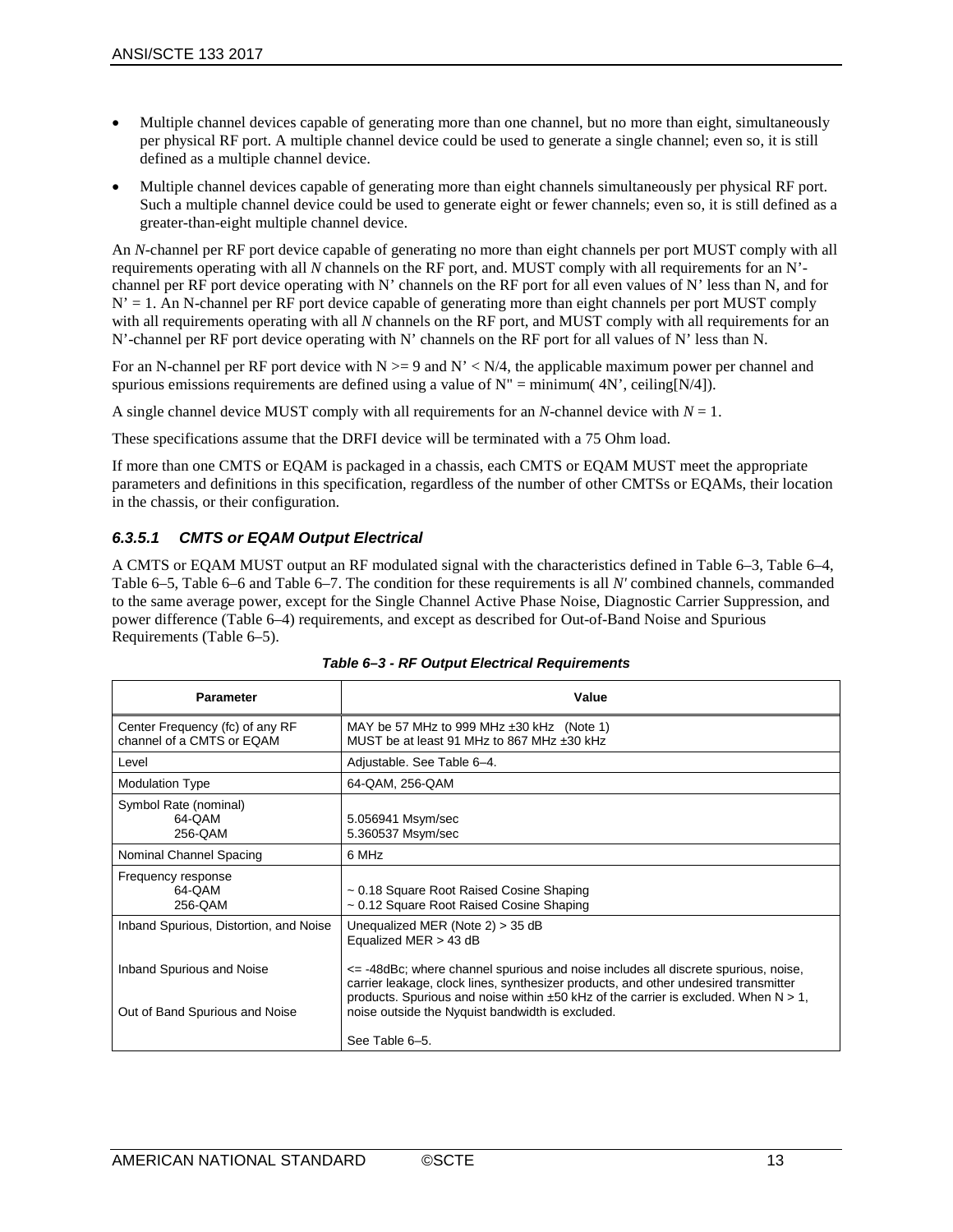| <b>Parameter</b>                                                                                                                                                                                                    | Value                                                                                                                                                                                                                                                                                                                                   |  |  |  |  |  |
|---------------------------------------------------------------------------------------------------------------------------------------------------------------------------------------------------------------------|-----------------------------------------------------------------------------------------------------------------------------------------------------------------------------------------------------------------------------------------------------------------------------------------------------------------------------------------|--|--|--|--|--|
| Phase Noise<br>Single Channel Active, N - 1 Channels<br>Suppressed (see Section 6.3.5.1.2,<br>item 6)<br>64-QAM and 256-QAM<br>All N Channels Active, (see Section<br>$6.3.5.1.2$ , item $7)$<br>64-QAM and 256-QAM | 1 kHz - 10 kHz:<br>-33dBc double sided noise power<br>-51dBc double sided noise power<br>10 kHz - 50 kHz:<br>-51dBc double sided noise power<br>50 kHz - 3 MHz:<br>1 kHz - 10 kHz:<br>-33dBc double sided noise power<br>10 kHz - 50 kHz:<br>-51dBc double sided noise power                                                            |  |  |  |  |  |
| Output Impedance                                                                                                                                                                                                    | 75 ohms                                                                                                                                                                                                                                                                                                                                 |  |  |  |  |  |
| Output Return Loss (Note 3)                                                                                                                                                                                         | > 14 dB within an active output channel from 88 MHz to 750 MHz (Note 4)<br>> 13 dB within an active output channel from 750 MHz to 870 MHz<br>>12 dB within an active output channel from 870 MHz to 1002 MHz<br>> 12 dB in every inactive channel from 54 MHz to 870 MHz<br>> 10 dB in every inactive channel from 870 MHz to 1002 MHz |  |  |  |  |  |
| Connector                                                                                                                                                                                                           | F connector per [ANSI/SCTE 02]                                                                                                                                                                                                                                                                                                          |  |  |  |  |  |

#### **Table Notes**:

1. 30 kHz includes an allowance of 25 kHz for the largest FCC frequency offset normally built into upconverters.

2. MER (modulation error ratio) is determined by the cluster variance caused by the transmit waveform at the output of the ideal receive matched filter. MER includes all discrete spurious, noise, carrier leakage, clock lines, synthesizer products, distortion, and other undesired transmitter products. Unequalized MER also includes linear filtering distortion, which is compensated by a receive equalizer. Phase noise up to ±50 kHz of the carrier is excluded from inband specification, to separate the phase noise and inband spurious requirements as much as possible. In measuring MER, record length or carrier tracking loop bandwidth may be adjusted to exclude low frequency phase noise from the measurement. For equalized MER, receive equalizer coefficients are computed and applied with receiver operating with device under test. For unequalized MER, receive equalize coefficients may be computed to flatten receiver response, if necessary, then are held fixed when device under test is connected. MER requirements assume measuring with a calibrated test instrument with its residual MER contribution removed.

3. Frequency ranges are edge-to-edge.

4. If the EQAM or CMTS provides service to a center frequency of 57 MHz (see line 1 in table), then the EQAM or CMTS MUST provide a return loss of  $> 14$  dB within an active output channel, from 54 MHz to 750 MHz ( $f_{\text{edoe}}$ ).

# *6.3.5.1.1 Power per Channel CMTS or EQAM*

An EQAM or CMTS MUST generate an RF output with power capabilities as defined in [Table 6–4.](#page-19-0) Channel RF power MAY be adjustable on a per channel basis with each channel independently meeting the power capabilities defined in [Table 6–4.](#page-19-0)Channel RF power MUST be adjustable on a per channel basis as stated i[n Table 6–4.](#page-19-0) If the EQAM or CMTS has independent modulation capability on a per channel basis, then the channel RF power MUST be adjustable on a per channel basis, with each channel independently meeting the power capabilities defined in [Table 6–4.](#page-19-0) 

<span id="page-19-0"></span>

| <b>Parameter</b>                                                                                                                                                                          | Value                                                                                                                                                                                                                                                                                                                     |
|-------------------------------------------------------------------------------------------------------------------------------------------------------------------------------------------|---------------------------------------------------------------------------------------------------------------------------------------------------------------------------------------------------------------------------------------------------------------------------------------------------------------------------|
| Range of commanded transmit power per channel                                                                                                                                             | >= 8 dB below required power level specified below maintaining full<br>fidelity over the 8 dB range                                                                                                                                                                                                                       |
| Range of commanded power per channel; adjusted on a<br>per channel basis                                                                                                                  | MUST: 0 dBc to -2 dBc relative to highest<br>commanded transmit power per channel, up to 8 dB<br>below required power level (for modulators capable of<br>generating 9 or more channels per single RF output<br>port)<br>MAY: required power (in table below) to required power - 8 dB,<br>independently on each channel. |
| Commanded power per channel step size                                                                                                                                                     | $=< 0.2$ dB Strictly monotonic                                                                                                                                                                                                                                                                                            |
| Power difference between any two adjacent channels in<br>the 54-1002 MHz downstream spectrum (with commanded<br>power difference removed if channel power is<br>independently adjustable) | $=< 0.5$ dB                                                                                                                                                                                                                                                                                                               |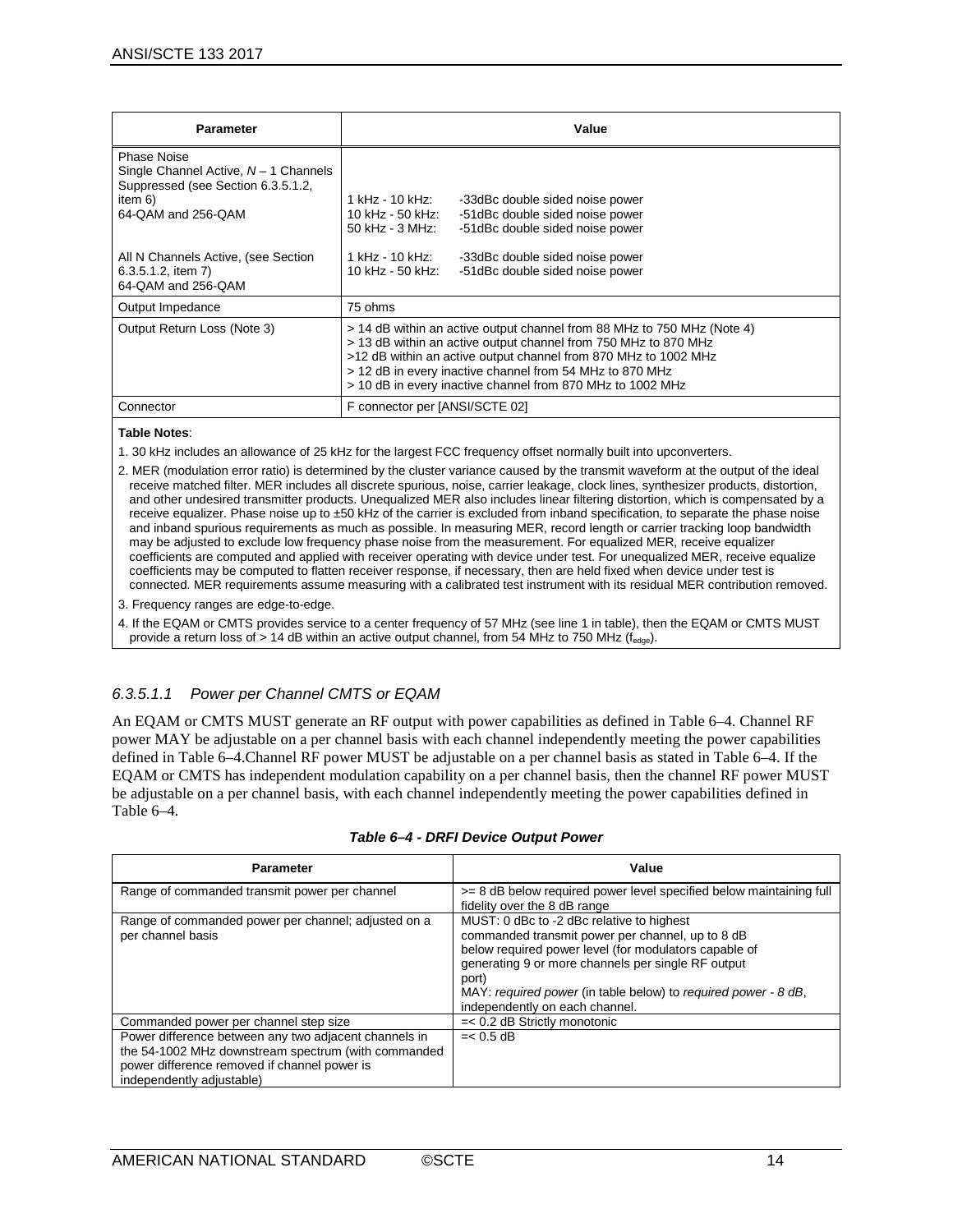| <b>Parameter</b>                                                                                                                                                                                                                            | Value                                                                                                                                                                                                                                                                                                                                                                                           |
|---------------------------------------------------------------------------------------------------------------------------------------------------------------------------------------------------------------------------------------------|-------------------------------------------------------------------------------------------------------------------------------------------------------------------------------------------------------------------------------------------------------------------------------------------------------------------------------------------------------------------------------------------------|
| Power difference between any two non-adjacent channels<br>in a 48 MHz contiguous bandwidth block (with<br>commanded power difference removed if channel power is<br>independently adjustable)                                               | $=< 1$ dB                                                                                                                                                                                                                                                                                                                                                                                       |
| Power difference between any two non-adjacent channels<br>in the 54-1002 MHz downstream spectrum (with<br>commanded power difference removed if channel power is<br>independently adjustable)                                               | $=< 2 dB$                                                                                                                                                                                                                                                                                                                                                                                       |
| Power per channel absolute accuracy                                                                                                                                                                                                         | $±2$ dB                                                                                                                                                                                                                                                                                                                                                                                         |
| Diagnostic carrier suppression (3 modes)<br>Mode 1: One channel suppressed                                                                                                                                                                  | $1$ ) >= 50 dB carrier suppression within the Nyquist bandwidth in<br>any one 6 MHz active channel. This MUST be accomplished<br>without service impacting discontinuity or detriment to the<br>unsuppressed channels.                                                                                                                                                                          |
| Mode 2: All channels suppressed except one                                                                                                                                                                                                  | 2) 50 dB carrier suppression within the Nyquist bandwidth in every<br>6 MHz active channel except one. This MUST be accomplished<br>without service-impacting discontinuity or detriment to the<br>remaining channel for modulators with $N = < 8$ , where N equals the<br>maximum number of channels per port.                                                                                 |
| Mode 3: All channels suppressed                                                                                                                                                                                                             | For modulators with $N \ge 9$ the suppression is not required<br>to be glitchless, and the remaining unsuppressed active<br>channel is allowed to operate with increased power such as<br>the total power of the N' active channels combined.                                                                                                                                                   |
|                                                                                                                                                                                                                                             | 3) 50 dB carrier suppression within the Nyquist bandwidth in every<br>6 MHz active channel.<br>The power allowed in the 6 MHz suppressed channel(s) by this<br>carrier suppression requirement is combined with the spurious<br>emissions requirements of the remaining (not suppressed) active<br>channels to produce the ultimate test limit for power in the 6 MHz<br>suppressed channel(s). |
|                                                                                                                                                                                                                                             | In all three modes the output return loss of the suppressed<br>channel(s) MUST comply with the Output Return Loss<br>requirements for active channels given in Table 6-3 - RF Output<br><b>Electrical Requirements.</b>                                                                                                                                                                         |
| RF output port muting                                                                                                                                                                                                                       | >= 73 dB below the unmuted aggregate power of the RF<br>modulated signal, in every 6 MHz channel from 54 MHz to 1002<br>MHz.                                                                                                                                                                                                                                                                    |
|                                                                                                                                                                                                                                             | The specified limit applies with all active channels commanded to<br>the same transmit power level. Commanding a reduction in the<br>transmit level of any, or all but one, of the active channels does not<br>change the specified limit for measured muted power in 6 MHz.                                                                                                                    |
|                                                                                                                                                                                                                                             | The output return loss of the output port of the muted device MUST<br>comply with the Output Return Loss requirements for inactive<br>channels given in Table 6-3 - RF Output Electrical Requirements.                                                                                                                                                                                          |
| Required power per channel for N channels combined<br>onto a single RF port. for $N < 8$ , where<br>$N \equiv$ maximum number of combined channels per port and<br>$N' \equiv$ number of active combined channels per port ( $N' = <$<br>M. | Required power in dBmV per channel                                                                                                                                                                                                                                                                                                                                                              |
| $N' = 1$<br>$N' = 2$<br>$N' = 3$                                                                                                                                                                                                            | 60 dBmV<br>56 dBmV<br>54 dBmV                                                                                                                                                                                                                                                                                                                                                                   |
| $N' = 4$<br>$4 < N' = < 8$                                                                                                                                                                                                                  | 52 dBmV                                                                                                                                                                                                                                                                                                                                                                                         |
| Required power per channel for N' channels combined                                                                                                                                                                                         | 60 - ceil $[3.6*log2(N)]$ dBmV<br>Required power in dBmV per channel                                                                                                                                                                                                                                                                                                                            |
| onto a single RF port for $N' \ge N/4$ and $N \ge 9$ :                                                                                                                                                                                      |                                                                                                                                                                                                                                                                                                                                                                                                 |
| $N' \ge N/4$<br>Required power per channel for <i>N'</i> channels combined                                                                                                                                                                  | 60 - ceil $[3.6^* \text{log}_2(N)]$ dBmV<br>Required power in dBmV per channel, where                                                                                                                                                                                                                                                                                                           |
| onto a single RF port for $N' < N/4$ and $N > = 9$ :                                                                                                                                                                                        | $N'' \equiv min [4N',ceil [N/4]]$                                                                                                                                                                                                                                                                                                                                                               |
| $1 = < N' < N/4$                                                                                                                                                                                                                            | 60 - ceil [3.6*log2(N")] dBmV                                                                                                                                                                                                                                                                                                                                                                   |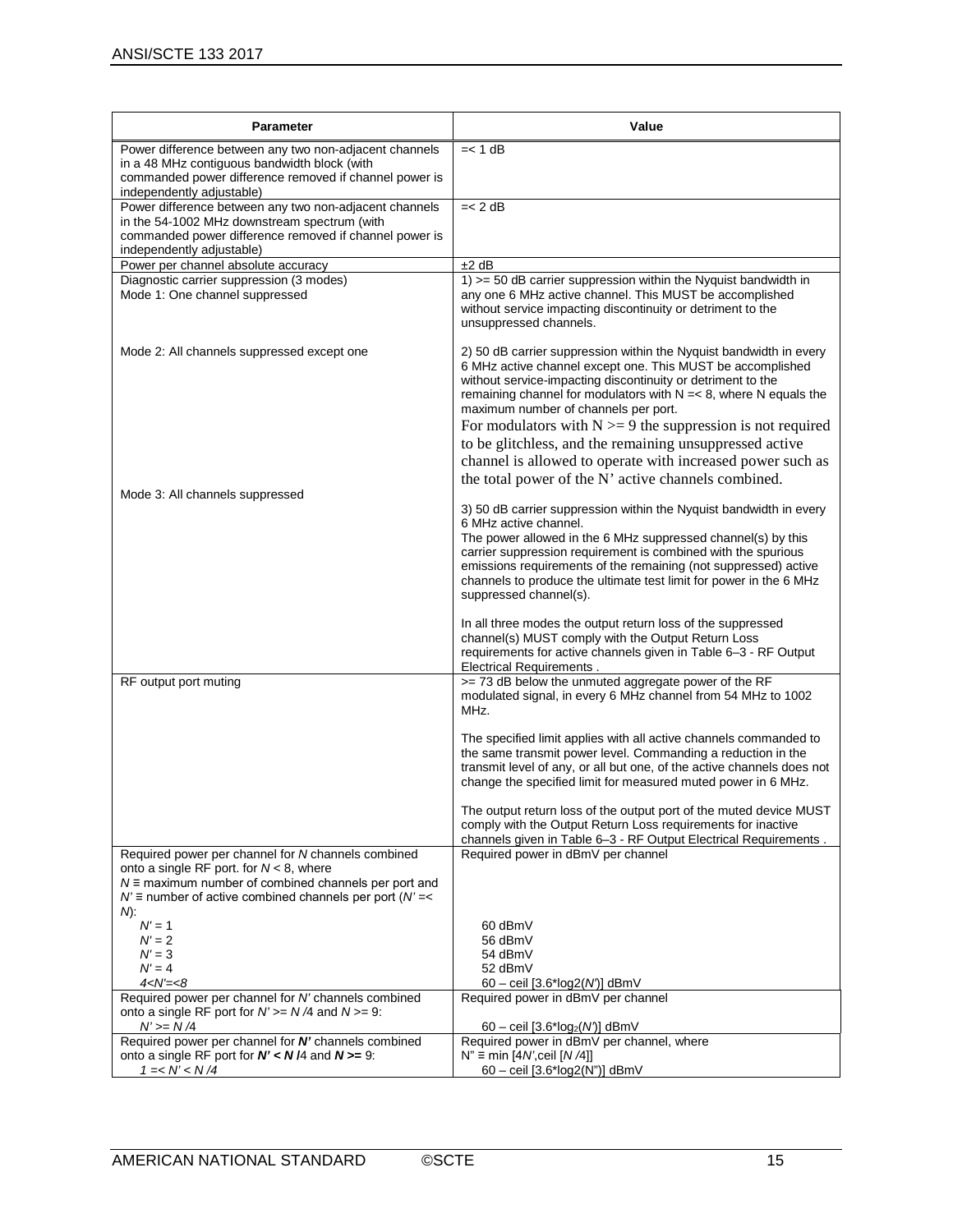# <span id="page-21-0"></span>*6.3.5.1.2 Independence of individual channel within the multiple channels on a single RF port*

A potential use of a CMTS or an EQAM is to provide a universal platform that can be used for high-speed data services or for video services. For this reason, it is essential that interleaver depth be set on a per channel basis to provide a suitable transmission format for either video or data as needed in normal operation. Any *N*-channel block of a CMTS or EQAM MUST be configurable with at least two different interleaver depths, using any of the interleaver depths shown i[n Table](#page-17-2) 6–1 and [Table](#page-17-3) 6–2. Although not as critical as per-channel interleaver depth control, there are strong benefits for the operator if the EQAM is provided with the ability to set RF power, center frequency, and modulation type on a per-channel basis.

- 1. A multiple-channel CMTS or EQAM MUST be configurable with at least two different interleaver depths among the N channels on an RF output port, with each channel using one of the two (or more) interleaver depths, on a per channel basis, se[e Table](#page-17-2) 6–1 - Low Latency Interleaver Depths and [Table](#page-17-3) 6–2 for information on interleaver depths.
- 2. A multiple-channel CMTS or EQAM MUST provide for 3 modes of carrier suppression of RF power for diagnostic and test purposes, se[e Table 6–4,](#page-19-0) Item 6 for mode descriptions and carrier RF power suppression level.
- 3. A multiple-channel CMTS or EQAM MAY provide for independent adjustment of RF power in a per channel basis with each RF carrier independently meeting the requirements defined in [Table 6–4.](#page-19-0)
- 4. A multiple-channel CMTS or EQAM MAY provide for independent selection of center frequency on a per channel basis, thus providing for non-contiguous channel frequency assignment with each channel independently meeting the requirements in [Table](#page-18-0) 6–3. A multiple-channel CMTS or EQAM capable of generating nine or more channels on a single RF output port MUST provide for independent selection of center frequency with the ratio of number of active channels to gap channels in the encompassed spectrum being at least 2:1, and with each channel independently meeting the requirements in [Table](#page-18-0) 6–3 except for spurious emissions (including [Table](#page-24-0) 6–5). A multiple-channel CMTS or EQAM capable of generating nine or more channels on a single RF output port MUST meet the requirements of [Table](#page-18-0) 6–3 when the ratio of number of active channels to gap channels in the encompassed spectrum is at least 4:1. (A ratio of number of active channels to gap channels of at least 4:1 provides that at least 80% of the encompassed spectrum contains active channels, and the number of gap channels is at most 20% of the encompassed spectrum.)
- 5. A multiple-channel CMTS or EQAM MAY provide for independent selection of modulation order, either 64- QAM or 256-QAM, on a per channel basis, with each channel independently meeting the requirements in [Table](#page-18-0) 6–3.
- 6. A CMTS or EQAM MUST provide a test mode of operation, for out-of-service testing, configured for N channels but generating one-CW-per-channel, one channel at a time at the center frequency of the selected channel; all other combined channels are suppressed. One purpose for this test mode is to support one method for testing the phase noise requirements of [Table](#page-18-0) 6–3. As such, the generation of the CW test tone SHOULD exercise the signal generation chain to the fullest extent practicable, in such manner as to exhibit phase noise characteristics typical of actual operational performance; for example, repeated selection of a constellation symbol with power close to the constellation RMS level would seemingly exercise much of the modulation and up-conversion chain in a realistic manner. The test mode MUST be capable of generating the CW tone over the full range of Center Frequency in [Table](#page-18-0) 6–3.
- 7. A CMTS or EQAM MUST provide a test mode of operation, for out-of-service testing, generating one-CW-perchannel, at the center frequency of the selected channel, with all other  $N - 1$  of the combined channels active and containing valid data modulation at operational power levels. One purpose for this test mode is to support one method for testing the phase noise requirements of [Table](#page-18-0) 6–3. As such, the generation of the CW test tone SHOULD exercise the signal generation chain to the fullest extent practicable, in such manner as to exhibit phase noise characteristics typical of actual operational performance. For example, a repeated selection of a constellation symbol, with power close to the constellation RMS level, would seemingly exercise much of the modulation and upconversion chain in a realistic manner. For this test mode, it is acceptable that all channels operate at the same average power, including each of the  $N - 1$  channels in valid operation, and the single channel with a CW tone at its center frequency. The test mode MUST be capable of generating the CW tone over the full range of Center Frequency in [Table](#page-18-0) 6–3.
- 8. A CMTS or EQAM capable of generating more than eight channels per physical RF port MUST be capable of glitchless reconfiguration over a range of active channels from ceiling[7\*N'max/8] to N'max. Channels which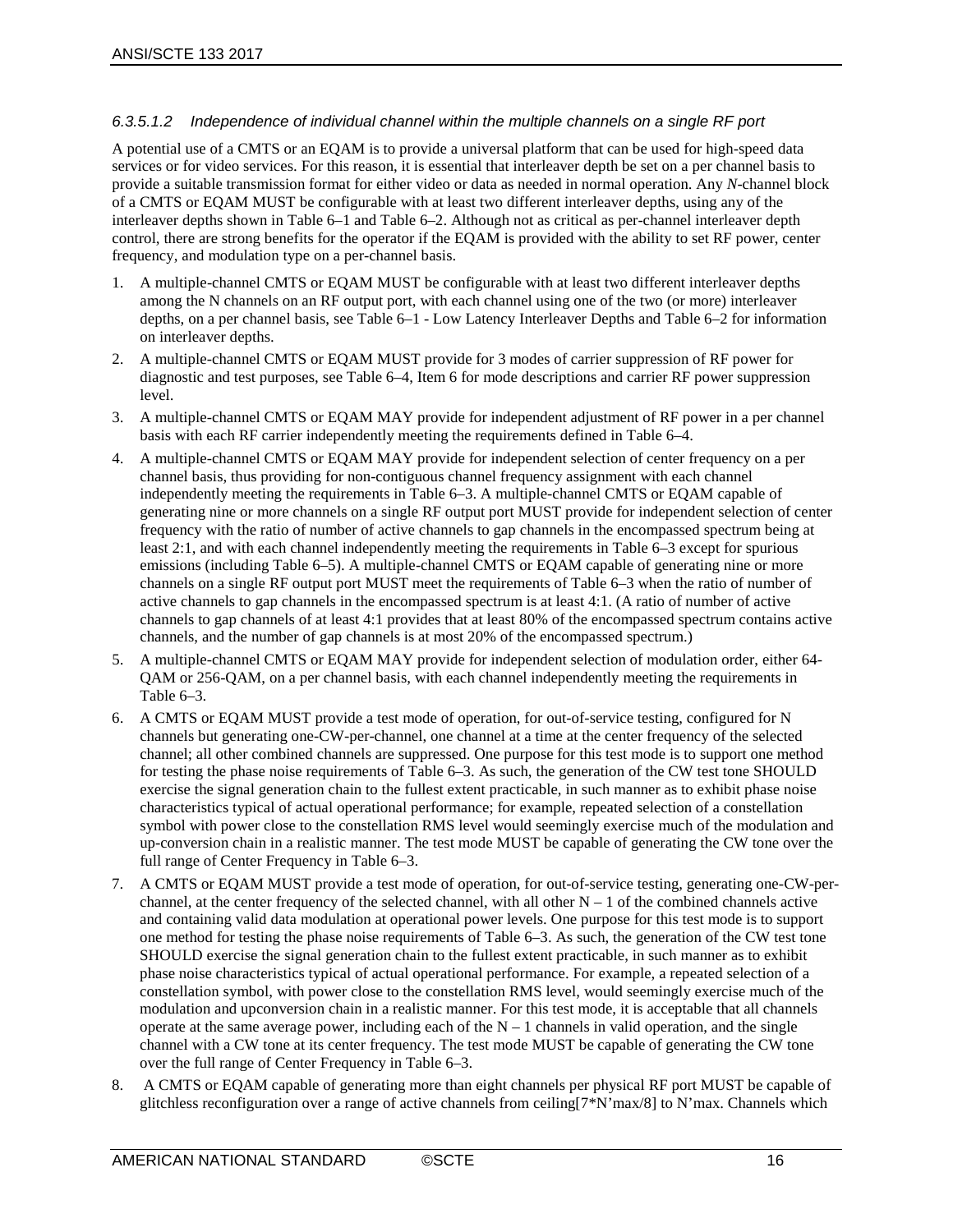are undergoing configuration changes are referred to as the "changed channels." The channels which are active and are not being reconfigured are referred to as the "continuous channels". Each DRFI modulator capable of generating more than eight channels per physical RF port MUST accept a command setting N'max. Glitchless reconfiguration consists of any of the following actions while introducing no discontinuity or detriment to the continuous channels, where the modulator is operating in a valid DRFI-required mode both before and after the reconfiguration with an active number of channels staying in the range {ceiling[7\*N'max/8], N'max}: adding and/or deleting one or more channels, and/or moving some channels to new RF carrier frequencies, and/or changing the interleaver depth, modulation, power level, or frequency on one or more channels. Any change in the modulation characteristics (power level, modulation density, interleaver parameters, center frequency) of a channel excuses that channel from being required to operate in a glitchless manner. For example, changing the power per channel of a given channel means that channel is not considered a continuous channel for the purposes of the glitchless modulation requirements. Glitchless operation is not required when N'max is changed, even if no reconfigurations accompany the change in N'max.

If either center frequency 4) or modulation type 5), or both are independently adjustable on a per channel basis, then the CMTS or EQAM MUST provide for independent adjustment of RF power (3) on a per channel basis, with each RF carrier independently meeting the requirements defined in [Table](#page-18-0) 6–3.

### *6.3.5.1.3 Out-of-Band Noise and Spurious Requirements for CMTS or EQAM*

One of the goals of the DRFI specification is to provide the minimum intended analog channel CNR protection of 60 dB for systems deploying up to 119 DRFI-compliant QAM channels.

The specification assumes that the transmitted power level of the digital channels will be 6 dB below the peak envelope power of the visual signal of analog channels, which is the typical condition for 256-QAM transmission. It is further assumed that the channel lineup will place analog channels at lower frequencies than digital channels, and in systems deploying modulators capable of generating nine or more digital channels on a single RF port analog channels will be placed at center frequencies below 600 MHz. An adjustment of  $10*log_{10}$  (6 MHz/4 MHz) is used to account for the difference in noise bandwidth of digital channels, versus analog channels. With the assumptions above, for a 119-QAM channel system, the specification in item 5 o[f Table](#page-24-0) 6–5 equates to an analog CNR protection of 60dB.

[Table](#page-24-0) 6–5, [Table](#page-25-0) 6–6, and [Table](#page-25-1) 6–7 list the out-of-band spurious requirements. In cases where the *N'* combined channels are not commanded to the same power level, "dBc" denotes decibels relative to the strongest carrier among the active channels. When commanded to the same power level, "dBc" should be interpreted as the average channel power, averaged over the active channels, to mitigate the variation in channel power across the active channels (see [Table 6–4\)](#page-19-0), which is allowed with all channels commanded to the same power.

Modulators capable of generating  $N = < 8$  channels on a single RF output port MUST satisfy the out-of-band spurious emissions requirements of [Table](#page-24-0) 6–5 with a contiguous block of N' combined channels.

Modulators capable of generating  $N \ge 9$  channels on a single RF output port MUST satisfy the out-of-band spurious emissions requirements of [Table](#page-24-0) 6–5 in channels below 600 MHz and outside the encompassed spectrum when the active channels are contiguous or when the ratio of active channels to gap channels within the encompassed spectrum is 4:1 or greater.

Modulators capable of generating  $N \ge 9$  channels on a single RF output port MUST satisfy the out-of-band spurious emissions requirements of [Table](#page-24-0) 6–5, with 1 dB relaxation, in gap channels below 600 MHz and within the encompassed spectrum when the ratio of active channels to gap channels within the encompassed spectrum is 4:1 or greater.

Modulators capable of generating  $N \ge 9$  channels on a single RF output port MUST satisfy the out-of-band spurious emissions requirements of [Table](#page-24-0) 6–5, with 3 dB relaxation, when the ratio of active channels to gap channels within the encompassed spectrum is 4:1 or greater, in channels with center frequency at or above 600 MHz, outside the encompassed spectrum or in gap channels within the encompassed spectrum.

In cases where  $N \ge 9$ , and the N' combined active channels are not contiguous, and the ratio of active channels to gap channels within the encompassed spectrum is 4:1 or greater, the spurious emissions requirements are determined by summing the spurious emissions power allowed in a given measurement bandwidth by each of the contiguous sub-blocks among the active channels. In the gap channels within the encompassed spectrum and below 600 MHz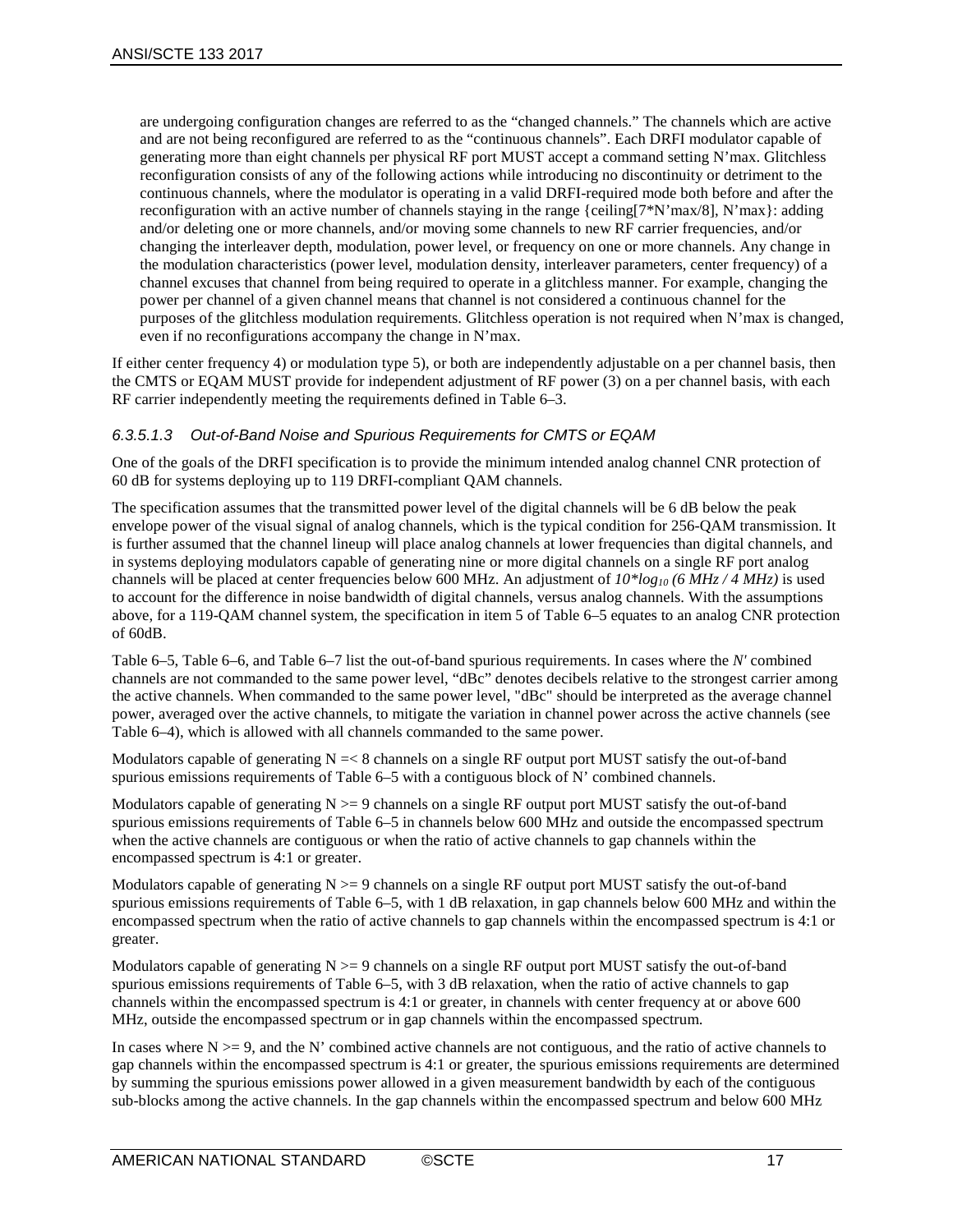there is a 1 dB relaxation in the spurious emissions requirements, so that within the encompassed spectrum the spurious emissions requirements (in absolute power) are 26% higher power in the measurement band determined by the summing of the contiguous sub-blocks' spurious emissions requirements. In all channels above 600 MHz there is a 3 dB relaxation in the spurious emissions requirements, so that the spurious emissions requirements (in absolute power) are double the power in the measurement band determined by the summing of the contiguous sub-blocks' spurious emissions requirements. The following three paragraphs provide the details of the spurious emissions requirements for non-contiguous channel operation outside the encompassed spectrum; within the encompassed spectrum the same details apply except there is an additional 1 dB allowance below 600 MHz; and 3 dB allowance is applied above 600 MHz for all channels.

The full set of N' channels is referred to throughout this specification as the modulated channels or the active channels. However, for purposes of determining the spurious emissions requirements for non-contiguous transmitted channels, each separate contiguous sub-block of channels within the active channels is identified, and the number of channels in each contiguous sub-block is denoted as  $N_i$ , for  $i = 1$  to K, where K is the number of contiguous subblocks. Therefore, N' =  $\sum_{i=1}^{n}$  to k N<sub>i</sub>. Note that K = 1 when and only when the entire set of active channels is contiguous. Also note that an isolated transmit channel, i.e., a transmit channel with empty adjacent channels, is described by  $N_i = 1$  and constitutes a sub-block of one contiguous channel. Any number of the "contiguous subblocks" may have such an isolated transmit channel; if each active channel was an isolated channel, then  $K = N'$ .

When  $N' \geq N/4$ , [Table](#page-25-0) 6–6 is used for determining the noise and spurious power requirements for each contiguous sub-block, even if the sub-block contains fewer than  $N/4$  active channels. When  $N' < N/4$ , [Table](#page-25-1) 6–7 is used for determining the noise and spurious power requirements for each contiguous sub-block. Thus, the noise and spurious power requirements for all contiguous sub-blocks of transmitted channels are determined entirely from [Table](#page-25-0) 6–6 or entirely from [Table](#page-25-1) 6–7, where the applicable table is determined by N' being greater than or equal to N/4, or not. The noise and spurious power requirements for the ith contiguous sub-block of transmitted channels is determined from [Table](#page-25-0) 6–6 o[r Table](#page-25-1) 6–7 using the value Ni for the "number of active channels combined per RF port", and using "dBc" relative to the strongest carrier among all the active channels, and not just the strongest channel in the ith contiguous sub-block, in cases where the N' combined channels are not commanded to the same power. The noise and spurious emissions power in each measurement band, including harmonics, from all K contiguous subblocks, is summed (absolute power, NOT in dB) to determine the composite noise floor for the non-contiguous channel transmission condition.

For the measurement channels adjacent to a contiguous sub-block of channels, the spurious emissions requirements from the non-adjacent sub-blocks are divided on an equal "per Hz" basis for the narrow and wide adjacent measurement bands. For a measurement channel wedged between two contiguous sub-blocks, adjacent to each, the measurement channel is divided into three measurement bands, one wideband in the middle and two narrowbands each abutting one of the adjacent transmit channels. The wideband spurious and noise requirement is split into two parts, on an equal "per Hz" basis, to generate the allowed contribution of power to the middle band and to the farthest narrowband. The ceiling function is applied to the resulting sum of noise and spurious emissions, per Table Note 1 of [Table](#page-25-1) 6–5[, Table](#page-25-0) 6–6 and Table 6–7 to produce a requirement of  $\frac{1}{2}$  dB resolution.

Items 1 through 4 list the requirements in channels adjacent to the commanded channels.

Item 5 lists the requirements in all other channels further from the commanded channels. Some of these "other" channels are allowed to be excluded from meeting the Item 5 specification. All the exclusions, such as  $2<sup>nd</sup>$  and  $3<sup>rd</sup>$ harmonics of the commanded channel, are fully identified in the table.

Item 6 lists the requirements on the 2*N'* 2nd harmonic channels and the 3*N'* 3rd harmonic channels.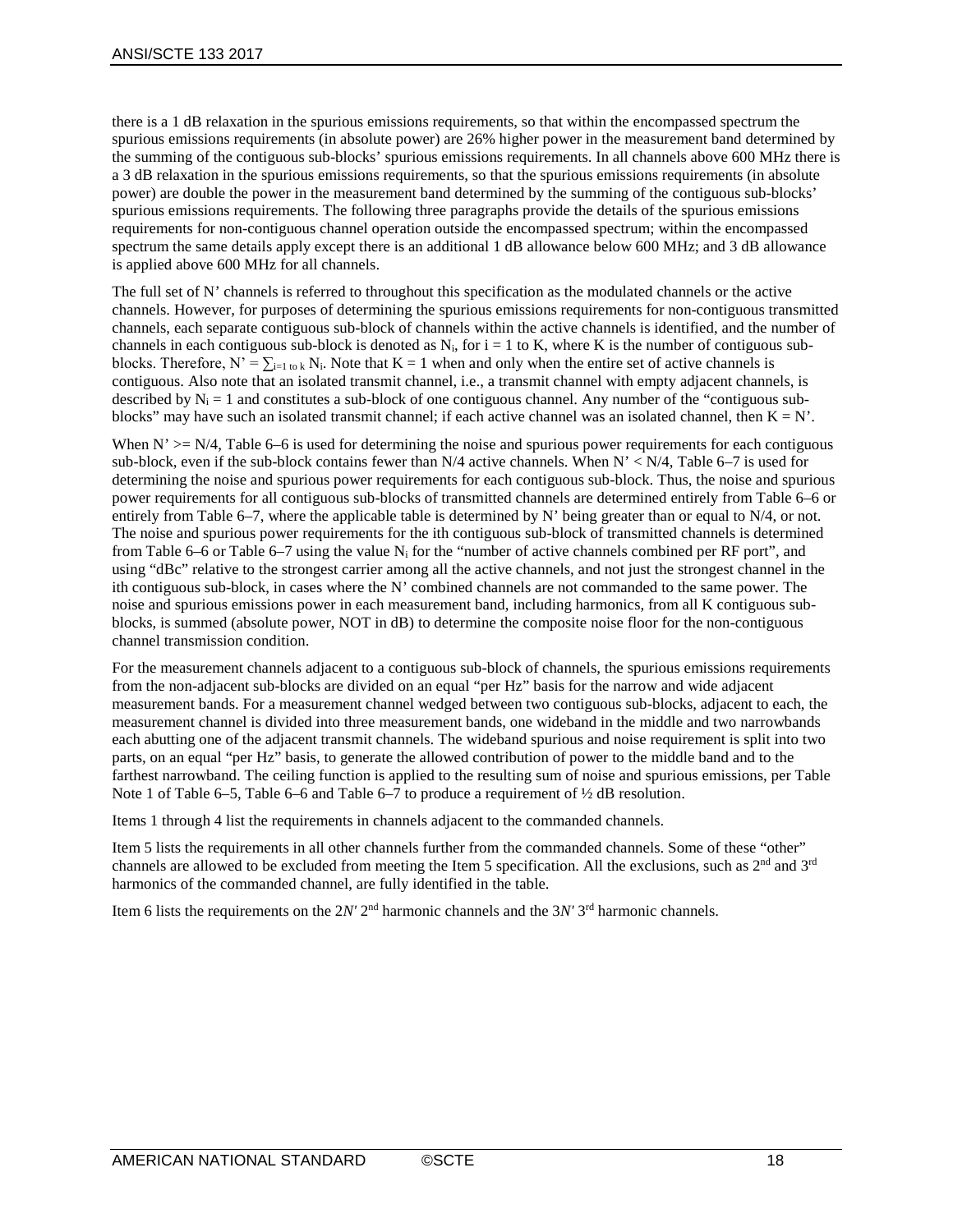|                | for N = < 8 Maximum Number of Combined Channels per RF Port                                                                                                                                                                                                                                                       |                                       |                |                |                |                                                                                                                                                                            |  |  |  |  |  |  |  |
|----------------|-------------------------------------------------------------------------------------------------------------------------------------------------------------------------------------------------------------------------------------------------------------------------------------------------------------------|---------------------------------------|----------------|----------------|----------------|----------------------------------------------------------------------------------------------------------------------------------------------------------------------------|--|--|--|--|--|--|--|
|                | $N \equiv$ Maximum Number of Combined Channels per RF Port<br>$N'$ = Number of Active Channels Combined per RF Port                                                                                                                                                                                               |                                       |                |                |                |                                                                                                                                                                            |  |  |  |  |  |  |  |
|                |                                                                                                                                                                                                                                                                                                                   |                                       |                |                |                |                                                                                                                                                                            |  |  |  |  |  |  |  |
| Item           | <b>Band</b>                                                                                                                                                                                                                                                                                                       | N'                                    |                |                |                |                                                                                                                                                                            |  |  |  |  |  |  |  |
|                |                                                                                                                                                                                                                                                                                                                   | 1                                     | $\mathbf{2}$   | 3              | 4              | N' > 4                                                                                                                                                                     |  |  |  |  |  |  |  |
| $\mathbf{1}$   | Adjacent channel up to 750 kHz<br>from channel block edge                                                                                                                                                                                                                                                         | $< -58$<br>dBc                        | $< -58$<br>dBc | $< -58$<br>dBc | $< -58$<br>dBc | $10^{10}$ (10 <sup>-58/10</sup> + (0.75/6) <sup>*</sup> (10 <sup>-65/10</sup> + (N'-2) <sup>*</sup> 10 <sup>-61</sup><br>73/10)1                                           |  |  |  |  |  |  |  |
| 2              | Adjacent channel (750 kHz from<br>channel block edge to 6 MHz<br>from channel block edge)                                                                                                                                                                                                                         | $< -62$<br>dBc                        | $< -60$<br>dBc | <-60<br>dBc    | $< -60$<br>dBc | $<$ 10 <sup>*</sup> log <sub>10</sub> [10 <sup>-62/10</sup> + (5.25/6) <sup>*</sup> (10 <sup>-65/10</sup> + (N <sup>2</sup> -2) <sup>*</sup> 10 <sup>-6</sup><br>$73/10$ ] |  |  |  |  |  |  |  |
| 3              | Next-adjacent channel (6 MHz<br>from channel block edge to 12<br>MHz from channel block edge)                                                                                                                                                                                                                     | $< -65$<br>dBc                        | $< -64$<br>dBc | < 63.5<br>dBc  | $< -63$<br>dBc | $<$ 10 <sup>*</sup> log <sub>10</sub> [10 <sup>-65/10</sup> + (N'-1) <sup>*</sup> 10 <sup>-73/10</sup> ]                                                                   |  |  |  |  |  |  |  |
| 4              | Third-adjacent channel (12 MHz<br>from channel block edge to 18<br>MHz from channel block edge).                                                                                                                                                                                                                  | $~5 - 73$<br>dBc                      | $< -70$<br>dBc | <-67<br>dBc    | $< -65$<br>dBc | For N'=5: -64.5 dBc; For N'=6: -64 dBc;<br>For N'=7: -64 dBc;<br>For $N>=8$ : <-73 + 10*log <sub>10</sub> (N')                                                             |  |  |  |  |  |  |  |
| 5              | Noise in other channels (47<br>MHz to 1002 MHz)<br>Measured in each 6 MHz<br>channel excluding the following:<br>a) Desired channel(s)<br>b) 1st, 2nd, and 3rd adjacent<br>channels (see Items 1, 2, 3, 4 in<br>this table)<br>c) Channels coinciding with<br>2nd and 3rd harmonics (see<br>Item 6 in this table) | $-73$<br>dBc                          | $< -70$<br>dBc | $< -68$<br>dBc | $< -67$<br>dBc | $< -73 + 10^{*} \log_{10}(N)$                                                                                                                                              |  |  |  |  |  |  |  |
| 6              | In each of 2N' contiguous 6<br>MHz channels or in each of 3N'<br>contiguous 6 MHz channels<br>coinciding with 2nd harmonic<br>$\epsilon$ -73 + 10*log <sub>10</sub> (N'), or -63 dBc, whichever is greater<br>and with 3rd harmonic<br>components respectively (up to<br>1002 MHz)                                |                                       |                |                |                |                                                                                                                                                                            |  |  |  |  |  |  |  |
| $\overline{7}$ | Lower out of band noise in the<br>band of 5 MHz to 47 MHz<br>Measured in 6 MHz channel<br>bandwidth                                                                                                                                                                                                               | $<$ -50 + 10*log <sub>10</sub> (N')   |                |                |                |                                                                                                                                                                            |  |  |  |  |  |  |  |
| 8              | Higher out of band noise in the<br>band of 1002 MHz to 3000 MHz<br>Measured in 6 MHz channel<br>bandwidth                                                                                                                                                                                                         | $\leftarrow 55 + 10^{*} \log_{10}(N)$ |                |                |                |                                                                                                                                                                            |  |  |  |  |  |  |  |
|                | <b>Table Notes</b>                                                                                                                                                                                                                                                                                                |                                       |                |                |                |                                                                                                                                                                            |  |  |  |  |  |  |  |
|                | 1. All equations are Ceiling(Power, 0.5) dBc. Use "Ceiling(2*Power) / 2" to get 0.5 steps from ceiling functions that return only                                                                                                                                                                                 |                                       |                |                |                |                                                                                                                                                                            |  |  |  |  |  |  |  |

2. Add 3 dB relaxation to the values specified above for noise and spurious emissions requirements in all channels with center

3. Add 1 dB relaxation to the values specified above for noise and spurious emissions requirements in gap channels with center

#### <span id="page-24-0"></span>*Table 6–5 - EQAM or CMTS Output Out-of-Band Noise and Spurious Emissions Requirements for N =< 8*

integer values. For example Ceiling(-63.9,  $0.5$ ) = -63.5 dBc.

frequency 600 MHz and above. For example -73 dBc becomes -70 dBc.

frequency below 600 MHz. For example -73 dBc becomes -72 dBc.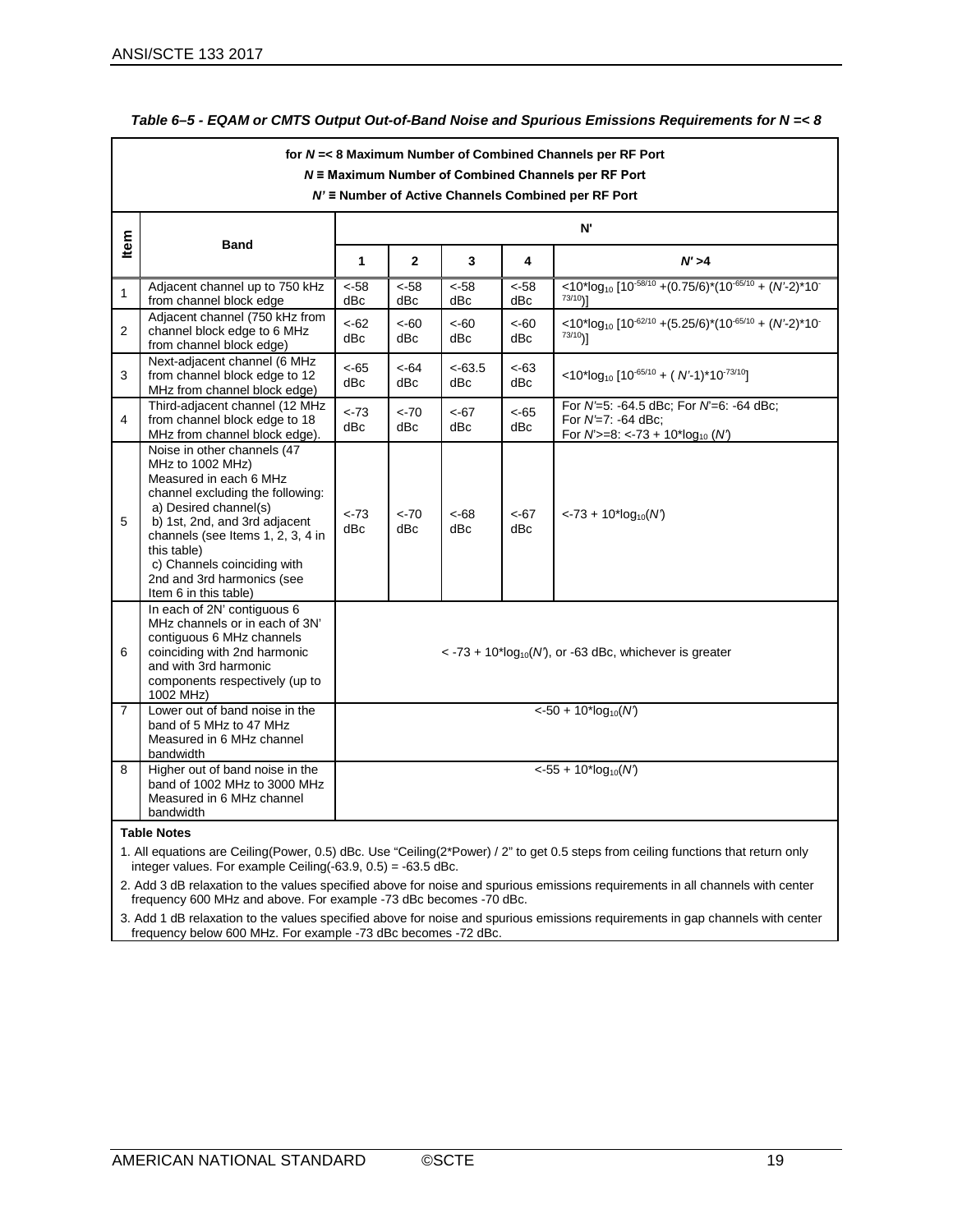|                | for $N \geq 9$ Maximum Number of Combined Channels per RF Port<br>N' >= N/4 Number of Active Channels Combined per RF Port                                                                                                                                                                                                                                                                                                                |                                                                                                                                                                          |                |                |                                                                                                                                         |  |  |
|----------------|-------------------------------------------------------------------------------------------------------------------------------------------------------------------------------------------------------------------------------------------------------------------------------------------------------------------------------------------------------------------------------------------------------------------------------------------|--------------------------------------------------------------------------------------------------------------------------------------------------------------------------|----------------|----------------|-----------------------------------------------------------------------------------------------------------------------------------------|--|--|
| <b>Band</b>    |                                                                                                                                                                                                                                                                                                                                                                                                                                           |                                                                                                                                                                          | N'             |                |                                                                                                                                         |  |  |
| tem            |                                                                                                                                                                                                                                                                                                                                                                                                                                           | $\mathbf{2}$                                                                                                                                                             | 3              | 4              | N' > 4                                                                                                                                  |  |  |
| $\mathbf{1}$   | Adjacent channel up to 750 kHz from channel<br>block edge                                                                                                                                                                                                                                                                                                                                                                                 | $< -58$<br>dBc                                                                                                                                                           | $< -58$<br>dBc | $< -58$<br>dBc | $10^{*}$ log <sub>10</sub> [10 <sup>-58/10</sup> + (0.75/6) <sup>*</sup> (10 <sup>-65/10</sup> +<br>$(N^2-2)^*10^{-73/10})$             |  |  |
| $\mathfrak{p}$ | Adjacent channel (750 kHz from channel block<br>edge to 6 MHz from channel block edge)                                                                                                                                                                                                                                                                                                                                                    | $< -60$<br>dBc                                                                                                                                                           | $< -60$<br>dBc | $< -60$<br>dBc | $10^{*}$ log <sub>10</sub> [10 <sup>-62/10</sup> + (5.25/6) <sup>*</sup> (10 <sup>-65/10</sup> + (N <sup>2</sup> -<br>$(2)*10^{-73/10}$ |  |  |
| 3              | Next-adjacent channel (6 MHz from channel<br>block edge to 12 MHz from channel block edge)                                                                                                                                                                                                                                                                                                                                                | $<-64$<br>dBc                                                                                                                                                            | < 63.5<br>dBc  | $< -63$<br>dBc | <10*log <sub>10</sub> [10 <sup>-65/10</sup> + ( $N$ '-1)*10 <sup>-73/10</sup> ]                                                         |  |  |
| 4              | Third-adjacent channel (12 MHz from channel<br>block edge to 18 MHz from channel block<br>edge).                                                                                                                                                                                                                                                                                                                                          | For $N'=5$ : -64.5 dBc;<br>For N'=6: -64 dBc:<br>$< -70$<br><-67<br>$< -65$<br>For N'=7: -64 dBc;<br>dBc<br>dBc<br>dBc<br>For $N'>=8$ : <-73 + 10*log <sub>10</sub> (N') |                |                |                                                                                                                                         |  |  |
| 5              | Noise in other channels (47 MHz to 1002 MHz)<br>Measured in each 6 MHz channel excluding the<br>following:<br>a) Desired channel(s)<br>b) 1st, 2nd, and 3rd adjacent channels (see<br>Items 1, 2, 3, 4 in this table)<br>c) Channels coinciding with 2nd and 3rd<br>harmonics (see Item 6 in this table)                                                                                                                                  | $<-70$<br>dBc                                                                                                                                                            | $< -68$<br>dBc | $< -67$<br>dBc | $<-73 + 10$ *log <sub>10</sub> (N)                                                                                                      |  |  |
| 6              | In each of 2N' contiguous 6 MHz channels or in<br>each of 3N' contiguous 6 MHz channels<br>coinciding with 2nd harmonic and with 3rd<br>$\epsilon$ -73 + 10*log <sub>10</sub> (N'), or -63 dBc, whichever is greater<br>harmonic components respectively (up to 1002<br>MHz)                                                                                                                                                              |                                                                                                                                                                          |                |                |                                                                                                                                         |  |  |
| $\overline{7}$ | Lower out of band noise in the band of 5 MHz to<br>47 MHz<br>Measured in 6 MHz channel bandwidth                                                                                                                                                                                                                                                                                                                                          | $\leftarrow 50 + 10^{*} \log_{10}(N)$                                                                                                                                    |                |                |                                                                                                                                         |  |  |
| 8              | Higher out of band noise in the band of 1002<br>MHz to 3000 MHz<br>Measured in 6 MHz channel bandwidth                                                                                                                                                                                                                                                                                                                                    | <-55 + 10*log <sub>10</sub> (N') for $N' = < 8$<br><-60 + 10*log <sub>10</sub> (N') for $N' > 8$                                                                         |                |                |                                                                                                                                         |  |  |
|                | <b>Table Note.</b>                                                                                                                                                                                                                                                                                                                                                                                                                        |                                                                                                                                                                          |                |                |                                                                                                                                         |  |  |
|                | 1. All equations are Ceiling(Power, 0.5) dBc. Use "Ceiling(2*Power) / 2" to get 0.5 steps from ceiling functions that return only<br>integer values. For example Ceiling(-63.9, 0.5) = $-63.5$ dBc.<br>$\bullet$ . A did allowed the distribution of the distribution of the state of the control of the second control of the state of the state of the state of the state of the state of the state of the state of the state of the st |                                                                                                                                                                          |                |                |                                                                                                                                         |  |  |

#### <span id="page-25-0"></span>*Table 6–6 - EQAM or CMTS Output Out-of-Band Noise and Spurious Emissions Requirements N>=9 and N'>=N/4*

2. Add 3 dB relaxation to the values specified above for noise and spurious emissions requirements in all channels with center frequency 600 MHz and above. For example -73 dBc becomes -70 dBc.

3. Add 1 dB relaxation to the values specified above for noise and spurious emissions requirements in gap channels with center frequency below 600 MHz. For example -73 dBc becomes -72 dBc.

#### <span id="page-25-1"></span>*Table 6–7 - EQAM or CMTS Output Out-of-Band Noise and Spurious Emissions Requirements N>=9 and N'<N/4*

| for $N \geq 9$ Maximum Number of Combined Channels per RF Port<br>N' < N/4 Number of Active Channels Combined per RF Port<br>N" = Effective Number of Active Channels for Spurious Emissions Requirements= minimum[ 4N', ceil(N/4) ] |                                                                                            |                |                  |                |                                                                                                                                                  |  |
|--------------------------------------------------------------------------------------------------------------------------------------------------------------------------------------------------------------------------------------|--------------------------------------------------------------------------------------------|----------------|------------------|----------------|--------------------------------------------------------------------------------------------------------------------------------------------------|--|
| ltem                                                                                                                                                                                                                                 | N"                                                                                         |                |                  |                |                                                                                                                                                  |  |
|                                                                                                                                                                                                                                      | Band                                                                                       | 2              | 3                | 4              | N'' > 4                                                                                                                                          |  |
|                                                                                                                                                                                                                                      | Adjacent channel up to 750 kHz from channel<br>block edge                                  | $< -58$<br>dBc | $< -58$<br>dBc   | $< -58$<br>dBc | $<$ 10 <sup>*</sup> log <sub>10</sub> [10 <sup>-58/10</sup> + (0.75/6) <sup>*</sup> (10 <sup>-65/10</sup> +<br>$(N"$ -2)*10 <sup>-73/10</sup> )] |  |
| 2                                                                                                                                                                                                                                    | Adjacent channel (750 kHz from channel block<br>edge to 6 MHz from channel block edge)     | $< -60$<br>dBc | $< -60$<br>dBc   | ~50<br>dBc     | $<$ 10*log <sub>10</sub> [10 <sup>-62/10</sup> + (5.25/6)* (10 <sup>-65/10</sup><br>$+( N''-2)^*10^{-73/10})$                                    |  |
| 3                                                                                                                                                                                                                                    | Next-adjacent channel (6 MHz from channel<br>block edge to 12 MHz from channel block edge) | < 64<br>dBc    | $< -63.5$<br>dBc | $~5-63$<br>dBc | <10*log <sub>10</sub> [10 <sup>-65/10</sup> + ( $N$ <sup>2</sup> -1)*10 <sup>-73/10</sup> ]                                                      |  |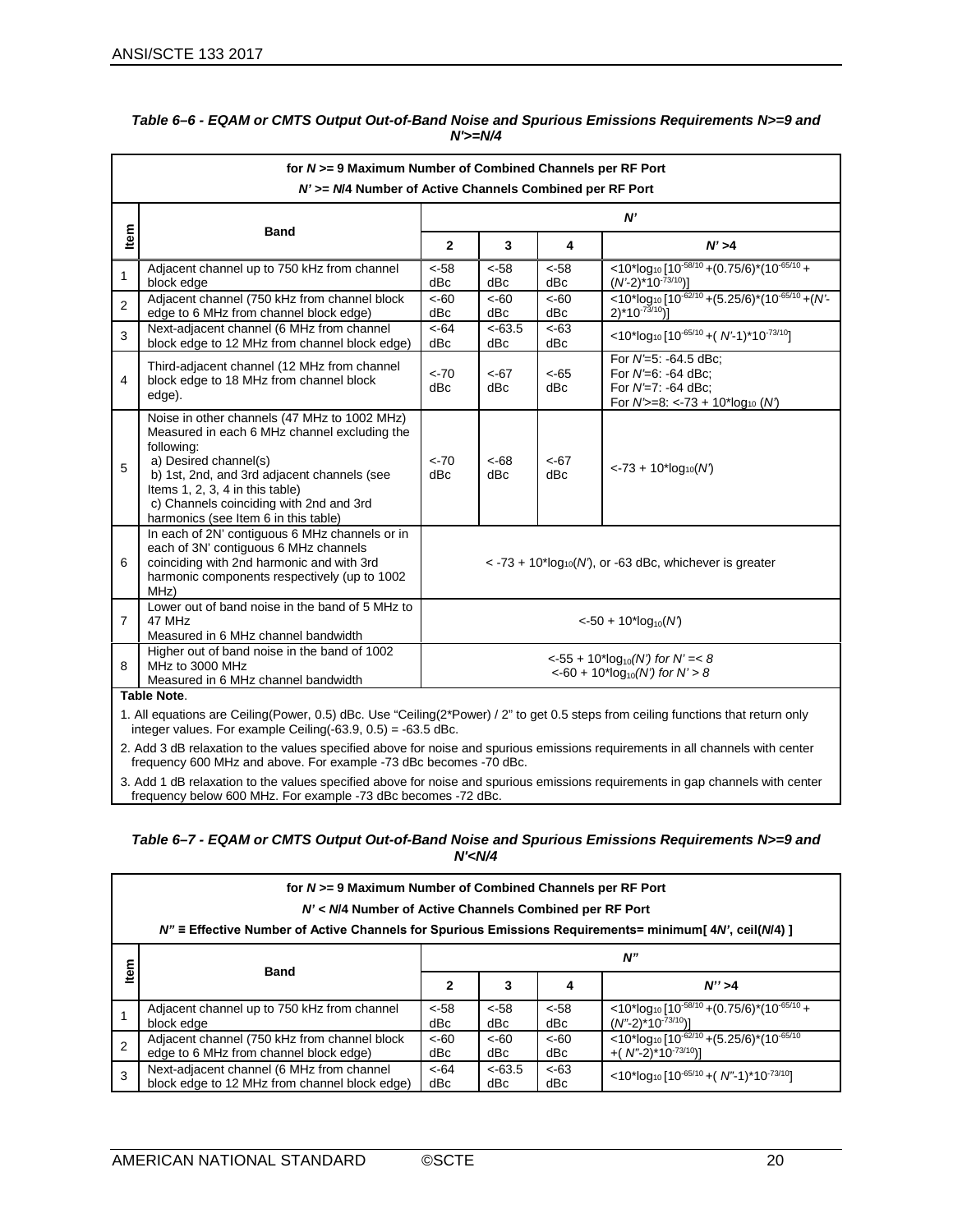|                | for $N \geq 9$ Maximum Number of Combined Channels per RF Port                                                                                                                                                                                                                                           |                                                                       |                |                |                                                                                                                        |  |  |  |
|----------------|----------------------------------------------------------------------------------------------------------------------------------------------------------------------------------------------------------------------------------------------------------------------------------------------------------|-----------------------------------------------------------------------|----------------|----------------|------------------------------------------------------------------------------------------------------------------------|--|--|--|
|                | N' < N/4 Number of Active Channels Combined per RF Port                                                                                                                                                                                                                                                  |                                                                       |                |                |                                                                                                                        |  |  |  |
|                | $N''$ = Effective Number of Active Channels for Spurious Emissions Requirements= minimum[ 4N', ceil(N/4) ]                                                                                                                                                                                               |                                                                       |                |                |                                                                                                                        |  |  |  |
| ltem           | N"                                                                                                                                                                                                                                                                                                       |                                                                       |                |                |                                                                                                                        |  |  |  |
|                | <b>Band</b>                                                                                                                                                                                                                                                                                              | $\overline{2}$                                                        | 3              | 4              | N'' > 4                                                                                                                |  |  |  |
| $\overline{4}$ | Third-adjacent channel (12 MHz from channel<br>block edge to 18 MHz from channel block<br>edge).                                                                                                                                                                                                         | $<-70$<br>dBc                                                         | $< -67$<br>dBc | $< -65$<br>dBc | For N"=5: -64.5 dBc; For N"=6: -64<br>$dBc$ :<br>For N"=7: -64 dBc;<br>For $N''>=8$ : <-73 + 10*log <sub>10</sub> (N') |  |  |  |
| 5              | Noise in other channels (47 MHz to 1002 MHz)<br>Measured in each 6 MHz channel excluding the<br>following:<br>a) Desired channel(s)<br>b) 1st, 2nd, and 3rd adjacent channels (see<br>Items 1, 2, 3, 4 in this table)<br>c) Channels coinciding with 2nd and 3rd<br>harmonics (see Item 6 in this table) | $<-70$<br>dBc                                                         | $< -68$<br>dBc | $< -67$<br>dBc | $<$ -73 + 10*log <sub>10</sub> (N")                                                                                    |  |  |  |
| 6              | In each of 2N' contiguous 6 MHz channels or in<br>each of 3N' contiguous 6 MHz channels<br>coinciding with 2 <sub>nd</sub> harmonic and with 3rd<br>$\epsilon$ -73 + 10*log <sub>10</sub> (N <sup>*</sup> ), or -63 dBc, whichever is greater<br>harmonic components respectively (up to 1002<br>MHz)    |                                                                       |                |                |                                                                                                                        |  |  |  |
| $\overline{7}$ | Lower out of band noise in the band of 5 MHz to<br>47 MHz<br>Measured in 6 MHz channel bandwidth                                                                                                                                                                                                         | $< -50 + 10$ *log10(N")                                               |                |                |                                                                                                                        |  |  |  |
| 8              | Higher out of band noise in the band of 1002<br>MHz to 3000 MHz<br>Measured in 6 MHz channel bandwidth                                                                                                                                                                                                   | $<-55 + 10$ *log10(N") for N" = < 8<br><-60 + 10*log10(N") for N" > 8 |                |                |                                                                                                                        |  |  |  |
|                | <b>Table Notes</b><br>1. All equations are Ceiling(Power, 0.5) dBc. Use "Ceiling(2*Power) / 2" to get 0.5 steps from ceiling functions that return only                                                                                                                                                  |                                                                       |                |                |                                                                                                                        |  |  |  |

1. All equations are Ceiling(Power, 0.5) dBc. Use "Ceiling(2\*Power) / 2" to get 0.5 steps from ceiling functions that return only integer values. For example Ceiling( $-63.9$ ,  $0.5$ ) =  $-63.5$  dBc.

2. Add 3 dB relaxation to the values specified above for noise and spurious emissions requirements in all channels with center frequency 600 MHz and above. For example -73 dBc becomes -70 dBc.

3. Add 1 dB relaxation to the values specified above for noise and spurious emissions requirements in gap channels with center frequency below 600 MHz. For example -73 dBc becomes -72 dBc.

# <span id="page-26-0"></span>*6.3.5.2 CMTS or EQAM Master Clock Jitter for Asynchronous Operation*

An EQAM MUST implement a DTI client and client interface per the [\[DTI\]](#page-8-10) specification. The Master Clock specifications are defined in th[e \[DTI\]](#page-8-10) specification. The DTI client provides the Master Clock. An integrated CMTS not actively serviced by a DTI server MUST include a Master Clock with the specifications as follows:

The 10.24 MHz Master Clock MUST have, over a temperature range of 0 to 40 degrees C and for up to ten years from date of manufacture (see Note below):

- A frequency accuracy of  $\leq \pm 5$  ppm
- A drift rate  $\langle 10^{-8}$  per second, and
- An edge jitter of  $\leq 10$  nSec peak-to-peak ( $\pm$ 5 nSec)
- **Note:** This specification MAY also be met by synchronizing the DRFI device Master Clock oscillator to an external frequency reference source. If this approach is used, the internal DRFI device Master Clock MUST have a frequency accuracy of ±20ppm over a temperature range of 0 to 40 degrees C, up to 10 years from date of manufacture, when no frequency reference source is connected. The drift rate and edge jitter MUST be as specified above.

The drift rate and jitter requirements on the DRFI device Master Clock implies that the duration of two adjacent segments of 10,240,000 cycles will be within 30 nSec, due to 10 nSec jitter on each segments' duration, and 10 nSec due to frequency drift. Durations of other counter lengths also may be deduced: adjacent 1,024,000 segments,  $\langle = 21 \rangle$ nSec; 1,024,000 length segments separated by one 10,240,000-cycle segment, <= 30 nSec; adjacent 102,400,000 segments, <= 120 nSec. The DRFI device Master Clock MUST meet such test limits in 99% or more measurements.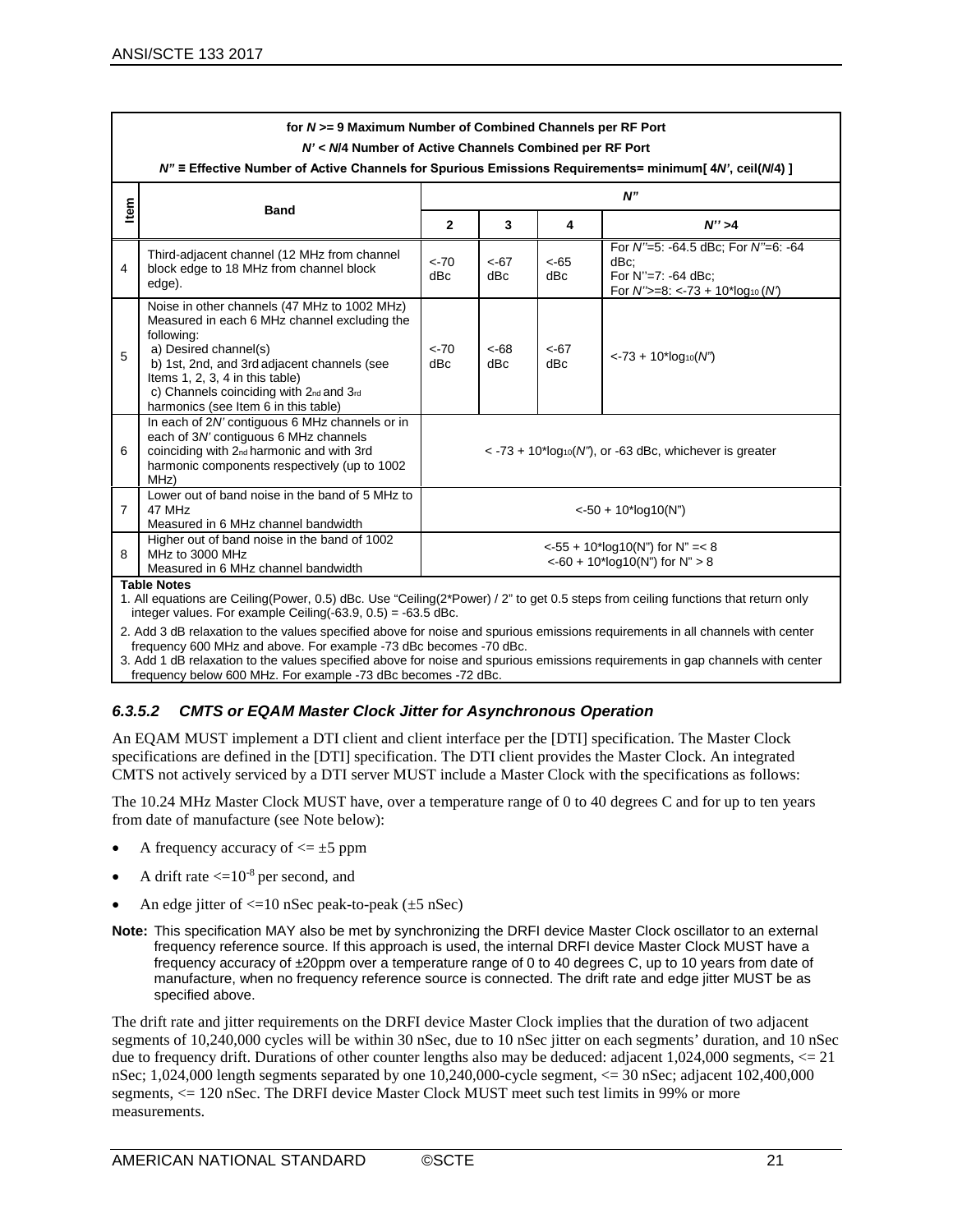# <span id="page-27-1"></span>*6.3.5.3 CMTS or EQAM Master Clock Jitter for Synchronous Operation*

In addition to the requirements in Sectio[n 6.3.5.2,](#page-26-0) the 10.24 MHz CMTS Master Clock MUST meet the following double sideband phase noise requirements over the specified frequency ranges:

- $\langle$  [-50 + 20<sup>\*</sup>log ( $f_{MC}/10.24$ )] dBc (*i.e.*,  $\langle$  0.05 nSec RMS) 10 Hz to 100 Hz
- < [-58 + 20\*log (*fMC*/10.24)] dBc (*i.e.,* < 0.02 nSec RMS) 100 Hz to 1 kHz
- < [-50 + 20\*log (*fMC*/10.24)] dBc (*i.e.,* < 0.05 nSec RMS) 1 kHz to 10 kHz
- $\epsilon$  [-50 + 20\*log ( $f_{MC}/10.24$ )] dBc (*i.e.*,  $\epsilon$  0.05 nSec RMS) 10 kHz to  $f_{MC}/2$

*f<sub>MC</sub>* is the frequency of the measured master clock in MHz. The value of *f<sub>MC</sub>* MUST be either an integral multiple or divisor of 10.24 MHz. For example, if a 20.48 MHz oscillator is used as the master clock frequency source, and there is no explicit 10.24 MHz clock to test, the 20.48 MHz clock may be used with  $f_{MC}$  equal to 20.48 in the above expressions.

Specifications for EQAM Master Clock jitter in synchronous operation are contained in the [\[DTI\]](#page-8-10) specification.

# <span id="page-27-2"></span>*6.3.5.4 CMTS or EQAM Master Clock Frequency Drift for Synchronous Operation*

The frequency of the CMTS Master Clock MUST NOT drift more than 10<sup>-8</sup> per second.

Specifications for EQAM Master Clock frequency drift in synchronous operation is contained in the DTI specification.

### <span id="page-27-0"></span>**6.3.6 CMTS or EQAM Clock Generation**

This section contains the EQAM and CMTS requirements for locking the Downstream Symbol Clock to the Master **Clock** 

# *CMTS Clock Generation*

The CMTS MUST lock the Downstream Symbol Clock to the CMTS Master Clock using the M/N divisors provided in [Table](#page-28-3) 6–8.

# *6.3.6.1 EQAM Clock Generation*

An EQAM operates with an active DTI interface which provides a 10.24 MHz Master Clock. An EQAM MUST lock the Downstream Symbol Clock to the Master Clock using the M/N divisors provided i[n Table](#page-28-3) 6–8.

### *6.3.6.2 Downstream Symbol Rate*

Let  $f_b$ 'represent the rate of the Downstream Symbol Clock which is locked to the Master Clock and let  $f_m$ ' represent the rate of the Master Clock locked to the Downstream Symbol Clock. Let *f*<sup>b</sup> represent the nominal specified downstream symbol rate and let  $f_m$  represent the nominal Master Clock rate (10.24 MHz). With the Downstream Symbol Clock locked to the Master Clock, the following equation MUST hold:

 $f_b' = f_m * M/N$ 

With the Master Clock locked to the Downstream Symbol Clock, the following equation MUST hold:  $f_m' = f_b * N/M$ 

Note that M and N in [Table](#page-28-3) 6–8 are unsigned integer values, each representable in 16 bits and result in a value of *fb*' or  $f_m$ <sup>'</sup> that is not more than  $\pm 1$  ppm from its specified nominal value.

The standard deviation of the timing error of the EQAM/CMTS RF symbol clock, referenced to the Master Clock, MUST be less than 1.5 ns measured over 100 seconds.

[Table](#page-28-3) 6–8 lists the downstream modes of operation, their associated nominal symbol rates,  $f_b$ , values for M and N, the resulting synchronized clock rates and their offsets from their nominal values.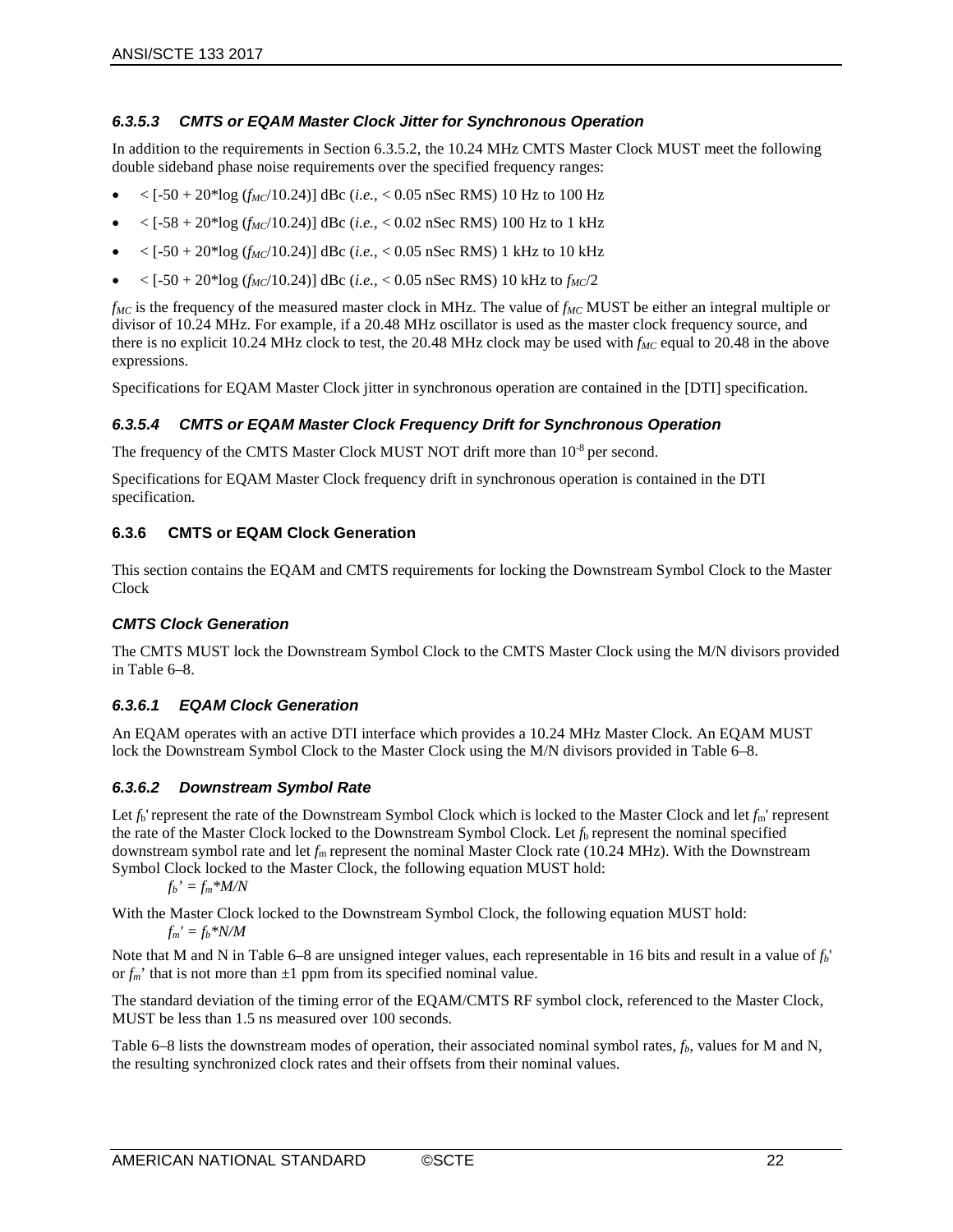<span id="page-28-3"></span>

| Downstream mode  | <b>Nominal Specified</b><br>Symbol Rate, fb (MHz) | <b>M/N</b> | <b>Master Clock</b><br>Rate, fm' (MHz) | <b>Downstream Symbol</b><br>Rate, fb' (MHz) | Offset from<br><b>Nominal</b> |
|------------------|---------------------------------------------------|------------|----------------------------------------|---------------------------------------------|-------------------------------|
| Annex B. 64-QAM  | 5.056941                                          | 401/812    | 10.239990                              | 5.056945                                    | $0.95$ ppm                    |
| Annex B, 256-QAM | 5.360537                                          | 78/149     | 10.240000                              | 5.360536                                    | $0.02$ ppm                    |

| Table 6-8 - Downstream symbol rates & parameters for synchronization with Master Clock |  |  |
|----------------------------------------------------------------------------------------|--|--|
|----------------------------------------------------------------------------------------|--|--|

# <span id="page-28-0"></span>**6.3.7 Downstream Symbol Clock Jitter for Synchronous Operation**

The downstream symbol clock MUST meet the following double sideband phase noise requirements over the specified frequency ranges:

- $\langle$  [-53 + 20<sup>\*</sup>log (*f<sub>DS</sub>*/5.057)] dBc (*i.e.*,  $\langle$  0.07 nSec RMS) 10 Hz to 100 Hz
- < [-53 + 20\*log (*fDS*/5.057)] dBc (*i.e.,* < 0.07 nSec RMS) 100 Hz to 1 kHz
- < [-53 + 20\*log (*fDS*/5.057)] dBc (*i.e.,* < 0.07 nSec RMS) 1 kHz to 10 kHz
- < [-36 + 20\*log (*fDS*/5.057)] dBc (*i.e.,* < 0.5 nSec RMS) 10 kHz to 100 kHz
- $\langle$  [-30 + 20<sup>\*</sup>log (*f<sub>DS</sub>*/5.057)] dBc (*i.e.*,  $\langle$  1 nSec RMS) 100 kHz to (*f<sub>DS</sub>*/2)

*f<sub>DS</sub>* is the frequency of the measured clock in MHz. The value of *f<sub>DS</sub>* MUST be an integral multiple or divisor of the downstream symbol clock. For example, an  $f_{DS} = 20.227764$  MHz clock may be measured if there is no explicit 5.056941 MHz clock available.

A DRFI-compliant device MUST provide a means for clock testing in which:

The device provides test points for direct access to the master clock and the downstream symbol clock.

Alternatively, a DRFI conformant device MUST provide a test mode in which:

- The downstream QAM symbol sequence is replaced with an alternating binary sequence (1, -1, 1, -1, 1, -1...) at nominal amplitude, on both I and Q.
- The device generates the downstream symbol clock from the 10.24 MHz reference clock as in normal synchronous operation.

If an explicit downstream symbol clock, which is capable of meeting the above phase noise requirements, is available (e.g., a smooth clock without clock domain jitter), this test mode is not required.

# <span id="page-28-1"></span>**6.3.8 Downstream Symbol Clock Drift for Synchronous Operation**

The frequency of the downstream symbol clock MUST NOT drift more than  $10^{-8}$  per second.

# <span id="page-28-2"></span>**6.3.9 Timestamp Jitter**

The DOCSIS timestamp jitter MUST be less than 500 nsec peak-to-peak at the output of the Downstream Transmission Convergence Sublayer. This jitter is relative to an ideal Downstream Transmission Convergence Sublayer that transfers the MPEG packet data to the Downstream Physical Media Dependent Sublayer with a perfectly continuous and smooth clock at the MPEG packet data rate. Downstream Physical Media Dependent Sublayer processing MUST NOT be considered in timestamp generation and transfer to the Downstream Physical Media Dependent Sublayer.

Thus, any two timestamps N1 and N2 ( $N2 > N1$ ) which were transferred to the Downstream Physical Media Dependent Sublayer at times T1 and T2 respectively must satisfy the following relationship:

 $|(N2-N1)/f_{CMTS} - (T2-T1)| < 500x10^{-9}$ 

In the equation, the value of (N2-N1) is assumed to account for the effect of rollover of the timebase counter, and T1 and T2 represent time in seconds. f<sub>CMTS</sub> is the actual frequency of the CMTS master timebase and may include a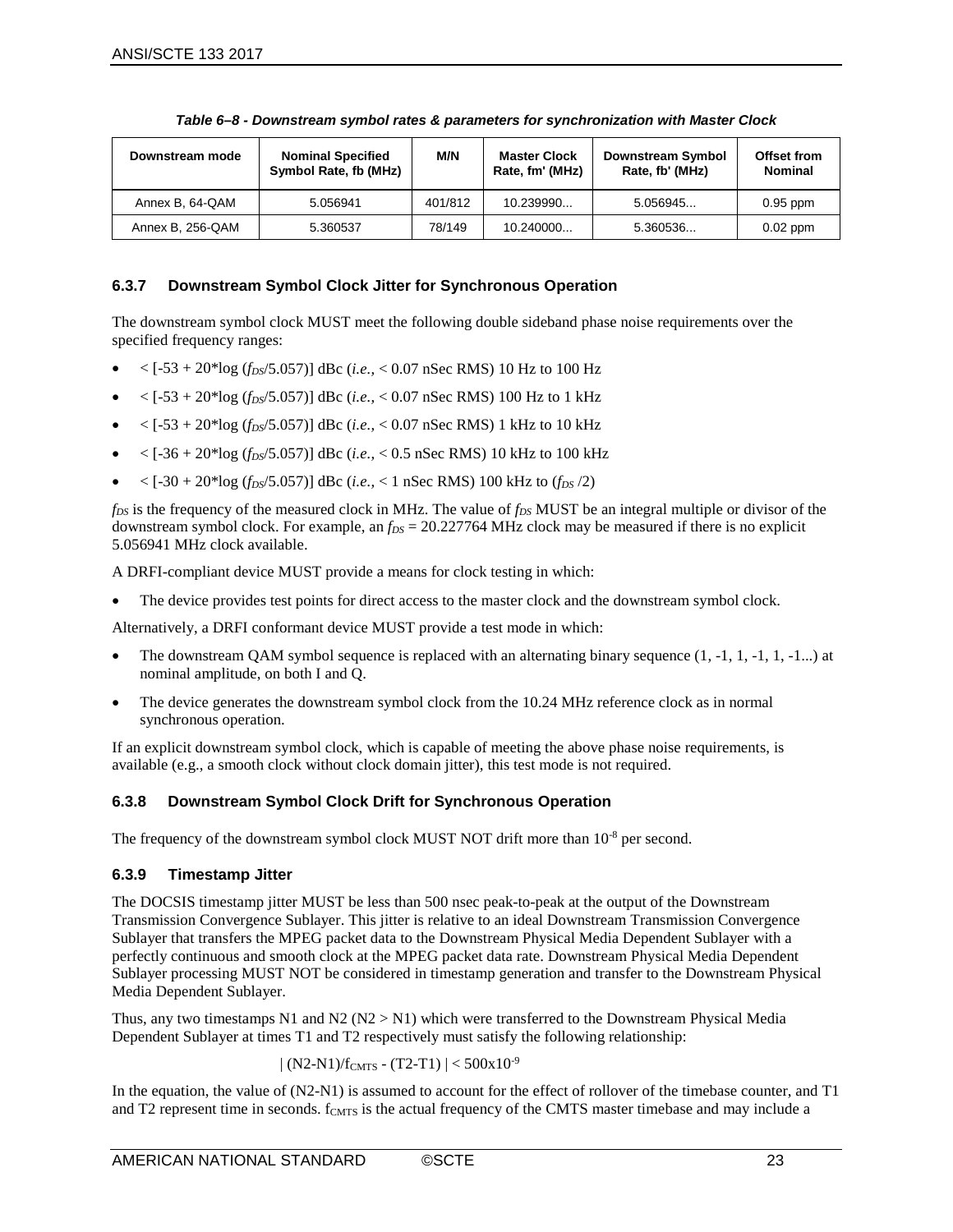fixed frequency offset from the nominal frequency of 10.24 MHz. This frequency offset is bounded by a requirement further below in this section.

The jitter includes inaccuracy in timestamp value and the jitter in all clocks. The 500 nsec allocated for jitter at the Downstream Transmission Convergence Sublayer output MUST be reduced by any jitter that is introduced by the Downstream Physical Media Dependent Sublayer.

**NOTE:** Jitter is the error (*i.e.,* measured) relative to the CMTS Master Clock. (The CMTS Master Clock is the 10.24 MHz clock used for generating the timestamps.)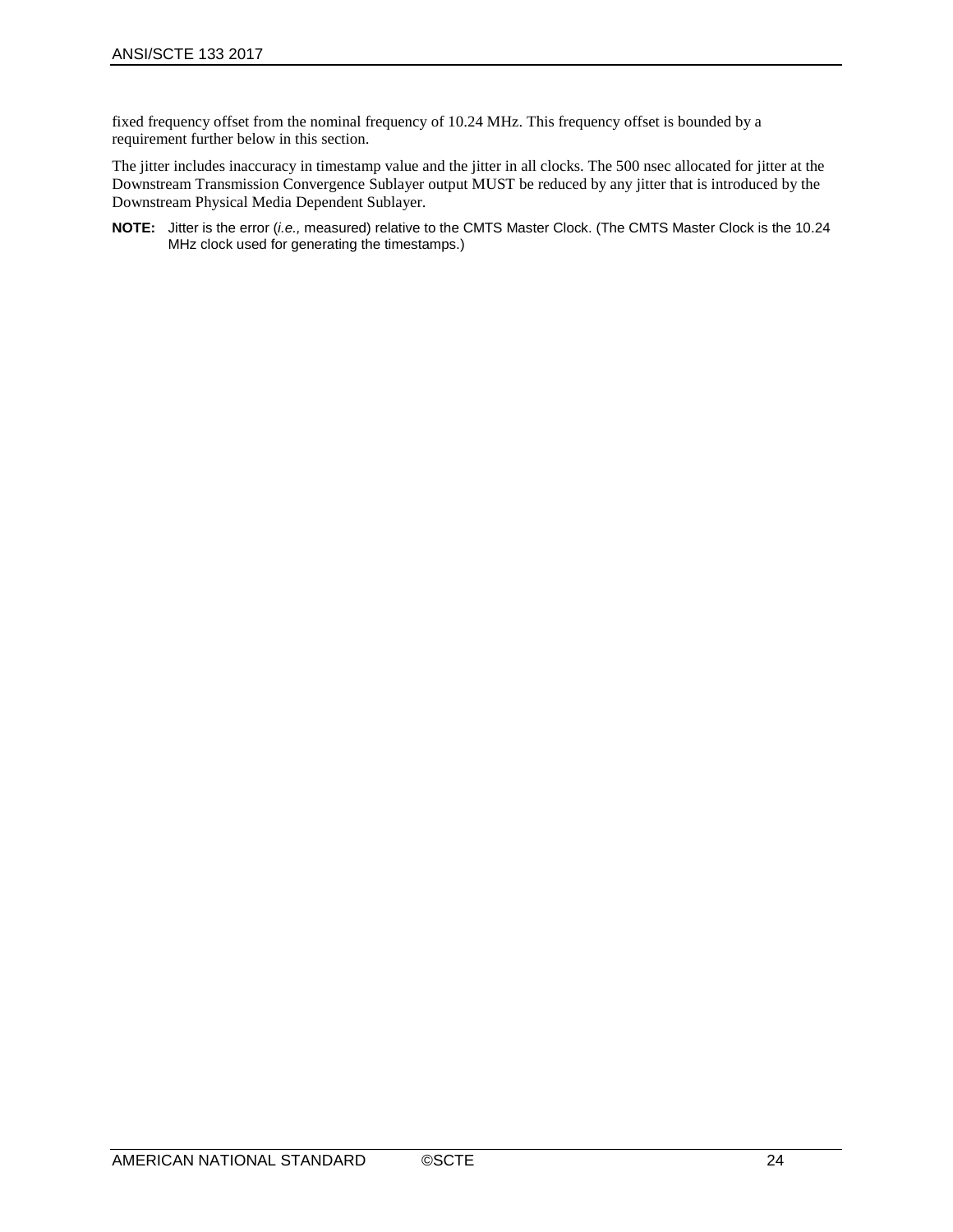# <span id="page-30-0"></span>**7 DOWNSTREAM TRANSMISSION CONVERGENCE SUBLAYER**

# <span id="page-30-1"></span>**7.1 Introduction**

The downstream transmission convergence layer used in the M-CMTS is defined as a continuous series of 188-byte MPEG [\[ISO 13818\]](#page-8-13) packets. These packets consist of a 4-byte header followed by 184 bytes of payload. The header identifies the payload as belonging to the Data-Over-Cable MAC. Other values of the header may indicate other payloads. The mixture of MAC payloads and those of other services is optional and is controlled by the CMTS.

[Figure](#page-30-4) 7–1 illustrates the interleaving of DOCSIS MAC bytes with other digital information (digital video in the example shown).

| header=DOC   | DOC MAC payload       |
|--------------|-----------------------|
| header=video | digital video payload |
| header=video | digital video payload |
| header=DOC   | DOC MAC payload       |
| header=video | digital video payload |
| header=DOC   | DOC MAC payload       |
| header=video | digital video payload |
| header=video | digital video payload |
| header=video | digital video payload |

*Figure 7–1 - Example of Interleaving MPEG Packets in Downstream*

# <span id="page-30-4"></span><span id="page-30-2"></span>**7.2 MPEG Packet Format**

The format of an MPEG Packet carrying DOCSIS data is shown i[n Figure](#page-30-5) 7–2. The packet consists of a 4-byte MPEG Header, a pointer\_field (not present in all packets), and the DOCSIS Payload.

| <b>MPEG Header</b> | pointer field | <b>DOCSIS Payload</b> |
|--------------------|---------------|-----------------------|
| (4 bytes)          | 1 bvte)       | (183 or 184 bytes)    |

*Figure 7–2 - Format of an MPEG Packet*

# <span id="page-30-5"></span><span id="page-30-3"></span>**7.3 MPEG Header for DOCSIS Data-Over-Cable**

The format of the MPEG Transport Stream header is defined in Section 2.4 o[f \[ISO 13818\].](#page-8-13) The particular field values that distinguish Data-Over-Cable MAC streams are defined in [Table](#page-31-4) 7–1. Field names are from the ITU specification.

The MPEG Header consists of 4 bytes that begin the 188-byte MPEG Packet. The format of the header for use on a DOCSIS Data-Over-Cable PID MUST be as shown in [Table](#page-31-4) 7–1. The header format conforms to the MPEG standard, but its use is restricted in this specification to not allow inclusion of an adaptation\_field in the MPEG packets.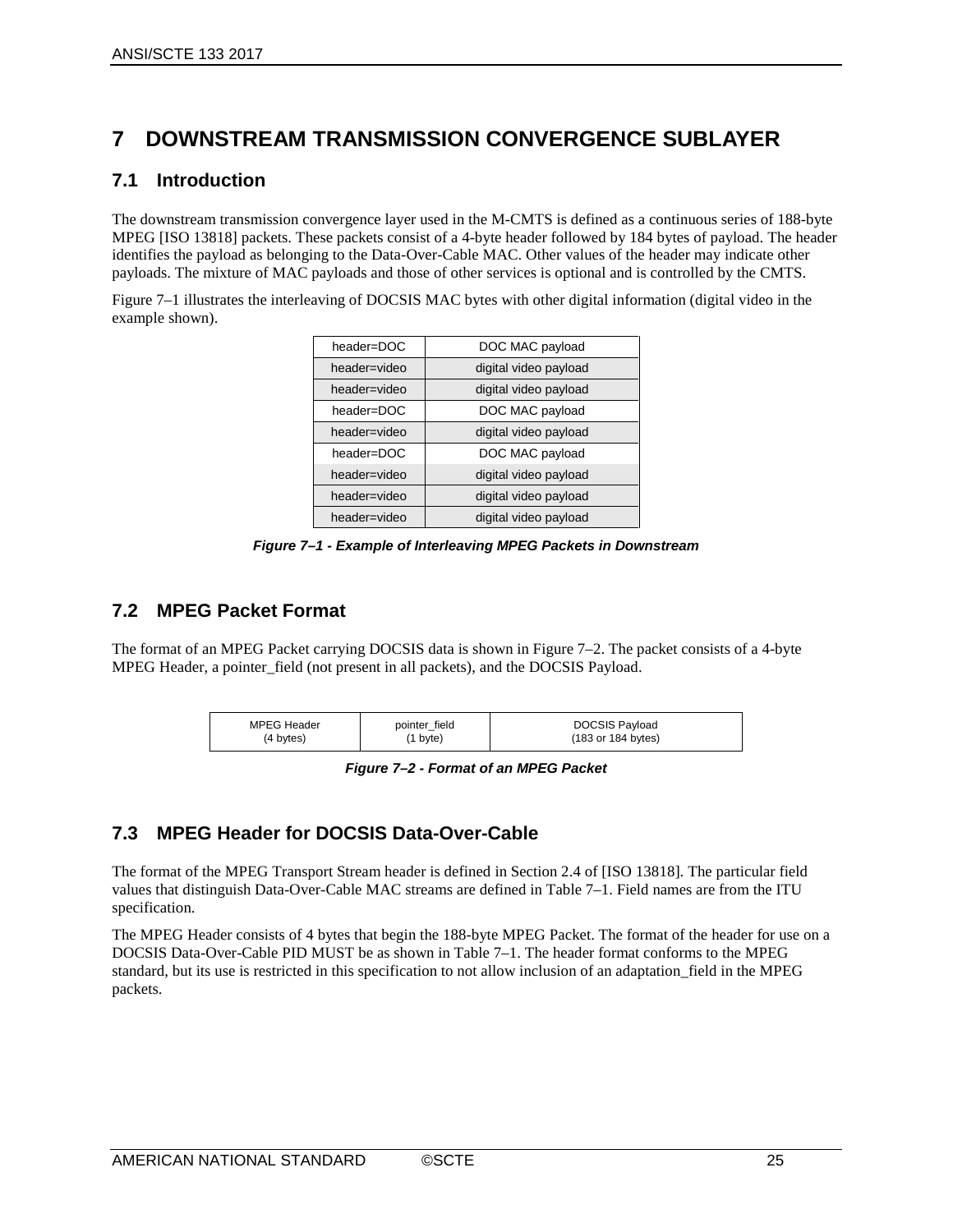<span id="page-31-4"></span>

| Field                        | Length (bits) | <b>Description</b>                                                                                                                                                                             |
|------------------------------|---------------|------------------------------------------------------------------------------------------------------------------------------------------------------------------------------------------------|
| sync_byte                    | 8             | 0x47; MPEG Packet Sync byte.                                                                                                                                                                   |
| transport_error_indicator    |               | Indicates that an error has occurred in the reception of the packet. This bit is<br>reset to zero by the sender, and set to one whenever an error occurs in the<br>transmission of the packet. |
| payload_unit_start_indicator |               | A value of one indicates the presence of a pointer field as the first byte of the<br>payload (fifth byte of the packet).                                                                       |
| transport_priority           |               | Reserved; set to zero.                                                                                                                                                                         |
| <b>PID</b>                   | 13            | DOCSIS Data-Over-Cable well-known PID (0x1FFE).                                                                                                                                                |
| transport_scrambling_control |               | Reserved, set to '00'.                                                                                                                                                                         |
| adaptation_field_control     | 2             | '01'; use of the adaptation_field is not allowed on the DOCSIS PID.                                                                                                                            |
| continuity_counter           | 4             | Cyclic counter within this PID.                                                                                                                                                                |

|  |  | Table 7-1 - MPEG Header Format for DOCSIS Data-Over-Cable Packets |
|--|--|-------------------------------------------------------------------|
|--|--|-------------------------------------------------------------------|

# <span id="page-31-0"></span>**7.4 MPEG Payload for DOCSIS Data-Over-Cable**

The MPEG payload portion of the MPEG packet will carry the DOCSIS MAC frames. The first byte of the MPEG payload will be a 'pointer field' if the payload unit start indicator (PUSI) of the MPEG header is set.

# <span id="page-31-1"></span>**7.4.1 stuff\_byte**

This standard defines a stuff\_byte pattern having a value (0xFF) that is used within the DOCSIS payload to fill any gaps between the DOCSIS MAC frames. This value is chosen as an unused value for the first byte of the DOCSIS MAC frame. The 'FC' byte of the MAC Header will be defined to never contain this value. (FC\_TYPE = '11' indicates a MAC-specific frame, and FC\_PARM = '11111' is not currently used and, according to this specification, is defined as an illegal value for FC\_PARM.)

# <span id="page-31-2"></span>**7.4.2 pointer\_field**

The pointer\_field is present as the fifth byte of the MPEG packet (first byte following the MPEG header) whenever the PUSI is set to one in the MPEG header. The interpretation of the pointer\_field is as follows:

The pointer field contains the number of bytes in this packet that immediately follow the pointer field that the CM decoder will skip past before looking for the beginning of an DOCSIS MAC Frame. A pointer field MUST be present if it is possible to begin a Data-Over-Cable MAC Frame in the packet, and MUST point to either:

- the beginning of the first MAC frame to start in the packet, or
- to any stuff\_byte preceding the MAC frame.

# <span id="page-31-3"></span>**7.5 Interaction with the MAC Sublayer**

MAC frames may begin anywhere within an MPEG packet. MAC frames may span MPEG packets, and several MAC frames may exist within an MPEG packet.

The following figures show the format of the MPEG packets that carry DOCSIS MAC frames. In all cases, the PUSI flag indicates the presence of the pointer field as the first byte of the MPEG payload.

[Figure](#page-32-1) 7–3 shows a MAC frame that is positioned immediately after the pointer\_field byte. In this case, the pointer\_field is zero, and the DOCSIS decoder will begin searching for a valid FC byte, at the byte immediately following the pointer\_field.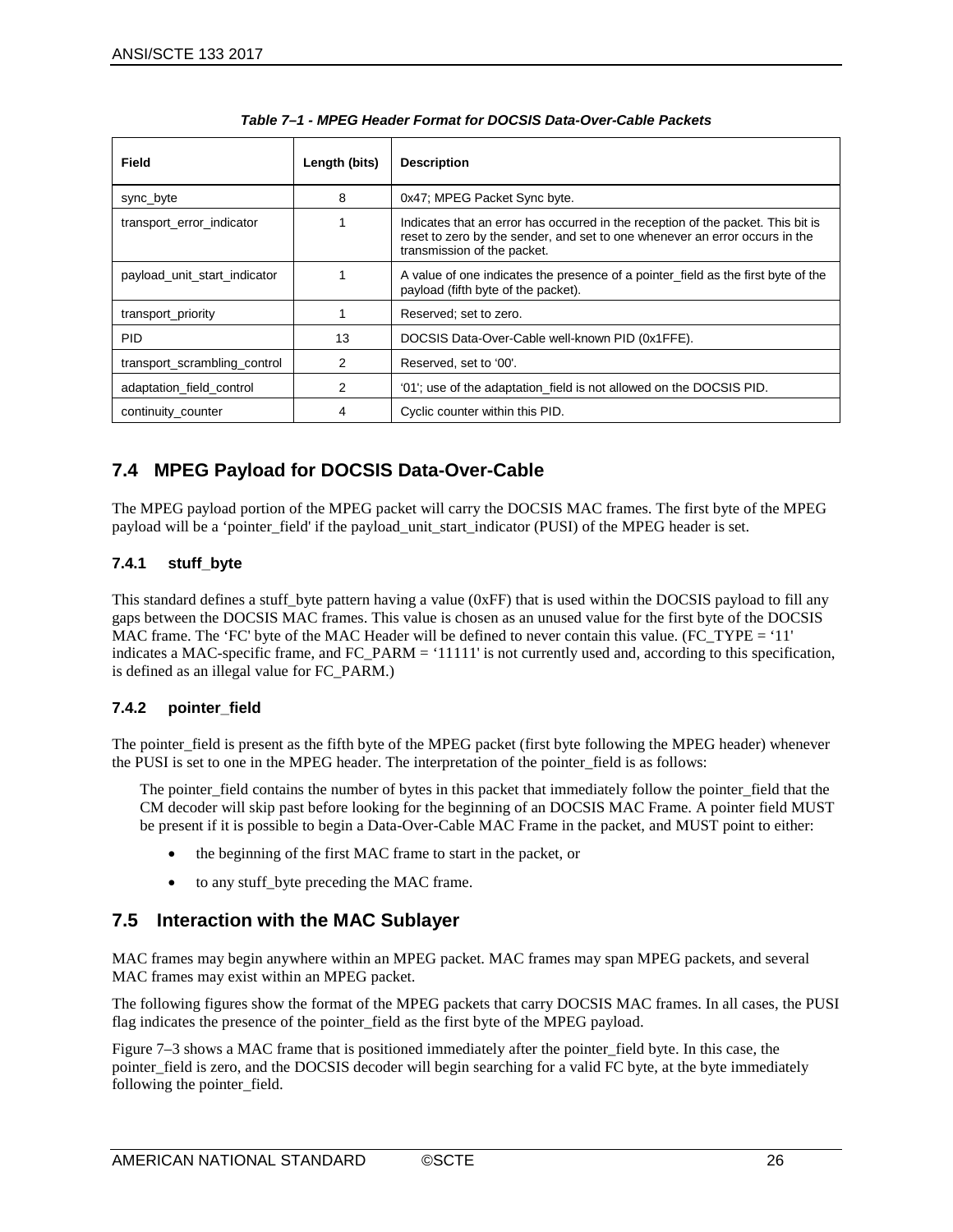| <b>MPEG Header</b> | pointer field | <b>MAC Frame</b>  | stuff_byte(s) |
|--------------------|---------------|-------------------|---------------|
| $(PUSI = 1)$       | $(= 0)$       | (up to 183 bytes) | (0 or more)   |

*Figure 7–3 - Packet Format where a MAC Frame Immediately Follows the Pointer Field*

<span id="page-32-1"></span>[Figure](#page-32-2) 7–4 shows the more general case, where a MAC Frame is preceded by the tail of a previous MAC Frame and a sequence of stuffing bytes. In this case, the pointer field still identifies the first byte after the tail of Frame #1 (a) stuff byte) as the position where the decoder should begin searching for a legal MAC sublayer FC value. This format allows the multiplexing operation in the CMTS to immediately insert a MAC frame that is available for transmission if that frame arrives after the MPEG header and pointer\_field have been transmitted.

In order to facilitate multiplexing of the MPEG packet stream carrying DOCSIS data with other MPEG-encoded data, the CMTS SHOULD NOT transmit MPEG packets with the DOCSIS PID which contain only stuff bytes in the payload area. MPEG null packets SHOULD be transmitted instead.

**NOTE:** There are timing relationships implicit in the DOCSIS MAC sublayer, which must also be preserved by any MPEG multiplexing operation.

| <b>MPEG Header</b> | pointer field | Tail of MAC Frame #1 | stuff_byte(s) | Start of MAC Frame #2 |
|--------------------|---------------|----------------------|---------------|-----------------------|
| (PUSI = 1)         | M)            | (M bytes)            | (0 or more)   |                       |

*Figure 7–4 - Packet Format with MAC Frame Preceded by Stuffing Bytes*

<span id="page-32-2"></span>[Figure](#page-32-3) 7–5 shows that multiple MAC frames may be contained within the MPEG packet. The MAC frames may be concatenated one after the other or be separated by an optional sequence of stuffing bytes.

| <b>MPEG Header</b><br>$(PUSI = 1)$ | field<br>pointer<br>(= 0) | <b>MAC</b> Frame | <b>MAC</b> Frame<br>#2 | stuff_byte(s)<br>(0 or more) | <b>MAC</b> Frame<br>#3 |
|------------------------------------|---------------------------|------------------|------------------------|------------------------------|------------------------|
|------------------------------------|---------------------------|------------------|------------------------|------------------------------|------------------------|

*Figure 7–5 - Packet Format Showing Multiple MAC Frames in a Single Packet*

<span id="page-32-3"></span>[Figure](#page-32-4) 7–6 shows the case where a MAC frame spans multiple MPEG packets. In this case, the pointer field of the succeeding frame points to the byte following the last byte of the tail of the first frame.

| <b>MPEG Header</b><br>$(PUSI = 1)$ | pointer_field<br>$(= 0)$                                      |  |  | stuff byte(s)<br>(0 or more) | Start of MAC Frame #1<br>(up to 183 bytes) |
|------------------------------------|---------------------------------------------------------------|--|--|------------------------------|--------------------------------------------|
| <b>MPEG Header</b><br>$(PUSI = 0)$ | Continuation of MAC Frame #1<br>(184 bytes)                   |  |  |                              |                                            |
| <b>MPEG Header</b><br>$(PUSI = 1)$ | Tail of MAC Frame #1<br>pointer_field<br>$(= M)$<br>(M bytes) |  |  | stuff_byte(s)<br>(0 or more) | Start of MAC Frame #2<br>(M bytes)         |

*Figure 7–6 - Packet Format where a MAC Frame Spans Multiple Packets*

<span id="page-32-4"></span>The Transmission Convergence sublayer must operate closely with the MAC sublayer in providing an accurate timestamp to be inserted into the Time Synchronization message.

# <span id="page-32-0"></span>**7.6 Interaction with the Physical Layer**

The MPEG-2 packet stream MUST be encoded according t[o \[ITU-T J.83-B\],](#page-8-3) including MPEG-2 transport framing using a parity checksum as described in [\[ITU-T J.83-B\].](#page-8-3)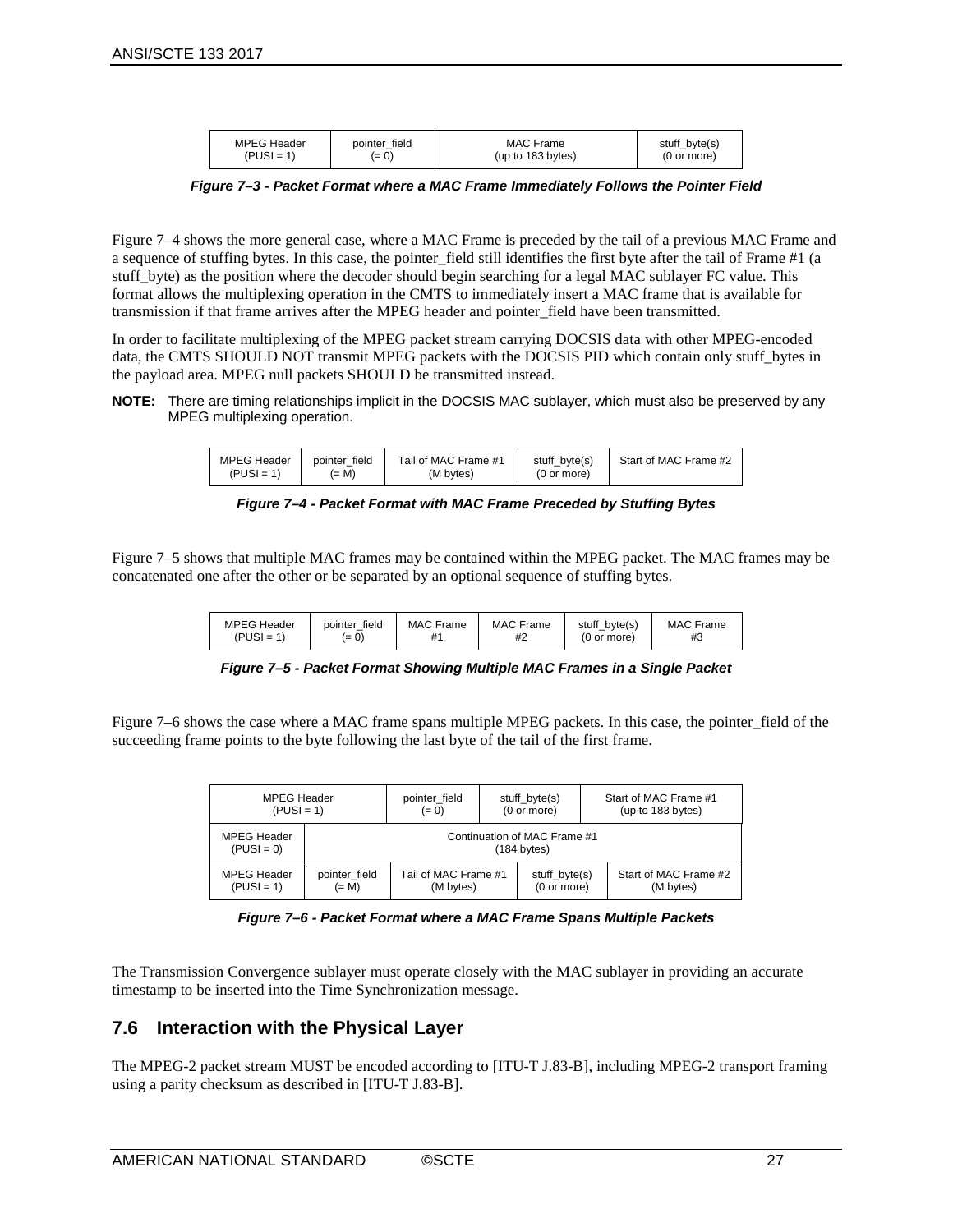# <span id="page-33-0"></span>**Annex A Additions and Modifications for European Specification**

This annex applies to the second technology option referred to in Section [1.1.](#page-6-1) For the first option, refer to Sections [5,](#page-13-0) [6,](#page-15-0) and [7.](#page-30-0)

This annex describes the physical layer specifications required for the EuroDOCSIS integrated CMTS and EuroDOCSIS EQAM. This is an optional annex and in no way affects certification of equipment adhering to the North American technology option described in the sections referenced above.

The numbering of the paragraphs has been maintained such that the suffix after the letter for the annex refers to the part of the specification where the described changes apply. As a consequence, some heading numbers might be missing in this annex, since no change is required to the relevant paragraph in the main body of the document.

# <span id="page-33-1"></span>**A.1 Scope and purpose**

See Section [1.](#page-6-0)

# <span id="page-33-2"></span>**A.2 References**

### <span id="page-33-3"></span>**A.2.1 Normative References**

In order to claim compliance with this specification, it is necessary to conform to the following standards and other works as indicated, in addition to the other requirements of this specification. Notwithstanding, intellectual property rights may be required to use or implement such normative references.

<span id="page-33-8"></span>

| [DOCSIS2]        | ANSI/SCTE 79-1 2009, DOCSIS 2.0 Part 1: Radio Frequency Interface.                                                                                                                                                                           |
|------------------|----------------------------------------------------------------------------------------------------------------------------------------------------------------------------------------------------------------------------------------------|
| $[IEC-61169-24]$ | IEC 61169-24 Revision: 02 Chg: Date: 00/00/02 Radio-Frequency Connectors - Part 24:<br>Sectional Specification - Radio Frequency Coaxial Connectors With Screw Coupling, Typically<br>For Use In 75 Ohm Cable Distribution Systems (Type F). |
| [ISO 13818]      | ISO/IEC 13818-1, "Information Technology – Generic Coding of Moving Pictures and<br>Associated Audio: Systems / ITU-T Recommendation H.222.0", 2007.                                                                                         |
| [EN 300 429]     | ETSI EN 300 429 V1.2.1: Digital Video Broadcasting (DVB); Framing structure, channel<br>coding and modulation for cable systems", April 1998.                                                                                                |

# <span id="page-33-7"></span><span id="page-33-4"></span>**A.3 Terms and Definitions**

See Section [3.](#page-10-0)

# <span id="page-33-5"></span>**A.4 Acronyms and Abbreviations**

See Section [4.](#page-12-0)

# <span id="page-33-6"></span>**A.5 Functional Assumptions**

This section describes the characteristics of a cable television plant, assumed to be for the purpose of operating a data-over-cable system. It is not a description of EQAM or CMTS parameters. The data-over-cable system MUST be interoperable within the environment described in this section.

Whenever a reference to frequency plans or to compatibility with other services in this section conflicts with a legal requirement for the area of operation, the latter shall take precedence. Any reference to analog TV signals in a particular frequency band does not imply that such signals are physically present.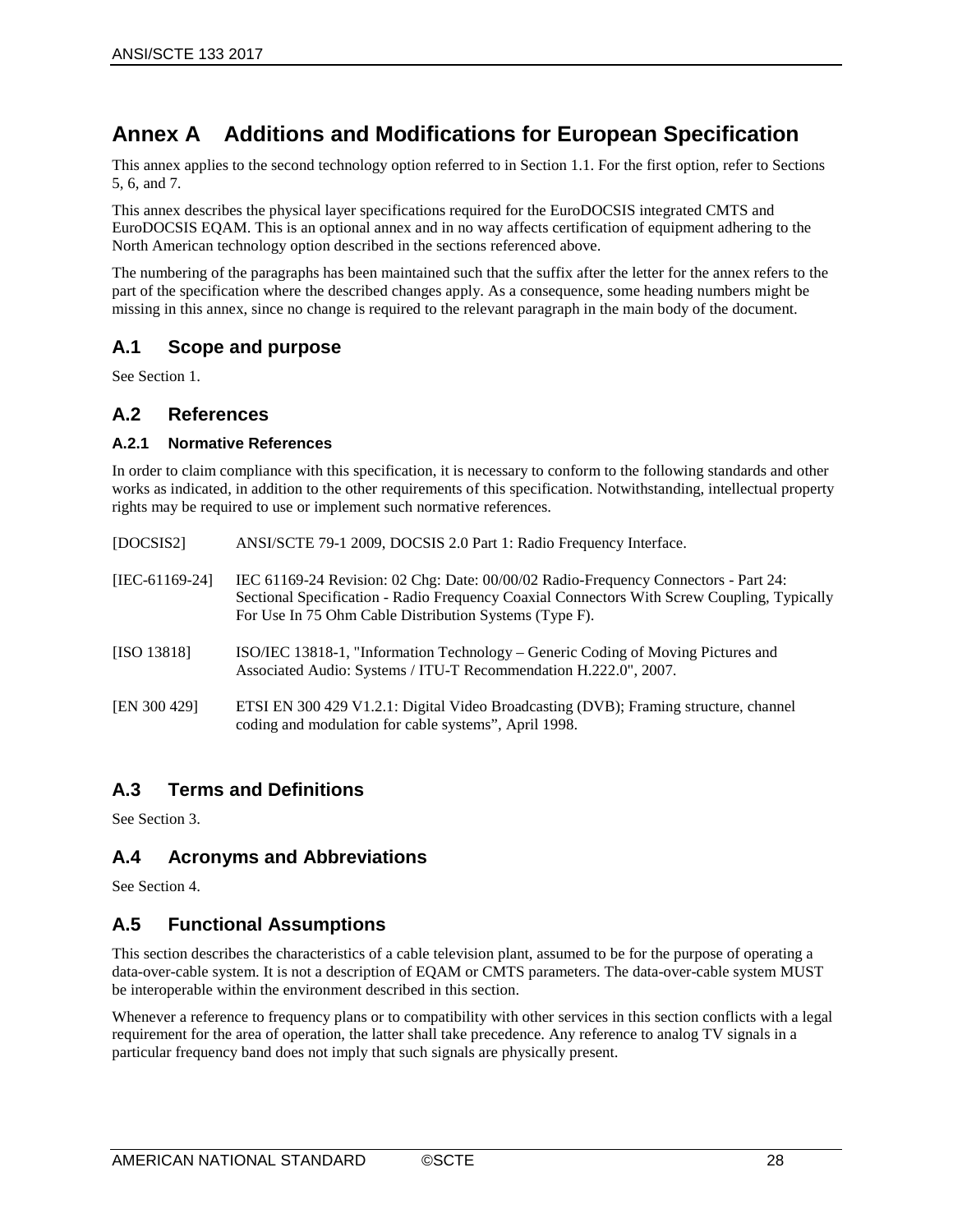### <span id="page-34-0"></span>**A.5.1 Broadband Access Network**

A coaxial-based broadband access network is assumed. This may take the form of either an all-coax or hybrid fiber/coax (HFC) network. The generic term "cable network" is used here to cover all cases.

A cable network uses a shared-medium, "tree-and-branch" architecture, with analog transmission. The key functional characteristics assumed in this document are the following:

- Two-way transmission
- A maximum optical/electrical spacing between the DRFI-compliant device and the most distant CM of 160 km (route meters) in each direction
- A maximum differential optical/electrical spacing between the DRFI-compliant device and the closest and most distant modems of 160 km (route meters) in each direction

At a propagation velocity in fiber of approximately 5 ns/m, 160 km of fiber in each direction results in a round-trip delay of approximately 1.6 ms. For further information, see [\[DOCSIS2\],](#page-8-5) Appendix VIII.

### <span id="page-34-1"></span>**A.5.2 Equipment Assumptions**

### *A.5.2.1 Frequency Plan*

In the downstream direction, the cable system is assumed to have a pass band with a typical lower edge between 47 and 87.5 MHz, and an upper edge that is implementation-dependent, but is typically in the range of 300 to 862 MHz. Within that pass band, PAL/SECAM analog television signals in 7/8 MHz channels and FM radio signals are assumed to be present, as well as other narrowband and wideband digital signals. 8 MHz channels are used for data communication.

#### *A.5.2.2 Compatibility with Other Services*

The CM and EQAM or CMTS MUST coexist with the other services on the cable network, for example:

- a. They MUST be interoperable in the cable spectrum assigned for EQAM- or CMTS-CM interoperation while the balance of the cable spectrum is occupied by any combination of television and other signals; and
- b. They MUST NOT cause harmful interference to any other services that are assigned to the cable network in spectrum outside of that allocated to the EQAM or CMTS. The latter is understood as:
	- No measurable degradation (highest level of compatibility),
	- No degradation below the perceptible level of impairments for all services (standard or medium level of compatibility), or
	- No degradation below the minimal standards accepted by the industry or other service provider (minimal level of compatibility).

#### *A.5.2.3 Fault Isolation Impact on Other Users*

See Section [5.2.3.](#page-14-0)

#### <span id="page-34-2"></span>**A.5.3 Downstream Plant Assumptions**

See Section [5.3.](#page-14-1)

#### *A.5.3.1 Transmission Levels*

The nominal average power level of the downstream RF signal(s) within an 8 MHz channel is targeted to be in the range of -13 dBc to 0 dBc, relative to analog peak video carrier level and will normally not exceed analog peak video carrier level, (typically between -10 to -6 dBc for 64-QAM and between -6 to -4 dBc for 256-QAM).

#### *A.5.3.2 Frequency Inversion*

See Section [5.3.2.](#page-14-3)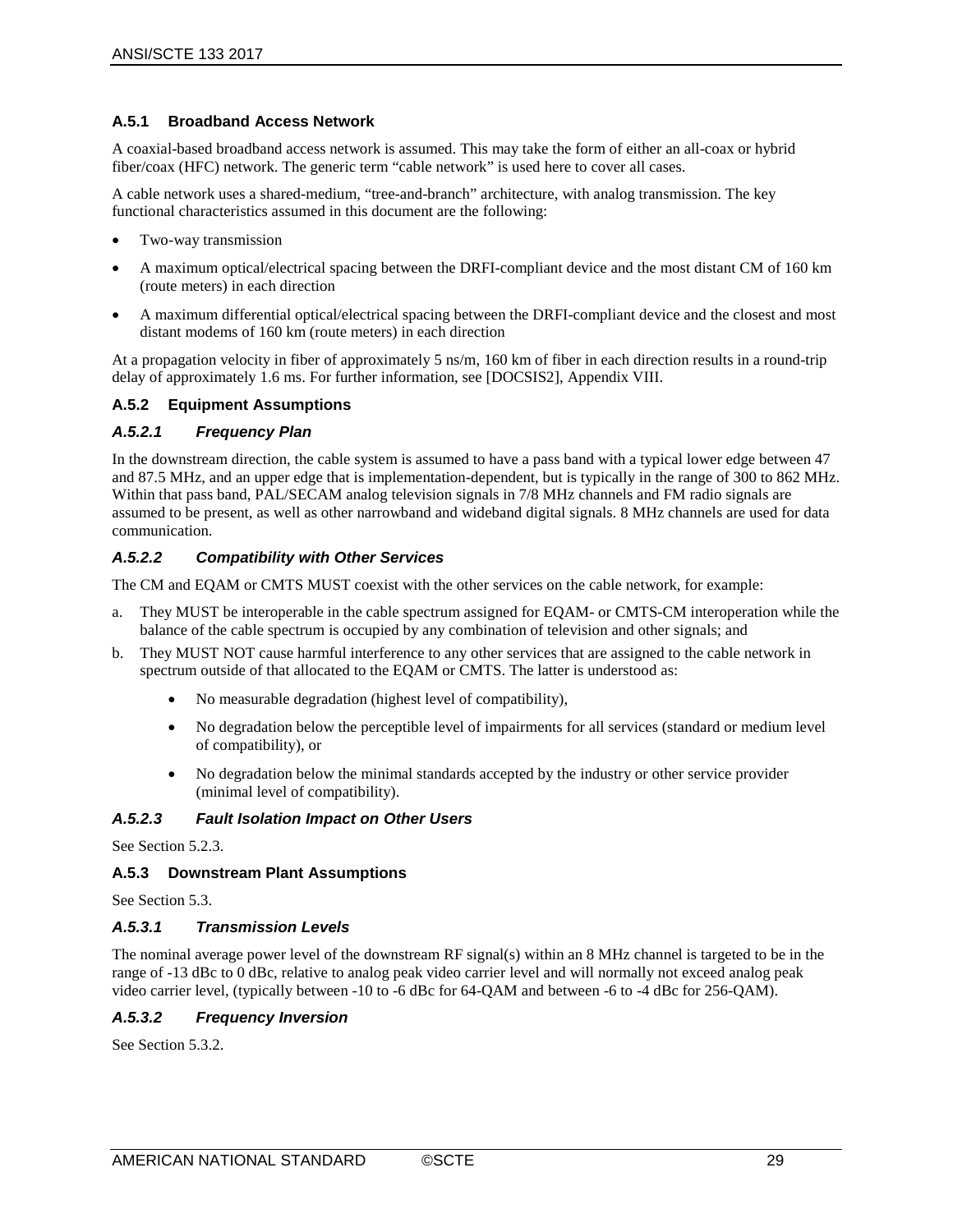# *A.5.3.3 Analog and Digital Channel Line-up*

In developing this technology option, it was assumed that a maximum of 85 digital channels would be deployed in a headend. For the purposes of calculating CNR protection for analog channels, it was assumed that analog channels are placed at lower frequencies in the channel line-up than digital channels.

# *A.5.3.4 Analog Protection Goal*

One of the goals of the DRFI specification is to provide the minimum intended analog channel CNR protection of 59 dB measured in a 5.08 MHz wide frequency band for systems deploying up to 85 DRFI-compliant QAM channels.

For purposes of calculation, it is assumed that the transmitted power level of the digital channels will be 5 dB below the peak envelope power of the visual signal of analog channels, which is within the range of typical conditions for 256-QAM transmission. It is further assumed, for the purpose of calculation, that the channel line-up will place analog channels at lower frequencies than digital channels, and that in systems deploying modulators capable of generating nine or more channels on a single RF output port analog channels will be placed at center frequencies below 600 MHz. An adjustment of *10\*log10 (8 MHz / 5.08 MHz)* is used to account for the difference in bandwidth used to define the noise requirements for DRFI-compliant digital QAM channels, versus analog PAL channels. With the assumptions above, for an 85-QAM channel system, the specification in item 5 of [Table](#page-41-0) A–4 equates to an analog CNR protection of 59 dB.

# <span id="page-35-0"></span>**A.6 Physical Media Dependent Sublayer Specification**

### <span id="page-35-1"></span>**A.6.1 Scope**

This section applies to the second technology option referred to in Section [1.1.](#page-6-1) In cases where the requirements for both technology options are identical, a reference is provided to the main text.

For the remainder of this section see Section [6.1.](#page-15-1)

### <span id="page-35-2"></span>**A.6.2 EdgeQAM (EQAM) differences from CMTS**

See Section [6.2.](#page-15-2)

### <span id="page-35-3"></span>**A.6.3 Downstream**

### *A.6.3.1 Downstream Protocol*

The downstream PMD sublayer MUST conform to [\[EN 300 429\].](#page-33-7)

### *A.6.3.2 Spectrum Format*

The downstream modulator for each QAM channel of the EQAM or CMTS MUST provide operation with the RF signal format of  $S(t) = I(t) \cos(\omega t) + Q(t) \sin(\omega t)$ , where t denotes time,  $\omega$  denotes RF angular frequency and where I(t) and Q(t) are the respective Root-Nyquist filtered baseband quadrature components of the constellation, as specified in [\[EN 300 429\].](#page-33-7)

# *A.6.3.3 Scaleable Interleaving to Support Video and High-Speed Data Services*

The CMTS or EQAM downstream PMD sublayer MUST support the interleaver with the characteristics defined in [Table](#page-35-4) A–1. This interleaver mode fully complies with [\[EN 300 429\].](#page-33-7)

<span id="page-35-4"></span>

| <b>Interleaver Taps</b> | <b>Interleaver</b><br><b>Increment</b> | 64-QAM<br>6.952 Msym/sec<br>6 bits per symbol |           | 256-QAM<br>6.952 Msym/sec<br>8 bits per symbol |           |
|-------------------------|----------------------------------------|-----------------------------------------------|-----------|------------------------------------------------|-----------|
|                         |                                        | <b>Burst Protection</b>                       | Latency   | <b>Burst Protection</b>                        | Latency   |
| 12                      |                                        | 18 <sub>µ</sub>                               | $0.43$ ms | 14 $\mu$ s                                     | $0.32$ ms |

*Table A–1 - Interleaver characteristics*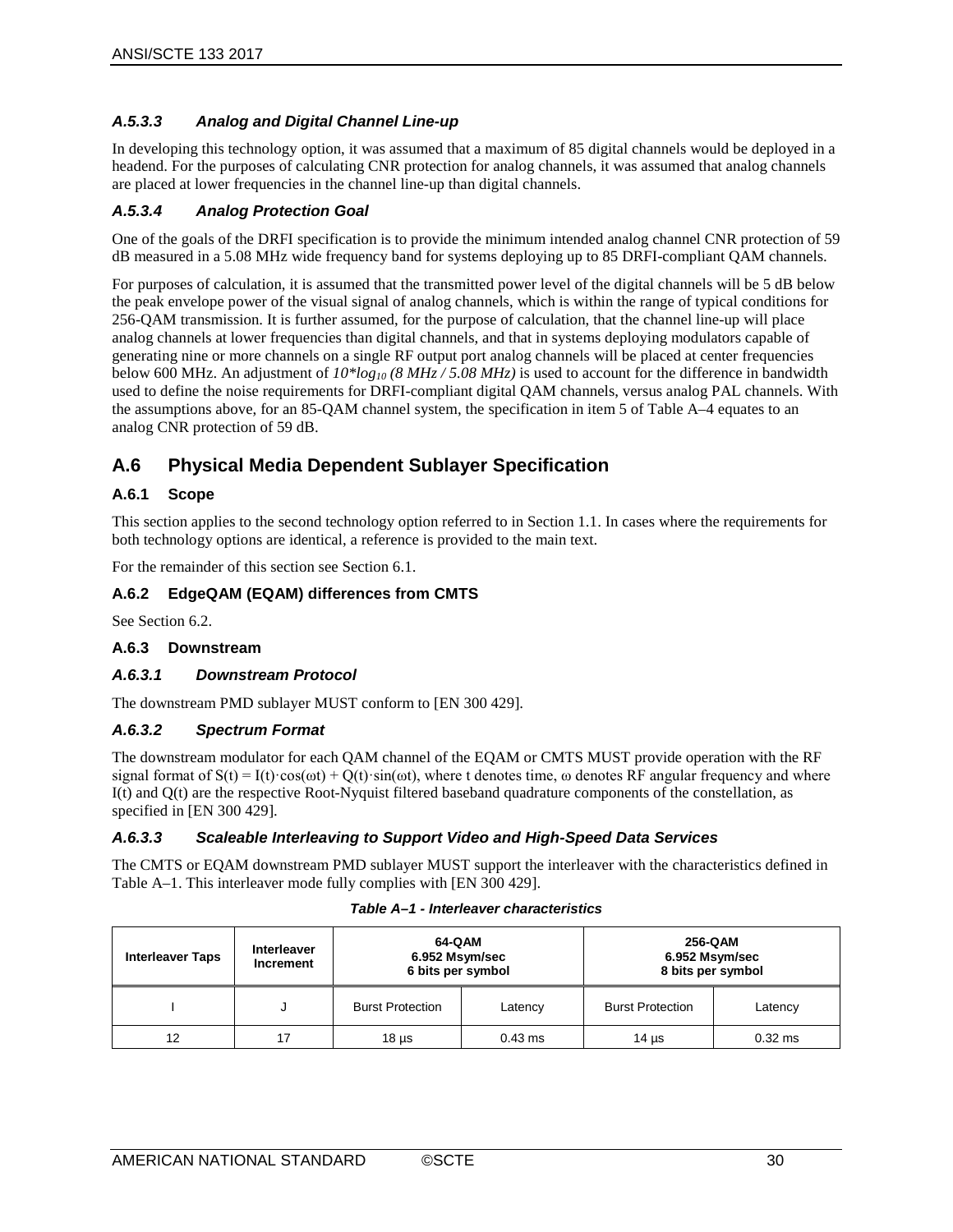# *A.6.3.4 Downstream Frequency Plan*

It is up to the operator to decide which frequencies to use to meet national and network requirements.

### *A.6.3.5 DRFI Output Electrical*

See Section [6.3.5.](#page-17-1)

#### *A.6.3.5.1 CMTS or EQAM Output Electrical*

A CMTS or EQAM MUST output an RF-modulated signal with the characteristics defined i[n Table](#page-36-0) A–2, [Table](#page-37-0) A– [3,](#page-37-0) and [Table](#page-41-0) A–4. The condition for these requirements is that all N' channels delivered to a single RF output port are commanded to the same average power. That condition does not apply to the requirement on Single Channel Active Phase Noise [\(Table](#page-36-0) A–2), Diagnostic Carrier Suppression and Power Difference [\(Table](#page-37-0) A–3), and except as described for Out-of-Band Noise and Spurious Requirements [\(Table](#page-41-0) A–4).

#### A.6.3.5.1.1 Output Electrical per RF Port

<span id="page-36-0"></span>[Table](#page-36-0) A–2 shows the electrical output requirements per RF port.

| Table A-2 - Output Electrical Requirements per RF Port |  |
|--------------------------------------------------------|--|
|--------------------------------------------------------|--|

| <b>Parameter</b>                                                                                                       | Value                                                                                                                                                                                                                                                                                                                        |  |
|------------------------------------------------------------------------------------------------------------------------|------------------------------------------------------------------------------------------------------------------------------------------------------------------------------------------------------------------------------------------------------------------------------------------------------------------------------|--|
| Center Frequency (fc) of any RF channel of a<br>CMTS or EQAM                                                           | MAY be 85 MHz to 999 MHz ±30 kHz at 250 kHz increments<br>MUST be 112 MHz to 858 MHz ±30 kHz at 250 kHz increments                                                                                                                                                                                                           |  |
| Level                                                                                                                  | Adjustable. See Table A-3.                                                                                                                                                                                                                                                                                                   |  |
| <b>Modulation Type</b>                                                                                                 | 64-QAM, 256-QAM                                                                                                                                                                                                                                                                                                              |  |
| Symbol Rate (nominal)<br>64-QAM<br>256-QAM                                                                             | 6.952 Msym/sec<br>6.952 Msym/sec                                                                                                                                                                                                                                                                                             |  |
| Nominal Channel Spacing                                                                                                | 8 MHz                                                                                                                                                                                                                                                                                                                        |  |
| Frequency response<br>64-QAM<br>256-QAM                                                                                | ~ 0.15 Square Root Raised Cosine Shaping<br>~ 0.15 Square Root Raised Cosine Shaping                                                                                                                                                                                                                                         |  |
| Inband Spurious, Distortion, and Noise                                                                                 | Unequalized MER (Note 1) > 35 dB<br>Equalized MER $>$ 43 dB                                                                                                                                                                                                                                                                  |  |
| Inband Spurious and Noise ( $f_c \pm 4$ MHz)                                                                           | $=<$ -46.7 dBc; where channel spurious and noise includes all discrete spurious,<br>noise, carrier leakage, clock lines, synthesizer products, and other undesired<br>transmitter products. Spurious and noise within ±50 kHz of the carrier is<br>excluded. When $N > 1$ , noise outside the Nyquist bandwidth is excluded. |  |
| Out of Band Spurious and Noise                                                                                         | See Table A-4.                                                                                                                                                                                                                                                                                                               |  |
| Phase Noise<br>Single Channel Active, N-1 Channels<br>Suppressed (see Section 6.3.5.1.2, item 5)<br>64-QAM and 256-QAM | 01 kHz - 10 kHz:<br>-33dBc double sided noise power<br>10 kHz - 50 kHz:<br>-51dBc double sided noise power<br>50 kHz - 3 MHz:<br>-51dBc double sided noise power                                                                                                                                                             |  |
| All N Channels Active (see Section 6.3.5.1.2,<br>item 6)<br>64-QAM and 256-QAM                                         | 1 kHz - 10 kHz:<br>-33dBc double sided noise power<br>10 kHz - 50 kHz:<br>-51dBc double sided noise power                                                                                                                                                                                                                    |  |
| Output Impedance                                                                                                       | 75 ohms                                                                                                                                                                                                                                                                                                                      |  |
| <b>Output Return Loss</b>                                                                                              | > 14 dB within an active output channel in the frequency range from 108 MHz to<br>862 MHz (Note 2)<br>> 12 dB in every inactive channel from 81 MHz to 862 MHz<br>> 10 dB in every inactive channel above 862 MHz                                                                                                            |  |
| Connector                                                                                                              | F connector per [IEC-61169-24]                                                                                                                                                                                                                                                                                               |  |
|                                                                                                                        |                                                                                                                                                                                                                                                                                                                              |  |

#### **Table Notes:**

1. MER (modulation error ratio) is determined by the cluster variance caused by the transmit waveform at the output of the ideal receive matched filter. MER includes all discrete spurious, noise, carrier leakage, clock lines, synthesizer products, distortion,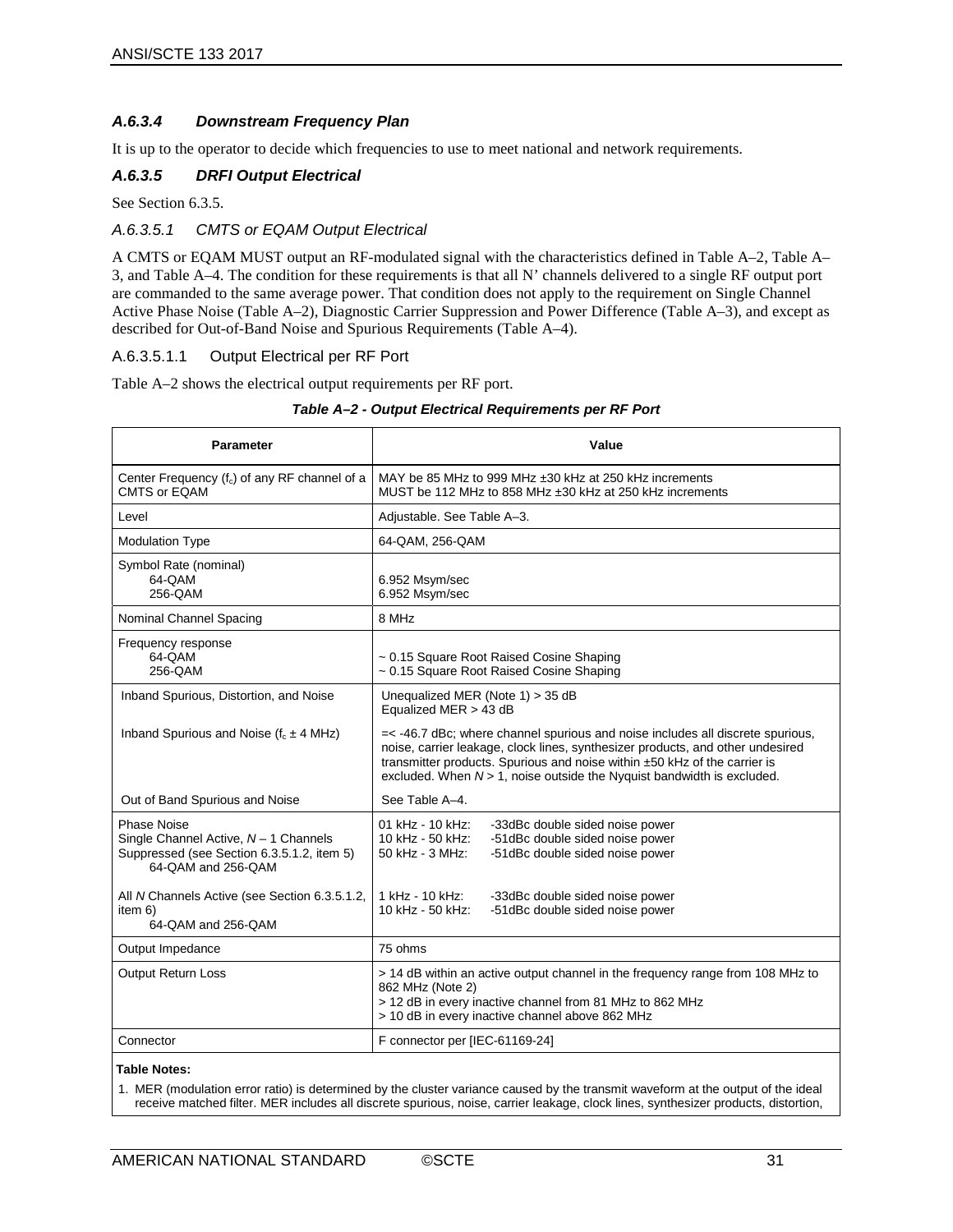| <b>Parameter</b> | Value                                                                                                                                                                                                                                                                                                                                                                                                                                                                                                                                                                                                                                                                                                                                                                                                                                                                                                  |
|------------------|--------------------------------------------------------------------------------------------------------------------------------------------------------------------------------------------------------------------------------------------------------------------------------------------------------------------------------------------------------------------------------------------------------------------------------------------------------------------------------------------------------------------------------------------------------------------------------------------------------------------------------------------------------------------------------------------------------------------------------------------------------------------------------------------------------------------------------------------------------------------------------------------------------|
|                  | and other undesired transmitter products. Unequalized MER also includes linear filtering distortion, which is compensated by a<br>receive equalizer. Phase noise up to ±50 kHz of the carrier is excluded from inband specification, to separate the phase noise<br>and inband spurious requirements as much as possible. In measuring MER, record length or carrier tracking loop bandwidth<br>may be adjusted to exclude low frequency phase noise from the measurement. For equalized MER, receive equalizer<br>coefficients are computed and applied with receiver operating with device under test. For unequalized MER, receive equalize<br>coefficients may be computed to flatten receiver response, if necessary, then are held fixed when device under test is<br>connected. MER requirements assume measuring with a calibrated test instrument with its residual MER contribution removed. |
|                  | 2. If the EQAM or CMTS provides service to a center frequency of 85 MHz (see line 1 in table) and above then the EQAM or<br>CMTS MUST provide a return loss > 14 dB within an active output channel in the frequency range from 81 MHz to 108 MHz. If<br>the EQAM or CMTS provides service to a center frequency of 999 MHz (see line 1 in table) and below then the EQAM or<br>CMTS MUST provide a return loss > 14 dB within an active output channel in the frequency range from 862 MHz to 1003 MHz.                                                                                                                                                                                                                                                                                                                                                                                               |

# A.6.3.5.1.2 Power per Channel CMTS or EQAM

An EQAM or CMTS MUST generate an RF output with power capabilities as defined in [Table](#page-37-0) A–3. Channel RF power MAY be adjustable on a per channel basis with each channel independently meeting the power capabilities defined in [Table](#page-37-0) A–3. If the EQAM or CMTS has independent modulation capability on a per channel basis, then the channel RF power MUST be adjustable on a per channel basis with each channel independently meeting the power capabilities defined in [Table](#page-37-0) A–3.

<span id="page-37-0"></span>

| <b>Parameter</b>                                                                                                                                               | Value                                                                                                                                                                                                                                                                                                                                                                                                                                                                                                                                                               |
|----------------------------------------------------------------------------------------------------------------------------------------------------------------|---------------------------------------------------------------------------------------------------------------------------------------------------------------------------------------------------------------------------------------------------------------------------------------------------------------------------------------------------------------------------------------------------------------------------------------------------------------------------------------------------------------------------------------------------------------------|
| Range of commanded transmit power per channel                                                                                                                  | >= 8 dB below required power level specified below maintaining full<br>fidelity over the 8 dB range.                                                                                                                                                                                                                                                                                                                                                                                                                                                                |
| Commanded power per channel step size                                                                                                                          | $=< 0.2$ dB strictly monotonic                                                                                                                                                                                                                                                                                                                                                                                                                                                                                                                                      |
| Power difference between any two adjacent channels in<br>a block (with commanded power difference removed if<br>channel power is independently adjustable)     | $=< 0.5$ dB                                                                                                                                                                                                                                                                                                                                                                                                                                                                                                                                                         |
| Power difference between any two non-adjacent<br>channels in a block (with commanded power difference<br>removed if channel power is independently adjustable) | $=< 1 dB$                                                                                                                                                                                                                                                                                                                                                                                                                                                                                                                                                           |
| Power per channel absolute accuracy                                                                                                                            | $±2$ dB                                                                                                                                                                                                                                                                                                                                                                                                                                                                                                                                                             |
| Diagnostic carrier suppression (3 modes)<br>Mode 1: One channel suppressed                                                                                     | $1$ ) $>=$ 50 dB carrier suppression within the Nyquist bandwidth in any<br>one 8 MHz active channel. This MUST be accomplished without<br>service-impacting discontinuity or detriment to the unsuppressed<br>channels.                                                                                                                                                                                                                                                                                                                                            |
| Mode 2: All channels suppressed except one                                                                                                                     | $(2)$ >= 50 dB carrier suppression within the Nyquist bandwidth in every 8<br>MHz active channel except one. This MUST be accomplished without<br>service-impacting discontinuity or detriment to the remaining channel<br>for modulators with $N = < 8$ , where N equals the maximum number of<br>channels per port. For modulators with $N \ge 9$ the suppression is not<br>required to be glitchless, and the remaining unsuppressed active<br>channel is allowed to operate with increased power such as the total<br>power of the N' active channels combined. |
| Mode 3: All channels suppressed                                                                                                                                | 3) >= 50 dB carrier suppression within the Nyquist bandwidth in every 8<br>MHz active channel.<br>The power allowed in the 8 MHz suppressed channel(s) by this carrier<br>suppression requirement is combined with the spurious emissions<br>requirements of the remaining (not suppressed) active channels to<br>produce the ultimate test limit for power in the 8 MHz suppressed<br>channel(s).                                                                                                                                                                  |
|                                                                                                                                                                | In all three modes the output return loss of the suppressed channel(s)<br>MUST comply with the Output Return Loss requirements for active<br>channels given in Table A-2 - Output Electrical Requirements per RF<br>Port.                                                                                                                                                                                                                                                                                                                                           |

#### *Table A–3 - DRFI Device Output Power*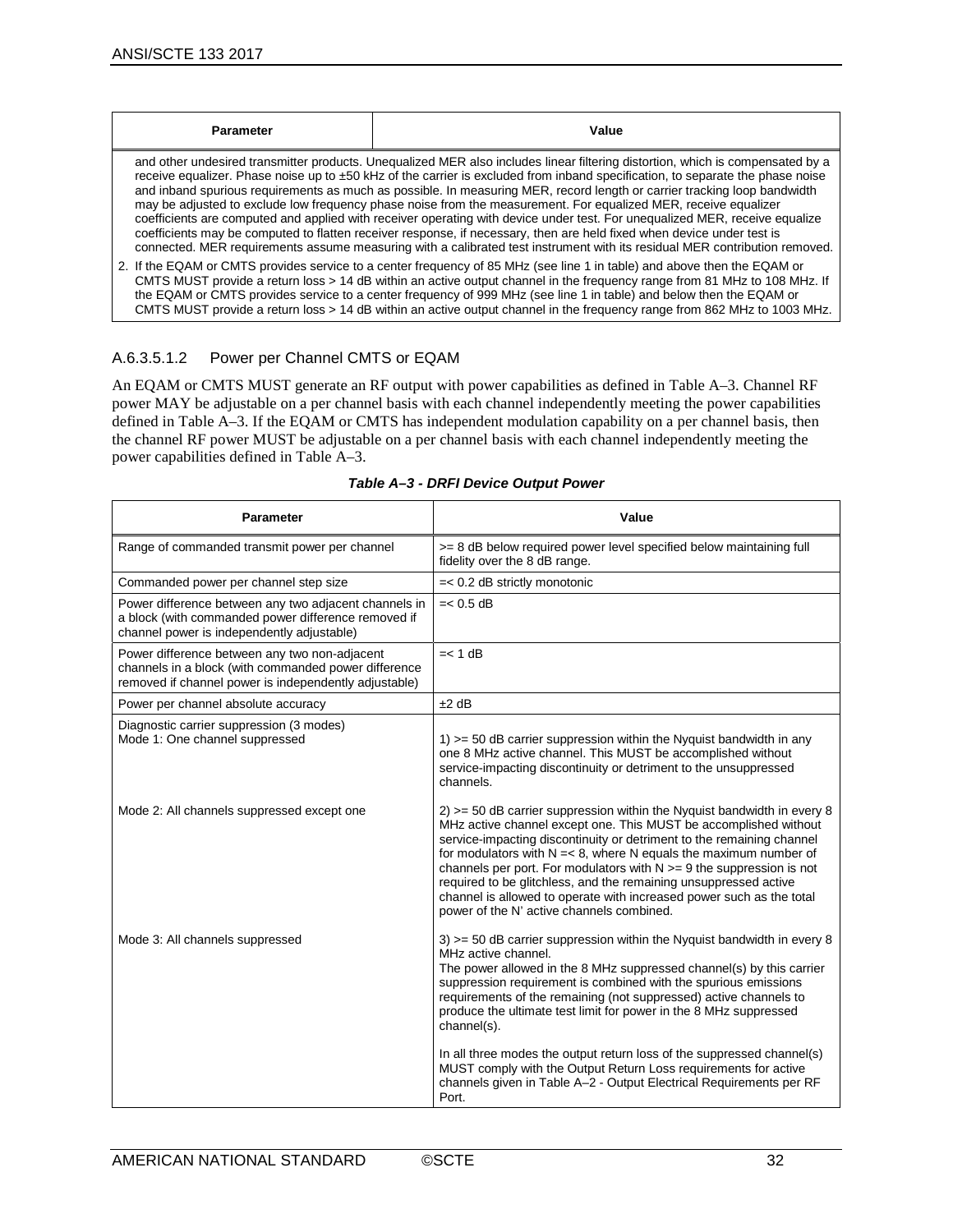| <b>Parameter</b>                                                                                                                                                                                                                          | Value                                                                                                                                                                                                                                                                        |
|-------------------------------------------------------------------------------------------------------------------------------------------------------------------------------------------------------------------------------------------|------------------------------------------------------------------------------------------------------------------------------------------------------------------------------------------------------------------------------------------------------------------------------|
| RF output port muting                                                                                                                                                                                                                     | $\epsilon$ = 71.5 dB below the unmuted aggregate power of the RF modulated<br>signal, in every 8 MHz channel from 86 MHz to 1006 MHz.                                                                                                                                        |
|                                                                                                                                                                                                                                           | The specified limit applies with all active channels commanded to the<br>same transmit power level. Commanding a reduction in the transmit<br>level of any, or all but one, of the active channels does not change the<br>specified limit for measured muted power in 8 MHz. |
|                                                                                                                                                                                                                                           | The output return loss of the output port of the muted device MUST<br>comply with the Output Return Loss requirements for inactive channels<br>given in Table A-2 - Output Electrical Requirements per RF Port.                                                              |
| Required power per channel for N channels combined<br>onto a single RF port with $N < 8$ , where $N \equiv$ maximum<br>number of combined channels per port and $N' \equiv$ number<br>of active combined channels per port $(N' = < N)$ : | Required power in dBmV per channel                                                                                                                                                                                                                                           |
| $N' = 1$                                                                                                                                                                                                                                  | 60 dBmV                                                                                                                                                                                                                                                                      |
| $N' = 2$                                                                                                                                                                                                                                  | 56 dBmV                                                                                                                                                                                                                                                                      |
| $N' = 3$                                                                                                                                                                                                                                  | 54 dBmV                                                                                                                                                                                                                                                                      |
| $N' = 4$                                                                                                                                                                                                                                  | 52 dBmV                                                                                                                                                                                                                                                                      |
| 4 < N' < 8                                                                                                                                                                                                                                | 60 – ceil $[3.6^* \log_2(N)]$ dBmV                                                                                                                                                                                                                                           |
| Required power per channel for N' channels combined<br>onto a single RF port with $N' \geq N/4$ and $N' > 9$ .                                                                                                                            | Required power in dBmV per channel                                                                                                                                                                                                                                           |
| N' > N/4                                                                                                                                                                                                                                  | 60 - ceil[3.6*log <sub>2</sub> (N')] dBmV                                                                                                                                                                                                                                    |
| Required power per channel for N' channels combined<br>onto a single RF port with $N' < N/4$ and $N > 9$ :                                                                                                                                | Required power in dBmV per channel, where<br>$N'' = min[4*N',ceil(N/4)]$                                                                                                                                                                                                     |
| 1 < N' < N/4                                                                                                                                                                                                                              | 60 - ceil[3.6*log <sub>2</sub> (N")] dBmV                                                                                                                                                                                                                                    |

A.6.3.5.1.3 Independence of individual channel within the multiple channels on a single RF port

A potential use of a CMTS or an EQAM is to provide a universal platform that can be used for high-speed data services or for video services. There are strong benefits for the operator if the multiple-channel CMTS or the EQAM is provided with the ability to set RF power, center frequency and modulation type on a per-channel basis.

- 1. A multiple-channel CMTS or EQAM MUST provide for 3 modes of carrier suppression of RF power for diagnostic and test purposes. See [Table](#page-36-0) A–2 for mode descriptions and carrier RF power suppression levels.
- 2. A multiple-channel CMTS or EQAM MAY provide for independent adjustment of RF power in a per channel basis with each RF carrier independently meeting the requirements defined in [Table](#page-37-0) A–3.
- 3. A multiple-channel CMTS or EQAM MAY provide for independent selection of center frequency on a per channel basis, thus providing for non-contiguous channel frequency assignment, with each channel independently meeting the requirements in [Table](#page-37-0) A–3 A multiple-channel CMTS or EQAM capable of generating nine or more channels on a single RF output port MUST provide for independent selection of center frequency with the ratio of number of active channels to gap channels in the encompassed spectrum being at least 2:1, and with each channel independently meeting the requirements in [Table](#page-37-0) A–3 except for spurious emissions (including [Table](#page-41-0) A–4) A multiple-channel CMTS or EQAM capable of generating nine or more channels on a single RF output port MUST meet the requirements of [Table](#page-37-0) A–3 when the ratio of number of active channels to gap channels in the encompassed spectrum is at least 4:1. (A ratio of number of active channels to gap channels of at least 4:1 provides that at least 80% of the encompassed spectrum contains active channels, and the number of gap channels is at most 20% of the encompassed spectrum.)
- 4. A multiple-channel CMTS or EQAM MAY provide for independent selection of modulation order, either 64- QAM or 256-QAM, on a per channel basis, with each channel independently meeting the requirements in [Table](#page-36-0) A–2.
- 5. A CMTS or EQAM MUST provide a test mode of operation, for out-of-service testing, configured for N channels, but generating one-CW-per-channel, one channel at a time at the center frequency of the selected channel; all other of the combined channels are suppressed. One purpose for this test mode is to support one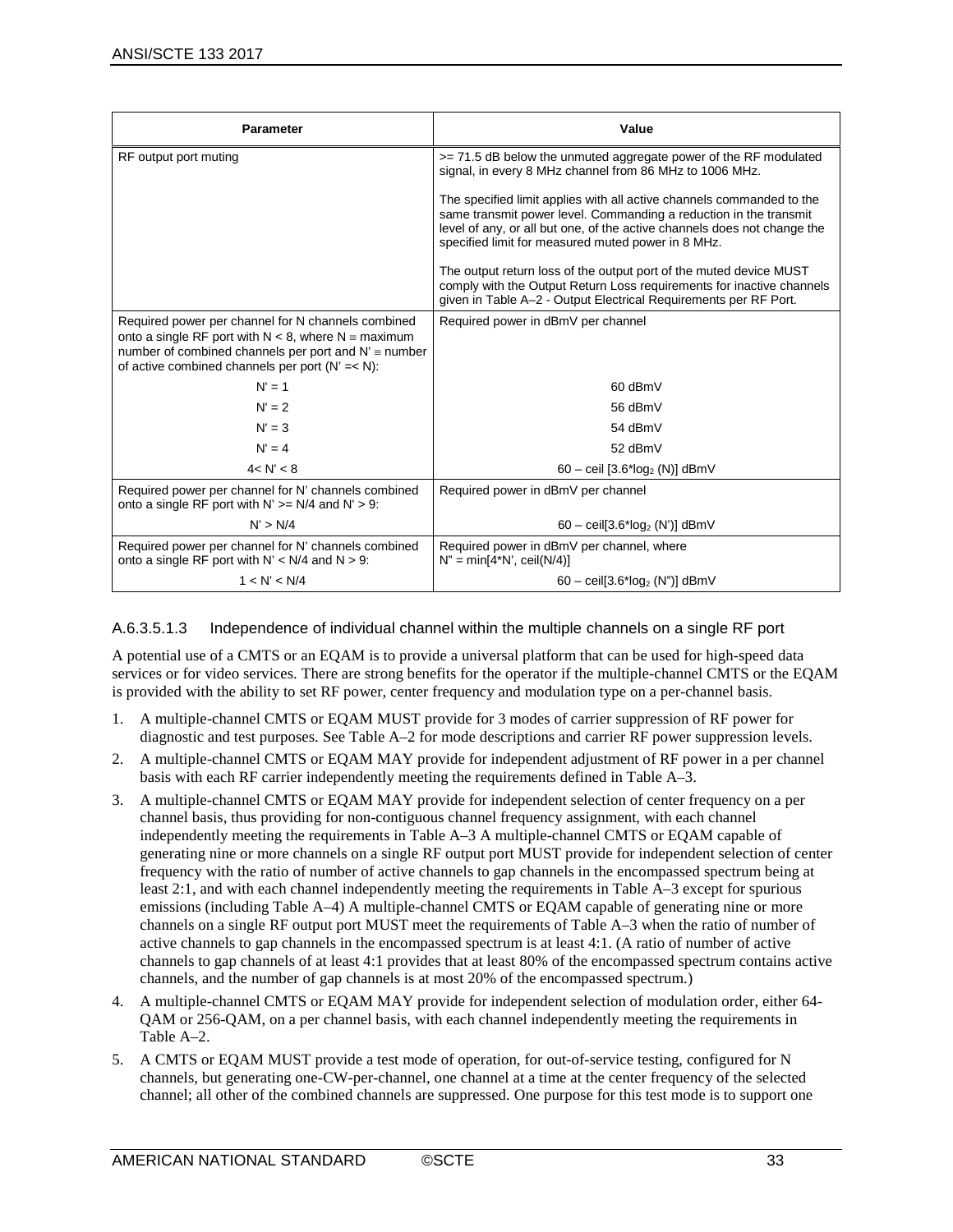method for testing the phase noise requirements of [Table](#page-36-0) A–2. As such, the generation of the CW test tone SHOULD exercise the signal generation chain to the fullest extent practicable, in such manner as to exhibit phase noise characteristics typical of actual operational performance; for example, repeated selection of a constellation symbol with power close to the constellation RMS level would seemingly exercise much of the modulation and up-conversion chain in a realistic manner. The test mode MUST be capable of generating the CW tone over the full range of Center Frequency in [Table](#page-36-0) A–2.

- 6. A CMTS or EQAM MUST provide a test mode of operation for out-of-service testing, generating one-CW-perchannel, at the center frequency of the selected channel, with all other  $N-1$  of the combined channels active and containing valid data modulation at operational power levels. One purpose for this test mode is to support one method for testing the phase noise requirements of [Table](#page-36-0) A–2. As such, the generation of the CW test tone SHOULD exercise the signal generation chain to the fullest extent practicable, in such manner as to exhibit phase noise characteristics typical of actual operational performance. For example, a repeated selection of a constellation symbol, with power close to the constellation RMS level, would seemingly exercise much of the modulation and up conversion chain in a realistic manner. For this test mode, it is acceptable that all channels operate at the same average power, including each of the  $N-1$  channels in valid operation, and the single channel with a CW tone at its center frequency. The test mode MUST be capable of generating the CW tone over the full range of Center Frequency in [Table](#page-36-0) A–2.
- 7. A CMTS or EQAM capable of generating more than eight channels per physical RF port MUST be capable of glitchless reconfiguration over a range of active channels from ceiling[7\*N'\_max/8] to N'\_max. Channels which are undergoing configuration changes are referred to as the "changed channels". The channels which are active and are not being reconfigured are referred to as the "continuous channels". Each DRFI modulator capable of generating more than eight channels per physical RF port MUST accept a command setting N'\_max. Glitchless reconfiguration consists of any of the following actions while introducing no discontinuity or detriment to the continuous channels, where the modulator is operating in a valid DRFI-required mode both before and after the reconfiguration with an active number of channels staying in the range {ceiling[7\*N'\_max/8], N'\_max}: adding and/or deleting one or more channels, and/or moving some channels to new RF carrier frequencies, and/or changing the modulation, power level, or frequency on one or more channels. Any change in the modulation characteristics (power level, modulation density, center frequency) of a channel excuses that channel from being required to operate in a glitchless manner. For example, changing the power per channel of a given channel means that channel is not considered a continuous channel for the purposes of the glitchless modulation requirements. Glitchless operation is not required when N'\_max is changed, even if no reconfigurations accompany the change in N'\_max.

If either center frequency 0 or modulation type 0, or both are independently adjustable on a per channel basis, then the CMTS or EQAM MUST provide for independent adjustment of RF power 0 on a per channel basis, with each RF carrier independently meeting the requirements defined in [Table](#page-36-0) A–2.

### A.6.3.5.1.4 Out-of-Band Noise and Spurious Requirements for CMTS or EQAM

One of the goals of the DRFI specification is to provide the minimum intended analog channel CNR protection of 59 dB measured in a 5.08 MHz wide frequency band for systems deploying up to 85 DRFI-compliant QAM channels.

For purposes of calculation, it is assumed that the transmitted power level of the digital channels will be 5 dB below the peak envelope power of the visual signal of analog channels, which is within the range of typical conditions for 256-QAM transmission. It is further assumed, for the purpose of calculation, that the channel lineup will place analog channels at lower frequencies than digital channels, and that in systems deploying modulators capable of generating nine or more channels on a single RF output port analog channels will be placed at center frequencies below 600 MHz. An adjustment of *10\*log10 (8 MHz / 5.08 MHz)* is used to account for the difference in bandwidth used to define the noise requirements for DRFI-compliant digital QAM channels, versus analog PAL channels. With the assumptions above, for a 85-QAM channel system, the specification in item 5 of [Table](#page-41-0) A–4 equates to an analog CNR protection of 59 dB.

[Table](#page-41-0) A–4 lists the out-of-band spurious requirements. In cases where the *N'* combined channels are not commanded to the same power level, "dBc" denotes the logarithmic power ratio relative to the strongest carrier among the active channels. When commanded to the same power level, "dBc" should be interpreted as the average channel power,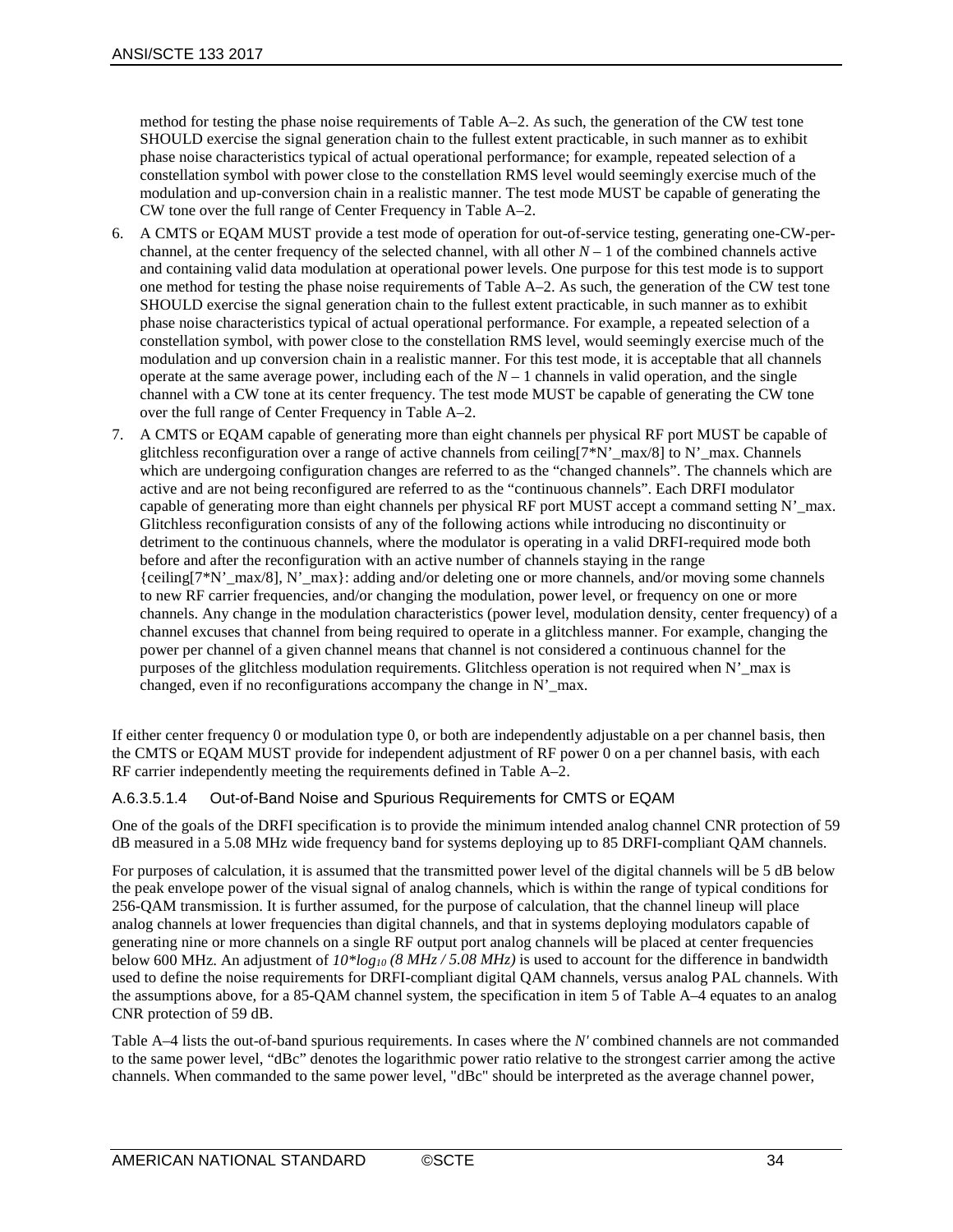averaged over the active channels, to mitigate the variation (See [Table](#page-37-0) A–3) in channel power across the active channels, which is allowed with all channels commanded to the same power.

Modulators capable of generating  $N = < 8$  channels on a single RF output port MUST satisfy the out-of-band spurious emissions requirements of [Table](#page-41-0) A–4 with a contiguous block of N' combined channels.

Modulators capable of generating  $N \ge 9$  channels on a single RF output port MUST satisfy the out-of-band spurious emissions requirements of [Table](#page-41-0) A–4 in channels with center frequencies below 600 MHz and outside the encompassed spectrum when the active channels are contiguous or when the ratio of active channels to gap channels within the encompassed spectrum is 4:1 or greater.

Modulators capable of generating  $N \ge 9$  channels on a single RF output port MUST satisfy the out-of-band spurious emissions requirements of [Table](#page-41-0) A–4, with 1 dB relaxation, in gap channels within the encompassed spectrum when the ratio of active channels to gap channels within the encompassed spectrum is 4:1 or greater and when the center frequency of the channel is below 600 MHz.

Modulators capable of generating  $N \ge 9$  channels on a single RF output port MUST satisfy the out-of-band spurious emissions requirements of [Table](#page-41-0) A–4, with 3 dB relaxation, in gap channels within the encompassed spectrum and in channels outside the encompassed spectrum when the ratio of active channels to gap channels within the encompassed spectrum is 4:1 or greater and when the center frequency of the channel is at or above 600 MHz.

In cases where  $N \ge 9$ , and the N' combined active channels are not contiguous, and the ratio of active channels to gap channels within the encompassed spectrum is 4:1 or greater, the spurious emissions requirements are determined by summing the spurious emissions power allowed in a given measurement bandwidth by each of the contiguous sub-blocks among the active channels. In the gap channels within the encompassed spectrum and with center frequency below 600 MHz there is a 1 dB relaxation in the spurious emissions requirements, so that within the encompassed spectrum the spurious emissions requirements (in absolute power) are 26% higher power in the measurement band determined by the summing of the contiguous sub-blocks' spurious emissions requirements. In all channels with center frequencies at or above 600 MHz there is a 3 dB relaxation in the spurious emissions requirements, so that the spurious emissions requirements (in absolute power) are double the power in the measurement band determined by the summing of the contiguous sub-blocks' spurious emissions requirements. The following three paragraphs provide the details of the spurious emissions requirements for non-contiguous channel operation outside the encompassed spectrum; within the encompassed spectrum the same details apply except there is an additional 1 dB allowance in channels with center frequencies below 600 MHz; 3 dB allowance is applied to all channels with center frequencies above 600 MHz.

The full set of N' channels is referred to throughout this specification as the modulated channels or the active channels. However, for purposes of determining the spurious emissions requirements for non-contiguous transmitted channels, each separate contiguous sub-block of channels within the active channels is identified, and the number of channels in each contiguous sub-block is denoted as  $N_i$ , for  $i = 1$  to K, where K is the number of contiguous subblocks. Therefore, N' =  $\sum_{i=1}^{n}$  to k N<sub>i</sub>. Note that K = 1 when and only when the entire set of active channels is contiguous. Also note that an isolated transmit channel, i.e., a transmit channel with empty adjacent channels, is described by  $N_i = 1$  and constitutes a sub-block of one contiguous channel. Any number of the "contiguous subblocks" may have such an isolated transmit channel; if each active channel was an isolated channel, then  $K = N'$ .

When  $N' \geq N/4$ , [Table A–5](#page-42-0) is used for determining the noise and spurious power requirements for each contiguous sub-block, even if the sub-block contains fewer than  $N/4$  active channels. When  $N' \le N/4$ , [Table A–6](#page-43-0) is used for determining the noise and spurious power requirements for each contiguous sub-block. Thus, the noise and spurious power requirements for all contiguous sub-blocks of transmitted channels are determined entirely from [Table A–5](#page-42-0) or entirely from [Table A–6,](#page-43-0) where the applicable table is determined by N' being greater than or equal to N/4, or not. The noise and spurious power requirements for the ith contiguous sub-block of transmitted channels is determined from [Table A–5](#page-42-0) or [Table A–6](#page-43-0) using the value  $N_i$  for the "number of active channels combined per RF port", and using "dBc" relative to the strongest carrier among all the active channels, and not just the strongest channel in the ith contiguous sub-block, in cases where the N' combined channels are not commanded to the same power. The noise and spurious emissions power in each measurement band, including harmonics, from all K contiguous subblocks, is summed (absolute power, NOT in dB) to determine the composite noise floor for the non-contiguous channel transmission condition.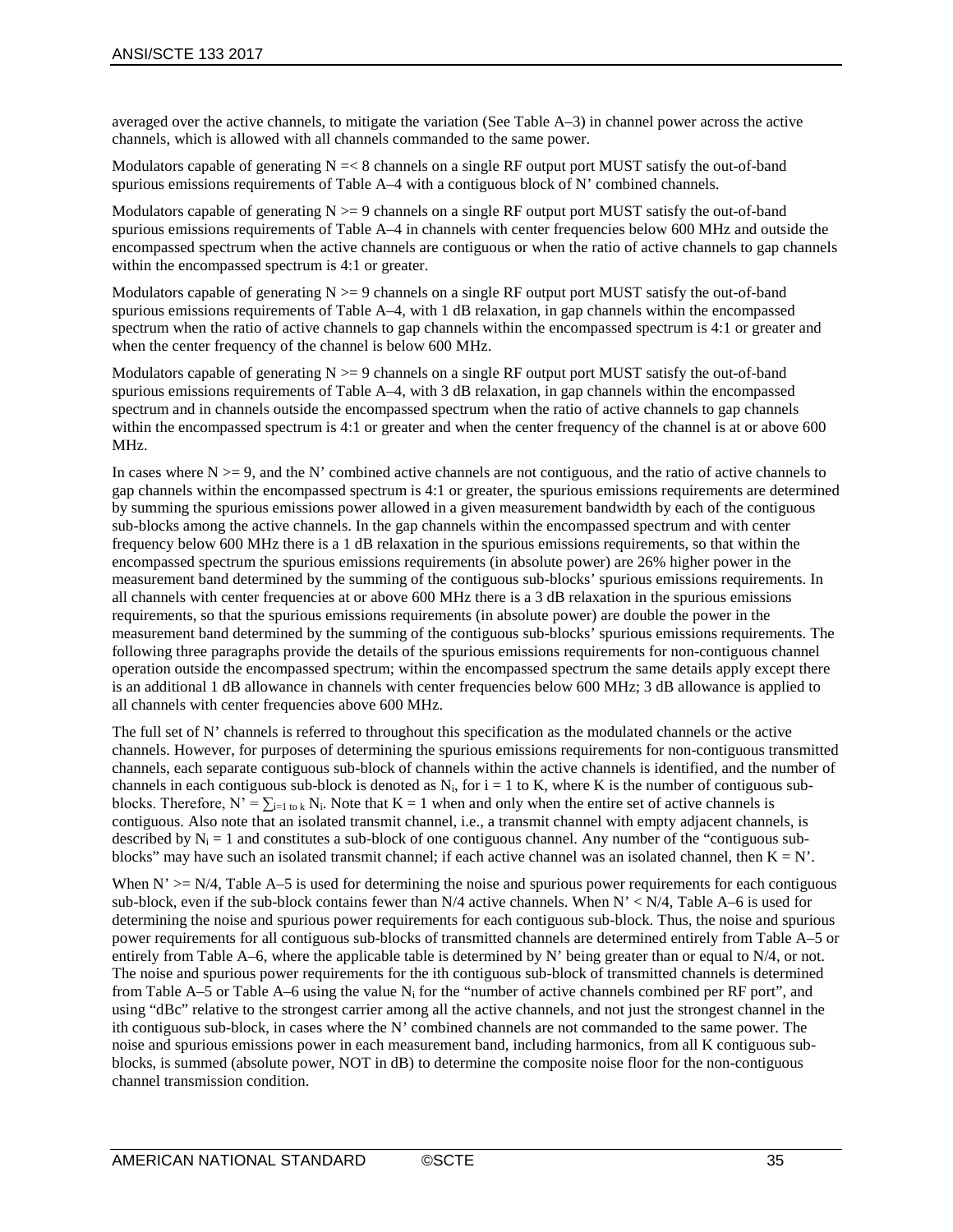For the measurement channels adjacent to a contiguous sub-block of channels, the spurious emissions requirements from the non-adjacent sub-blocks are divided on an equal "per Hz" basis for the narrow and wide adjacent measurement bands. For a measurement channel wedged between two contiguous sub-blocks, adjacent to each, the measurement channel is divided into three measurement bands, one wideband in the middle and two narrowbands each abutting one of the adjacent transmit channels. The wideband spurious and noise requirement is split into two parts, on an equal "per Hz" basis, to generate the allowed contribution of power to the middle band and to the farthest narrowband. The ceiling function is applied to the resulting sum of noise and spurious emissions, per Table Note 1 of [Table](#page-41-0) A–4, [Table A–5](#page-42-0) an[d Table A–6](#page-43-0) to produce a requirement of  $\frac{1}{2}$  dB resolution.

Items 1 through 4 list the requirements in channels adjacent to the commanded channels.

Item 5 lists the requirements in all other channels further from the commanded channels. Some of these "other" channels are allowed to be excluded from meeting the Item 5 specification. All the exclusions, such as  $2<sup>nd</sup>$  and  $3<sup>rd</sup>$ harmonics of the commanded channel, are fully identified in the table.

Item 6 lists the requirements on the 2*N'* 2nd harmonic channels and the 3*N'* 3rd harmonic channels.

#### <span id="page-41-0"></span>*Table A–4 - EQAM or CMTS Output Out-of-Band Noise and Spurious Emissions Requirements for N =< 8 with N ≡ Maximum Number of Combined Channels per RF Port and N' ≡ Number of Active Channels Combined per RF Port*

|                |                                                                                                                                                                                                                                                                                                               | $N'$ (for $N = < 8$ )                                                         |                 |                  |                         |                                                                                                                            |  |
|----------------|---------------------------------------------------------------------------------------------------------------------------------------------------------------------------------------------------------------------------------------------------------------------------------------------------------------|-------------------------------------------------------------------------------|-----------------|------------------|-------------------------|----------------------------------------------------------------------------------------------------------------------------|--|
| <b>Item</b>    | <b>Band</b>                                                                                                                                                                                                                                                                                                   | 1                                                                             | $\overline{2}$  | 3                | $\overline{\mathbf{4}}$ | N > 4                                                                                                                      |  |
| 1              | Adjacent channel up to 750 kHz from<br>channel block edge                                                                                                                                                                                                                                                     | $<$ -58 dBc                                                                   | $< -58$<br>dBc  | $< -58$<br>dBc   | $< -58$<br>dBc          | <10*log <sub>10</sub> [10 <sup>-58/10</sup> +(0.75/8)*<br>$(10^{-63.5/10} + (N-2)^* 10^{-71.5/10})$                        |  |
| $\overline{2}$ | Adjacent channel (750 kHz from channel<br>block edge to 8 MHz from channel block<br>edge)                                                                                                                                                                                                                     | $< -60.5$<br>dBc                                                              | $< -59$<br>dBc  | $< -58.5$<br>dBc | $< -58.5$<br>dBc        | $<10^{*}$ log <sub>10</sub> [10 <sup>-60.5/10</sup> + (7.25/8) <sup>*</sup><br>$(10^{-63.5/10} + (N-2)^*10^{-71.5/10})$    |  |
| 3              | Next-adjacent channel (8 MHz from<br>channel block edge to 16 MHz from<br>channel block edge)                                                                                                                                                                                                                 | $< -63.5$<br>dBc                                                              | $~<$ -63<br>dBc | < 62.5<br>dBc    | $< -62$<br>dBc          | <10*log <sub>10</sub> [10 <sup>-63.5/10</sup> + (N-1)*10 <sup>-71.5/10</sup> ]                                             |  |
| 4              | Third-adjacent channel (16 MHz from<br>channel block edge to 24 MHz from<br>channel block edge).                                                                                                                                                                                                              | < 71.5<br>dBc                                                                 | < 68.5<br>dBc   | < 65.5<br>dBc    | $< -64$<br>dBc          | For $N=5$ : <-63 dBc;<br>For $N=6$ : <-62.5 dBc;<br>For N'=7; <62.5 dBc;<br>For $N>=8$ : <-71.5 + 10*log <sub>10</sub> (N) |  |
| 5              | Noise in other channels (80 MHz to 998<br>MHz)<br>Measured in each 8 MHz channel excluding<br>the following:<br>a) Desired channel(s)<br>b) 1st, 2nd, and 3rd adjacent channels<br>(see Items 1, 2, 3, 4 in this table)<br>c) Channels coinciding with 2nd and 3rd<br>harmonics<br>(see Item 6 in this table) | < 71.5<br>dBc                                                                 | < 68.5<br>dBc   | < 66.5<br>dBc    | $< -65.5$<br>dBc        | $<$ -71.5 + 10*log <sub>10</sub> (N)                                                                                       |  |
| 6              | In each of 2N contiguous 8 MHz channels<br>or in each of 3N contiguous 8 MHz<br>channels coinciding with 2nd harmonic and<br>with 3rd harmonic components respectively<br>(up to 998 MHz)                                                                                                                     | $\epsilon$ -71.5 + 10*log <sub>10</sub> (N), or -63 dBc, whichever is greater |                 |                  |                         |                                                                                                                            |  |
| $\overline{7}$ | Lower out-of-band noise in the band of 5<br>MHz to 65 MHz<br>Measured in 8 MHz channel bandwidth                                                                                                                                                                                                              | $<$ -50 + 10*log <sub>10</sub> (N')                                           |                 |                  |                         |                                                                                                                            |  |
| 8              | Higher out-of-band noise in the band of 998<br>MHz to 3000 MHz<br>Measured in 8 MHz channel bandwidth                                                                                                                                                                                                         | $<$ -55 + 10*log <sub>10</sub> (N <sup>*</sup> )                              |                 |                  |                         |                                                                                                                            |  |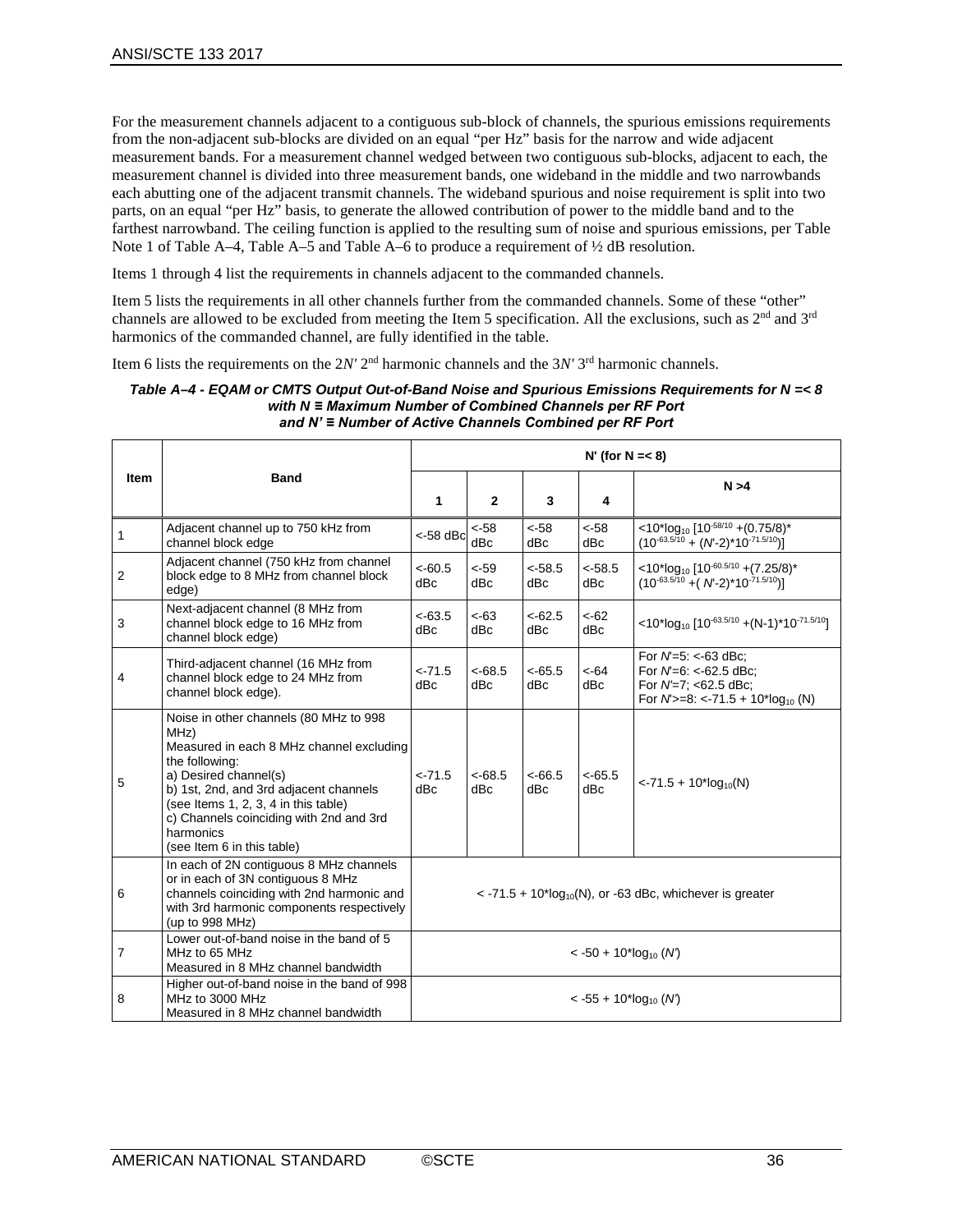|                                                                                                                                                                                                                                 | <b>Band</b> | N' (for $N = < 8$ ) |  |  |   |       |  |
|---------------------------------------------------------------------------------------------------------------------------------------------------------------------------------------------------------------------------------|-------------|---------------------|--|--|---|-------|--|
| Item                                                                                                                                                                                                                            |             |                     |  |  | 4 | N > 4 |  |
| <b>Table Note</b><br>1. All equations are Ceiling(Power, 0.5) dBc. Use "Ceiling(2*Power) / 2" to get 0.5 steps from ceiling functions that return only<br>integer values. For example Ceiling( $-63.9$ , $0.5$ ) = $-63.5$ dBc. |             |                     |  |  |   |       |  |
| 2. Add 3 dB relaxation to the values specified above for noise and spurious emissions requirements in all channels with center<br>frequency at 600 MHz and above. For example -71.5 dBc becomes -68.5 dBc.                      |             |                     |  |  |   |       |  |

3. Add 1 dB relaxation to the values specified above for noise and spurious emissions requirements in gap channels with center frequency below 600 MHz. For example -71.5 dBc becomes -70.5 dBc.

#### <span id="page-42-0"></span>*Table A–5 - EQAM or CMTS Output Out-of-Band Noise and Spurious Emissions Requirements for N >= 9 and N' >= N/4 with N ≡ Maximum Number of Combined Channels per RF Port and N' ≡ Number of Active Channels Combined per RF Port*

| <b>Item</b>    | <b>Band</b>                                                                                                                                                                                                                                                                                                | N' (for $N \ge 9$ and $N' \ge N/4$ )                                                                 |                          |                  |                                                                                                                                               |  |  |
|----------------|------------------------------------------------------------------------------------------------------------------------------------------------------------------------------------------------------------------------------------------------------------------------------------------------------------|------------------------------------------------------------------------------------------------------|--------------------------|------------------|-----------------------------------------------------------------------------------------------------------------------------------------------|--|--|
|                |                                                                                                                                                                                                                                                                                                            | $\mathbf{2}$                                                                                         | 3                        | 4                | N' > 4                                                                                                                                        |  |  |
| 1              | Adjacent channel up to 750 kHz from channel<br>block edge                                                                                                                                                                                                                                                  |                                                                                                      | $<$ -58 dBc $ $ <-58 dBc | $<$ -58 dBc      | <10*log <sub>10</sub> $[10^{-58/10} + (0.75/8)^*$<br>$(10^{-63.5/10} + (N'$ -2)*10 <sup>-71.5/10</sup> ]                                      |  |  |
| 2              | Adjacent channel (750 kHz from channel block<br>edge to 8 MHz from channel block edge)                                                                                                                                                                                                                     | $<$ -59 dBc                                                                                          | $< -58.5$<br>dBc         | $< -58.5$<br>dBc | $<$ 10*log <sub>10</sub> [10- <sup>60.5/10</sup> + (7.25/8)*<br>$(10^{-63.5/10} + (N'-2)^*10^{-71.5/10})$                                     |  |  |
| 3              | Next-adjacent channel (8 MHz from channel<br>block edge to 16 MHz from channel block<br>edge)                                                                                                                                                                                                              | $< 63$ dBc                                                                                           | < 62.5<br>dBc            | $<$ -62 dBc      | $<$ 10*log <sub>10</sub> [10-63.5/10 +<br>$(N'-1)*10-71.5/10$                                                                                 |  |  |
| 4              | Third-adjacent channel (16 MHz from channel<br>block edge to 24 MHz from channel block<br>edge).                                                                                                                                                                                                           | $< -68.5$<br>dBc                                                                                     | $< -65.5$<br>dBc         | $<$ -64 dBc      | For $N=5$ : <-63 dBc;<br>For $N'=6$ : <-62.5 dBc:<br>For $N=7$ : <-62.5 dBc:<br>For $N'>=8$ : <-71.5 + 10*log <sub>10</sub> (N <sup>2</sup> ) |  |  |
| 5              | Noise in other channels (80 MHz to 998 MHz)<br>Measured in each 8 MHz channel excluding<br>the following:<br>a) Desired channel(s)<br>b) 1st, 2nd, and 3rd adjacent channels<br>(see Items 1, 2, 3, 4 in this table)<br>c) Channels coinciding with 2nd and 3rd<br>harmonics<br>(see Item 6 in this table) | < 68.5<br>dBc                                                                                        | $< -66.5$<br>dBc         | < 65.5<br>dBc    | $\leftarrow$ 71.5 + 10*log <sub>10</sub> (N)                                                                                                  |  |  |
| 6              | In each of 2N' contiguous 8 MHz channels or<br>in each of 3N' contiguous 8 MHz channels<br>coinciding with 2nd harmonic and with 3rd<br>harmonic components respectively (up to 998)<br>MHz)                                                                                                               | $\epsilon$ -71.5 + 10*log <sub>10</sub> (N'), or -63 dBc, whichever is greater                       |                          |                  |                                                                                                                                               |  |  |
| $\overline{7}$ | Lower out of band noise in the band of 5 MHz<br>to 65 MHz<br>Measured in 8 MHz channel bandwidth                                                                                                                                                                                                           | $< -50 + 10^{*}$ log <sub>10</sub> (N <sup>2</sup> )                                                 |                          |                  |                                                                                                                                               |  |  |
| 8              | Higher out of band noise in the band of 998<br>MHz to 3000 MHz<br>Measured in 8 MHz channel bandwidth                                                                                                                                                                                                      | $<$ -55 + 10*log <sub>10</sub> (N') for N' = $<$ 8<br>$<$ -60 + 10*log <sub>10</sub> (N') for N' > 8 |                          |                  |                                                                                                                                               |  |  |
|                |                                                                                                                                                                                                                                                                                                            |                                                                                                      |                          |                  |                                                                                                                                               |  |  |

#### **Table Note**

1. All equations are Ceiling(Power, 0.5) dBc. Use "Ceiling(2\*Power) / 2" to get 0.5 steps from ceiling functions that return only integer values. For example Ceiling( $-63.9$ ,  $0.5$ ) =  $-63.5$  dBc.

2. Add 3 dB relaxation to the values specified above for noise and spurious emissions requirements in all channels with center frequency at 600 MHz and above. For example -71.5 dBc becomes -68.5 dBc.

3. Add 1 dB relaxation to the values specified above for noise and spurious emissions requirements in gap channels with center frequency below 600 MHz. For example -71.5 dBc becomes -70.5 dBc.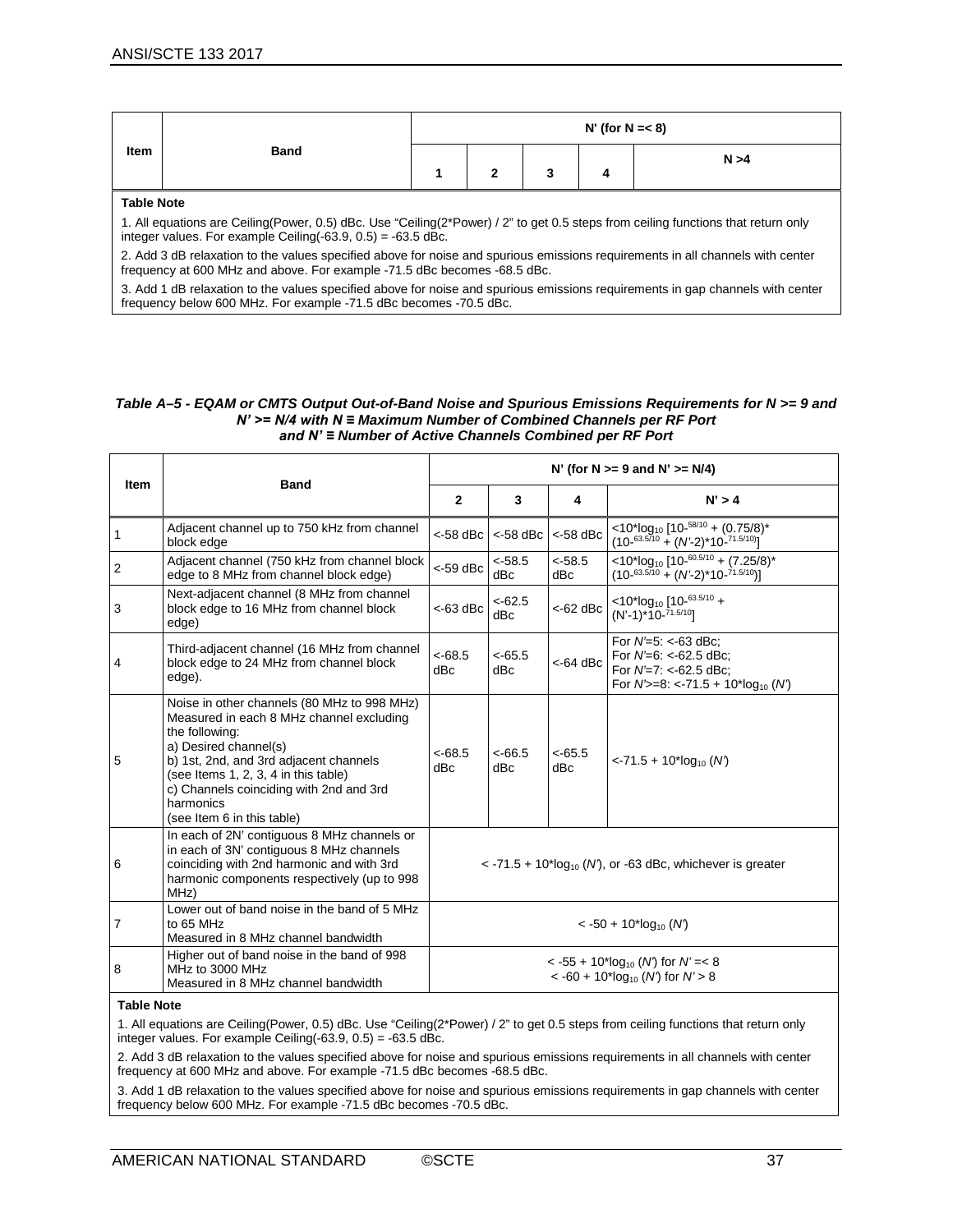#### <span id="page-43-0"></span>*Table A–6 - EQAM or CMTS Output Out-of-Band Noise and Spurious Emissions Requirements for N >= 9 and N' < N/4 with N ≡ Maximum Number of Combined Channels per RF Port and N' ≡ Number of Active Channels Combined per RF Port and N" ≡ Effective Number of Active Channels for Spurious Emissions Requirements*

| <b>Item</b> | <b>Band</b>                                                                                                                                                                                                                                                                                                | $N'' = \text{minimum}[4*N', \text{ceiling}(N/4)]$<br>(for $N >= 9$ and $N' < N/4$ )                  |                  |                  |                                                                                                                                            |  |  |
|-------------|------------------------------------------------------------------------------------------------------------------------------------------------------------------------------------------------------------------------------------------------------------------------------------------------------------|------------------------------------------------------------------------------------------------------|------------------|------------------|--------------------------------------------------------------------------------------------------------------------------------------------|--|--|
|             |                                                                                                                                                                                                                                                                                                            | $\mathbf{2}$                                                                                         | 3                | 4                | N'' > 4                                                                                                                                    |  |  |
| 1           | Adjacent channel up to 750 kHz from channel<br>block edge                                                                                                                                                                                                                                                  | $<$ -58 dBc                                                                                          | $<$ -58 dBc      | $<$ -58 dBc      | <10*log <sub>10</sub> [10- $58/10$ + (0.75/8)*<br>$(10^{-63.5/10} + (N'$ -2 <sup>*</sup> 10 <sup>-71.5/10</sup> )]                         |  |  |
| 2           | Adjacent channel (750 kHz from channel block<br>edge to 8 MHz from channel block edge)                                                                                                                                                                                                                     | <-59 dBc                                                                                             | $< -58.5$<br>dBc | $< -58.5$<br>dBc | $<$ 10*log <sub>10</sub> [10- <sup>60.5/10</sup> + (7.25/8)*<br>$(10^{-63.5/10} + (N'$ -2 <sup>*</sup> 10 <sup>-71.5/10</sup> )]           |  |  |
| 3           | Next-adjacent channel (8 MHz from channel<br>block edge to 16 MHz from channel block<br>edge)                                                                                                                                                                                                              | $<$ -63 dBc                                                                                          | $< -62.5$<br>dBc | $<$ -62 dBc      | $<$ 10*log <sub>10</sub> [10-63.5/10 +<br>$(N'$ -1) <sup>*</sup> 10- <sup>71.5/10</sup> ]                                                  |  |  |
| 4           | Third-adjacent channel (16 MHz from channel<br>block edge to 24 MHz from channel block<br>edge).                                                                                                                                                                                                           | < 68.5<br>dBc                                                                                        | $< -65.5$<br>dBc | $<$ -64 dBc      | For $N' = 5$ : <-63 dBc;<br>For $N' = 6$ : <-62.5 dBc;<br>For $N' = 7$ : <- 62.5 dBc;<br>For $N' = 8$ : <-71.5 + 10*log <sub>10</sub> (N') |  |  |
| 5           | Noise in other channels (80 MHz to 998 MHz)<br>Measured in each 8 MHz channel excluding<br>the following:<br>a) Desired channel(s)<br>b) 1st, 2nd, and 3rd adjacent channels<br>(see Items 1, 2, 3, 4 in this table)<br>c) Channels coinciding with 2nd and 3rd<br>harmonics<br>(see Item 6 in this table) | < 68.5<br>dBc                                                                                        | $< -66.5$<br>dBc | < 65.5<br>dBc    | $<$ -71.5 + 10*log10 (N')                                                                                                                  |  |  |
| 6           | In each of 2N' contiguous 8 MHz channels or<br>in each of 3N' contiguous 8 MHz channels<br>coinciding with 2nd harmonic and with 3rd<br>harmonic components respectively (up to 998<br>MHz)                                                                                                                | $\epsilon$ -71.5 + 10*log <sub>10</sub> (N'), or -63 dBc, whichever is greater                       |                  |                  |                                                                                                                                            |  |  |
| 7           | Lower out of band noise in the band of 5 MHz<br>to 65 MHz<br>Measured in 8 MHz channel bandwidth                                                                                                                                                                                                           | $< -50 + 10^{*}$ log <sub>10</sub> (N')                                                              |                  |                  |                                                                                                                                            |  |  |
| 8           | Higher out of band noise in the band of 998<br>MHz to 3000 MHz<br>Measured in 8 MHz channel bandwidth                                                                                                                                                                                                      | $<$ -55 + 10*log <sub>10</sub> (N') for N' = $<$ 8<br>$<$ -60 + 10*log <sub>10</sub> (N') for N' > 8 |                  |                  |                                                                                                                                            |  |  |

#### **Table Notes**

1. All equations are Ceiling(Power, 0.5) dBc. Use "Ceiling(2\*Power) / 2" to get 0.5 steps from ceiling functions that return only integer values. For example Ceiling(-63.9, 0.5) = -63.5 dBc.

2. Add 3 dB relaxation to the values specified above for noise and spurious emissions requirements in all channels with center frequency at 600 MHz and above. For example -71.5 dBc becomes -68.5 dBc.

3. Add 1 dB relaxation to the values specified above for noise and spurious emissions requirements in gap channels with center frequency below 600 MHz. For example -71.5 dBc becomes -70.5 dBc

# *A.6.3.5.2 CMTS or EQAM Master Clock Jitter for Asynchronous Operation*

See Section [6.3.5.2.](#page-26-0)

# *A.6.3.5.3 CMTS or EQAM Master Clock Jitter for Synchronous Operation*

See Section [6.3.5.3.](#page-27-1)

# *A.6.3.5.4 CMTS or EQAM Master Clock Frequency Drift for Synchronous Operation*

See Section [6.3.5.4.](#page-27-2)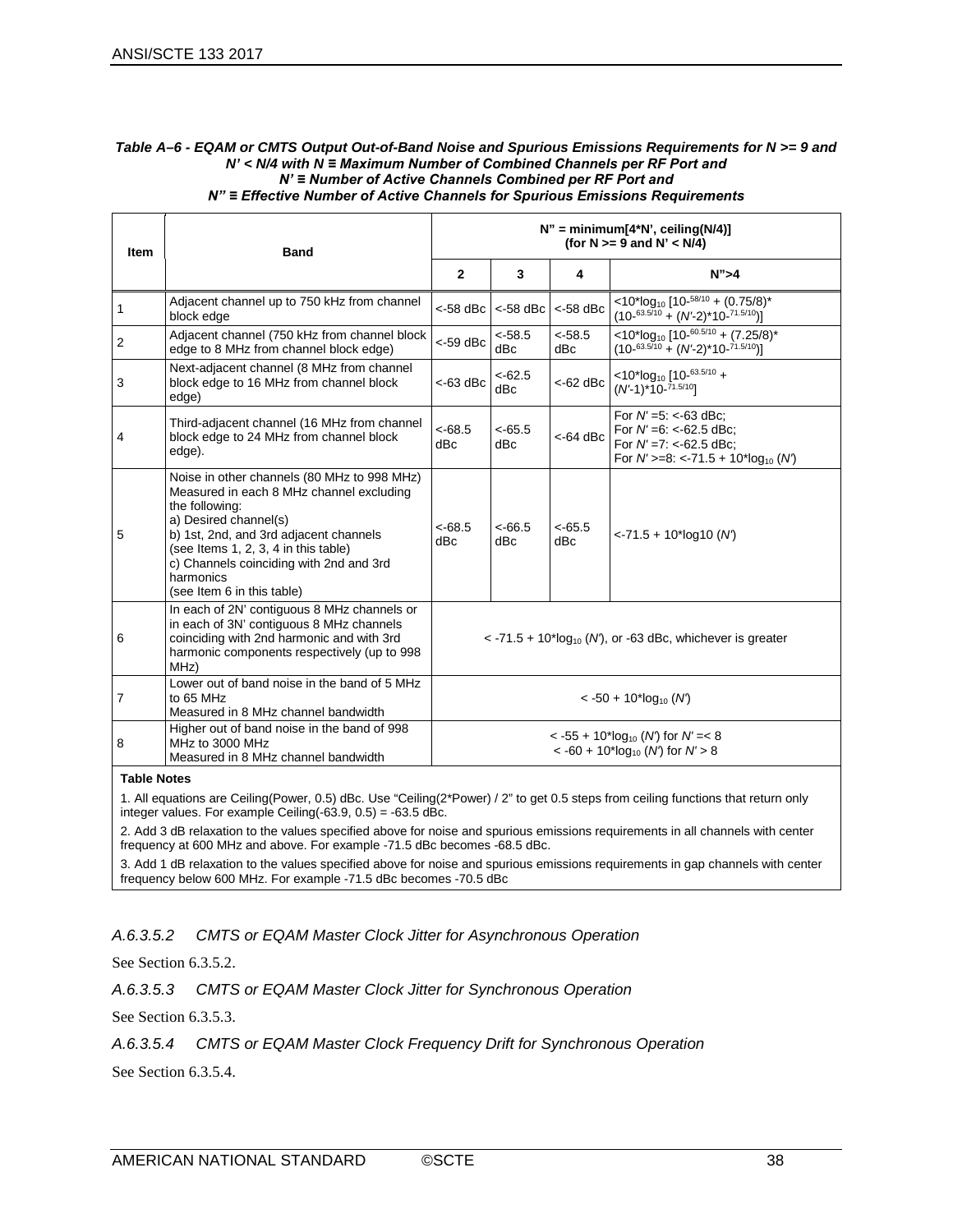# *A.6.3.6 CMTS or EQAM Clock Generation*

When the 10.24 MHz Master Clock is provided by the DTI interface, a DRFI-compliant device MUST lock the Downstream Symbol Clock to the 10.24 MHz Master Clock using the M/N divisors provided in [Table](#page-44-0) A–7.

*A.6.3.6.1 CMTS Clock Generation*

The CMTS MUST lock the Downstream Symbol Clock to the CMTS Master Clock using the M/N divisors provided in [Table](#page-44-0) A–7.

### *A.6.3.6.2 EQAM Clock Generation*

Because it operates with an active DTI interface, an EQAM MUST lock the Downstream Symbol Clock to the Master Clock using the M/N divisors provided in [Table](#page-44-0) A–7.

#### *A.6.3.6.3 Downstream Symbol Rate*

Let *f*<sub>b</sub>' represent the rate of the Downstream Symbol Clock, which is locked to the Master Clock, and let *f*<sub>m</sub>' represent the rate of the Master Clock locked to the Downstream Symbol Clock. Let *f*<sup>b</sup> represent the nominal specified downstream symbol rate and let  $f_m$  represent the nominal Master Clock rate (10.24 MHz). With the Downstream Symbol Clock locked to the Master Clock, the following equation MUST hold:

$$
f_b' = f_m^* M/N
$$

With the Master Clock locked to the Downstream Symbol Clock, the following equation MUST hold:

 $f_m' = f_b * N/M$ 

Note that M and N in [Table](#page-44-0) A–7 are unsigned integer values, each representable in 16 bits, and result in a value of *fb'* or  $f_m$ ' that is not more than  $\pm 1$  ppm from its specified nominal value.

The standard deviation of the timing error of the EQAM/CMTS RF symbol clock, referenced to the DTI Server Master Clock, MUST be less than 1.5 ns measured over 100 seconds.

[Table](#page-44-0) A–7 lists the downstream modes of operation, their associated nominal symbol rates,  $f_b$ , values for M and N, the resulting synchronized clock rates and their offsets from their nominal values.

*Table A–7 - Downstream symbol rates & parameters for synchronization with the Master Clock*

<span id="page-44-0"></span>

| <b>Downstream</b><br>mode | <b>Nominal Specified</b><br>Symbol Rate, $fb$ (MHz) | M/N      | <b>Master Clock</b><br>Rate, $f_m'$ (MHz) | <b>Downstream Symbol</b><br>Rate, $f_{b}$ ' (MHz) | Offset from<br><b>Nominal</b> |
|---------------------------|-----------------------------------------------------|----------|-------------------------------------------|---------------------------------------------------|-------------------------------|
| [EN 300 429],<br>64-QAM   | 6.952                                               | 869/1280 | 10.240                                    | 6.952                                             | 0 ppm                         |
| [EN 300 429].<br>256-QAM  | 6.952                                               | 869/1280 | 10.240                                    | 6.952                                             | 0 ppm                         |

### *A.6.3.7 Downstream Symbol Clock Jitter for Synchronous Operation*

The downstream symbol clock MUST meet the following double sideband phase noise requirements over the specified frequency ranges:

- < [-53 + 20\*log (*fDS*/6.952)] dBc (*i.e.,* < 0.07 ns RMS) 10 Hz to 100 Hz
- < [-53 + 20\*log (*fDS*/6.952)] dBc (*i.e.,* < 0.07 ns RMS) 100 Hz to 1 kHz
- < [-53 + 20\*log (*fDS*/6.952)] dBc (*i.e.,* < 0.07 ns RMS) 1 kHz to 10 kHz
- $\langle$  [-36 + 20\*log (*f<sub>DS</sub>*/6.952)] dBc (*i.e.*,  $\langle$  0.5 ns RMS) 10 kHz to 100 kHz
- $\epsilon$  [-30 + 20\*log (*f<sub>DS</sub>*/6.952)] dBc (*i.e.*,  $\epsilon$  1 ns RMS) 100 kHz to (*f<sub>DS</sub>*/2)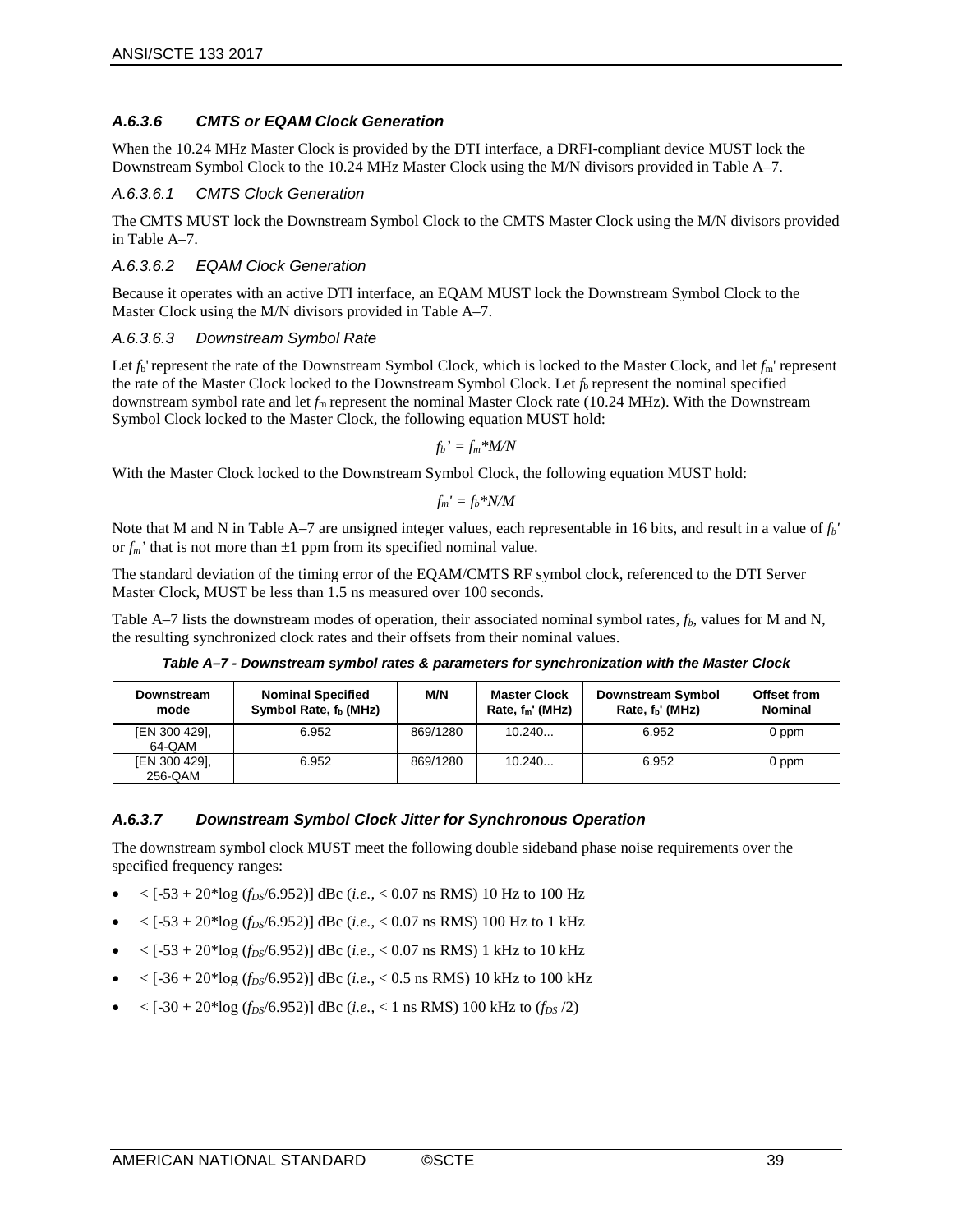*f<sub>DS</sub>* is the frequency of the measured clock in MHz. The value of *f<sub>DS</sub>* MUST be an integral multiple or divisor of the downstream symbol clock. For example, an  $f_{DS} = 27.808$  MHz clock may be measured if there is no explicit 6.952 MHz clock available.

A DRFI-compliant device MUST provide a means for clock testing in which:

The device provides test points for direct access to the master clock and the downstream symbol clock.

Alternatively, a DRFI-conformant device MUST provide a test mode in which:

- The downstream QAM symbol sequence is replaced with an alternating binary sequence (1, -1, 1, -1, 1, -1...) at nominal amplitude, on both I and Q.
- The device generates the downstream symbol clock from the 10.24 MHz reference clock as in normal synchronous operation.

If an explicit downstream symbol clock, which is capable of meeting the above phase noise requirements, is available (e.g., a smooth clock without clock domain jitter), this test mode is not required.

# *A.6.3.8 Downstream Symbol Clock Drift for Synchronous Operation*

See Section [6.3.8.](#page-28-1)

### *A.6.3.9 Timestamp Jitter*

See Section [6.3.9.](#page-28-2)

# <span id="page-45-0"></span>**A.7 Downstream Transmission Convergence Sublayer**

# <span id="page-45-1"></span>**A.7.1 Introduction**

See Section [7.1.](#page-30-1)

# <span id="page-45-2"></span>**A.7.2 MPEG Packet Format**

See Section [7.2.](#page-30-2)

# <span id="page-45-3"></span>**A.7.3 MPEG Header for DOCSIS Data-Over-Cable**

See Section [7.3.](#page-30-3)

# <span id="page-45-4"></span>**A.7.4 MPEG Payload for DOCSIS Data-Over-Cable**

See Section [7.4.](#page-31-0)

# <span id="page-45-5"></span>**A.7.5 Interaction with the MAC Sublayer**

See Section [7.5.](#page-31-3)

### <span id="page-45-6"></span>**A.7.6 Interaction with the Physical Layer**

The MPEG-2 packet stream MUST be encoded according t[o \[EN 300 429\].](#page-33-7)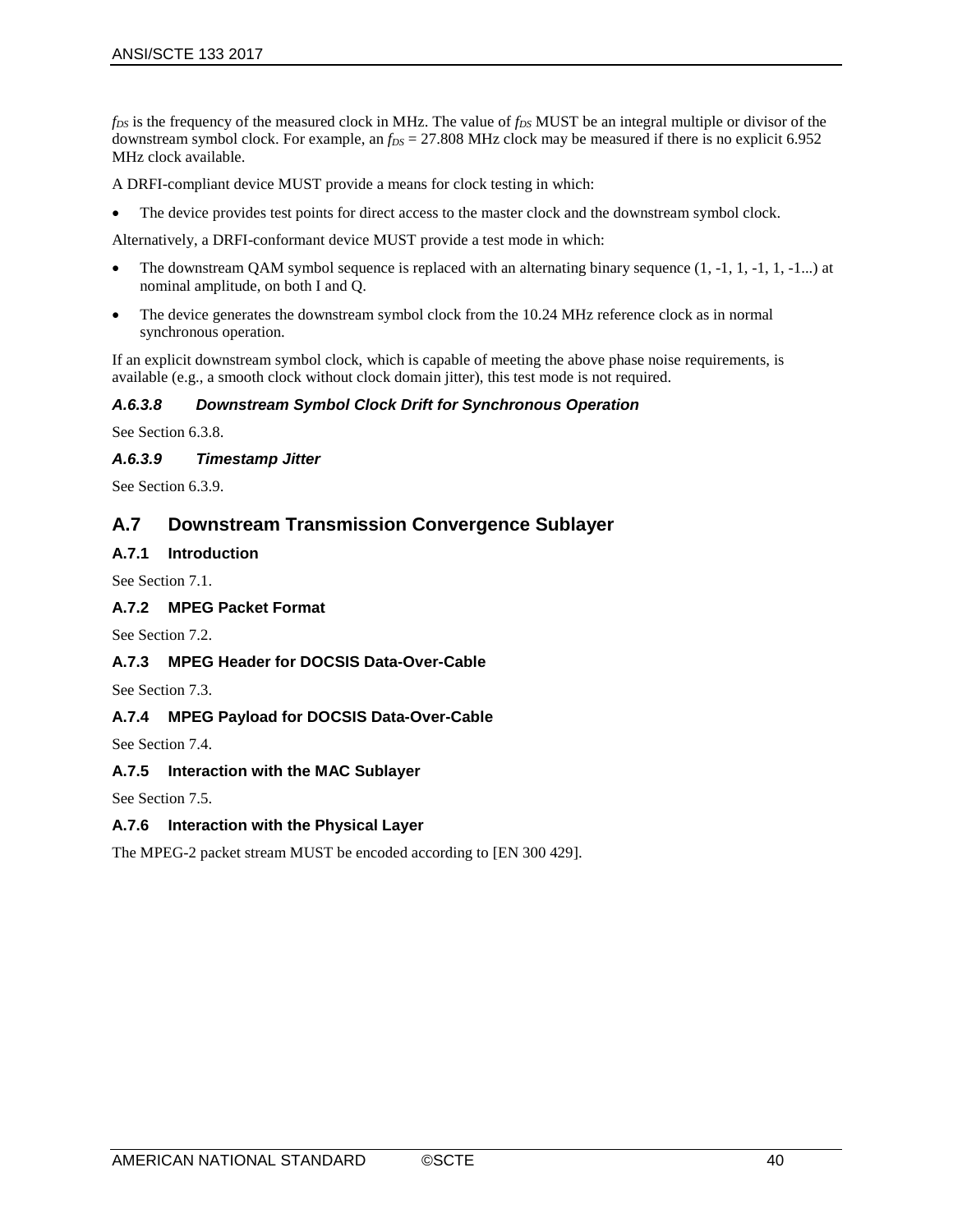# <span id="page-46-0"></span>**Annex B DOCS-DRF-MIB (normative)**

DOCS-DRF-MIB DEFINITIONS ::= BEGIN

```
IMPORTS
     MODULE-IDENTITY, 
     OBJECT-IDENTITY,
     OBJECT-TYPE, 
     Unsigned32
                              FROM SNMPv2-SMI 
     TruthValue,
     AutonomousType
                               FROM SNMPv2-TC 
     OBJECT-GROUP, 
     MODULE-COMPLIANCE 
                               FROM SNMPv2-CONF
     PhysicalIndexOrZero,
     PhysicalIndex
                               FROM ENTITY-MIB
     ifIndex,
     InterfaceIndexOrZero
                               FROM IF-MIB
     docsIfDownstreamChannelEntry
                               FROM DOCS-IF-MIB
     clabProjDocsis
                              FROM CLAB-DEF-MIB;
docsDrfMib MODULE-IDENTITY 
    LAST-UPDATED "2008120900002" -- December 9, 2008<br>ORGANIZATION "Cable Television Laboratories, Inc
                     "Cable Television Laboratories, Inc"
     CONTACT-INFO 
              "Postal: Cable Television Laboratories, Inc. 
              858 Coal Creek Circle 
             Louisville, Colorado 80027-9750 
             U.S.A. 
             Phone: +1 303-661-9100 
              Fax: +1 303-661-9199 
              E-mail: mibs@cablelabs.com" 
     DESCRIPTION 
              "This MIB module contains the management objects for the 
              management of the Downstream RF Interface specification.
             Copyright 1999-2008 Cable Television Laboratories, Inc.
             All rights reserved."
     REVISION "200812090000Z" -- December 9, 2008
     DESCRIPTION 
              "Revised Version includes ECN DRFI-N-08.0697-2 and
              and published as CM-SP-DRFI-I07-081209."
     REVISION "200712060000Z" -- December 6, 2007
     DESCRIPTION 
              "Initial version, published as part of the CableLabs 
              M-OSSI specification, CM-SP-M-OSSI-I07-071206, via ECN
              M-OSSI-N-07.0562-5."
     ::= { clabProjDocsis 23 }
-- ---------------------------------------------------------
-- Textual Conventions
-- ---------------------------------------------------------
-- ---------------------------------------------------------------------
-- Main Groups
-- ---------------------------------------------------------------------
```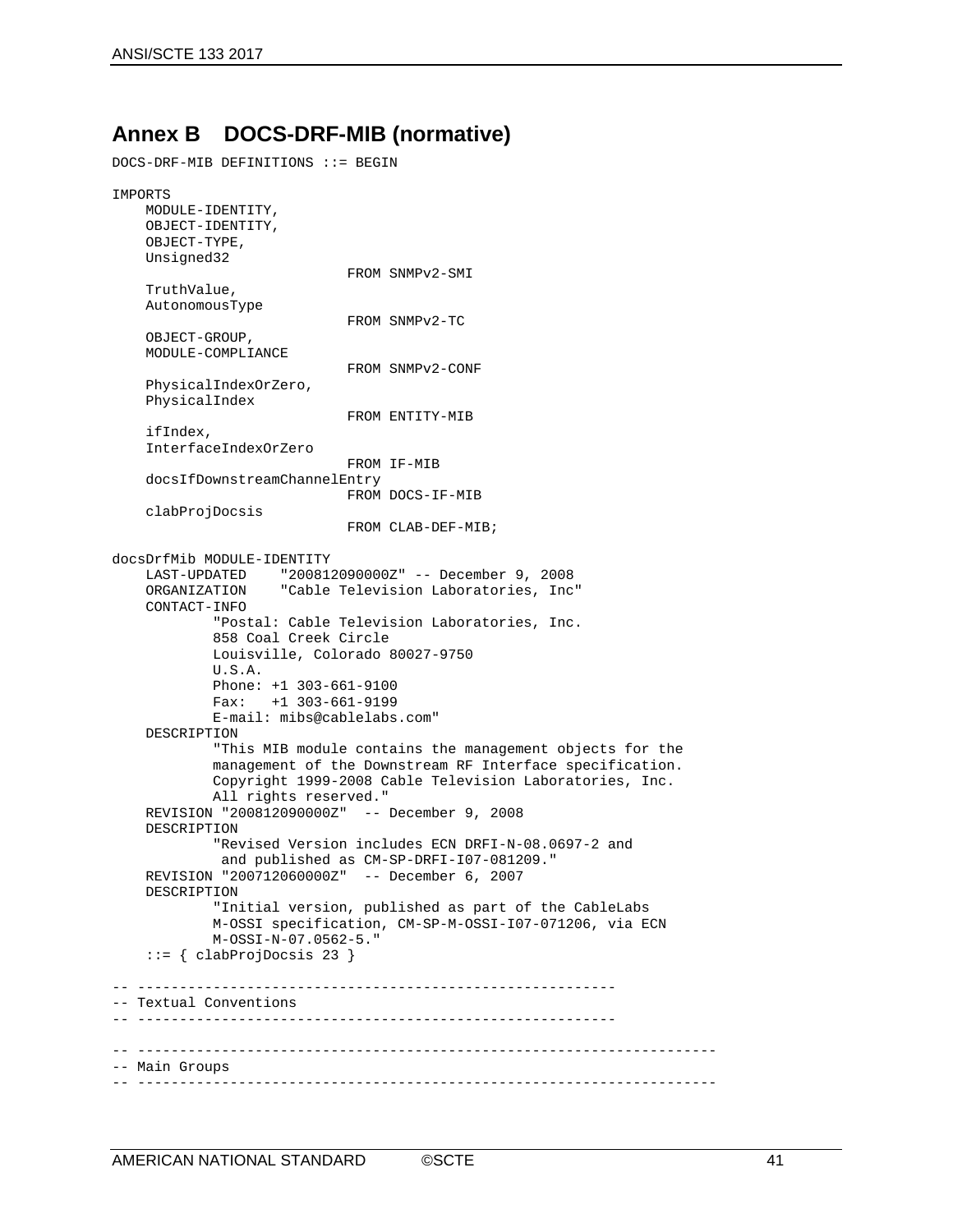```
docsDrfNotifications OBJECT IDENTIFIER ::= { docsDrfMib 0 }
                     OBJECT IDENTIFIER ::= { docsDrfMib 1 }
-- --------------------------------------------------------------------
-- DOCSIS DRF objects 
-- --------------------------------------------------------------------
-- --------------------------------------------------------------------
--
-- PHY Parameters dependencies OBJECT-IDENTITY definitions
--
   -- --------------------------------------------------------------------
docsDrfRegistry OBJECT-IDENTITY
               current
    DESCRIPTION
             "Registration point for M-CMTS characterization of PHY 
             parameters dependencies."
     ::= { docsDrfObjects 1 }
docsDrfPhyParamFixValue OBJECT-IDENTITY
              current
     DESCRIPTION
             "Indicates that this PHY parameter is fixed and cannot
             be changed."
     ::= { docsDrfRegistry 1 }
docsDrfPhyParamSameValue OBJECT-IDENTITY
                current
     DESCRIPTION
             "Indicates that the PHY parameter value is the same for
             the elements in a dependency group; thus, a change in 
             the PHY parameter of an element in the group will change
             the PHY parameter value in the other elements of the
             dependency group."
     ::= { docsDrfRegistry 2 }
docsDrfPhyParamAdjacentValues OBJECT-IDENTITY
            current
     DESCRIPTION
             "Indicates that the PHY parameter has an adjacency or
             sequence pattern for the elements in a dependency group
             e.g., A group of channels all using J.83 Annex A, may set 
             frequencies in the group by setting a 6 MHz spacing 
             between the channels in the group. Vendors may rather
             use a more detailed vendor-specific OBJECT-IDENTITY or a
             table pointer to describe this type of PHY parameter 
             dependency."
     ::= { docsDrfRegistry 3 }
docsDrfPhyParamFrequencyRange OBJECT-IDENTITY
     STATUS current
    DESCRIPTION
             "This object indicates that the frequency in a TSID Group
             is constrained to a frequency range. Vendors may extend
             the MIB construct containing this reference to detail such 
             constraints or rather use a more detailed vendor-specific 
             OBJECT-IDENTITY or a table pointer to describe the 
             frequency range supported."
    ::= { docsDrfRegistry 4 }
  -- ---------------------------------------------------------------------
```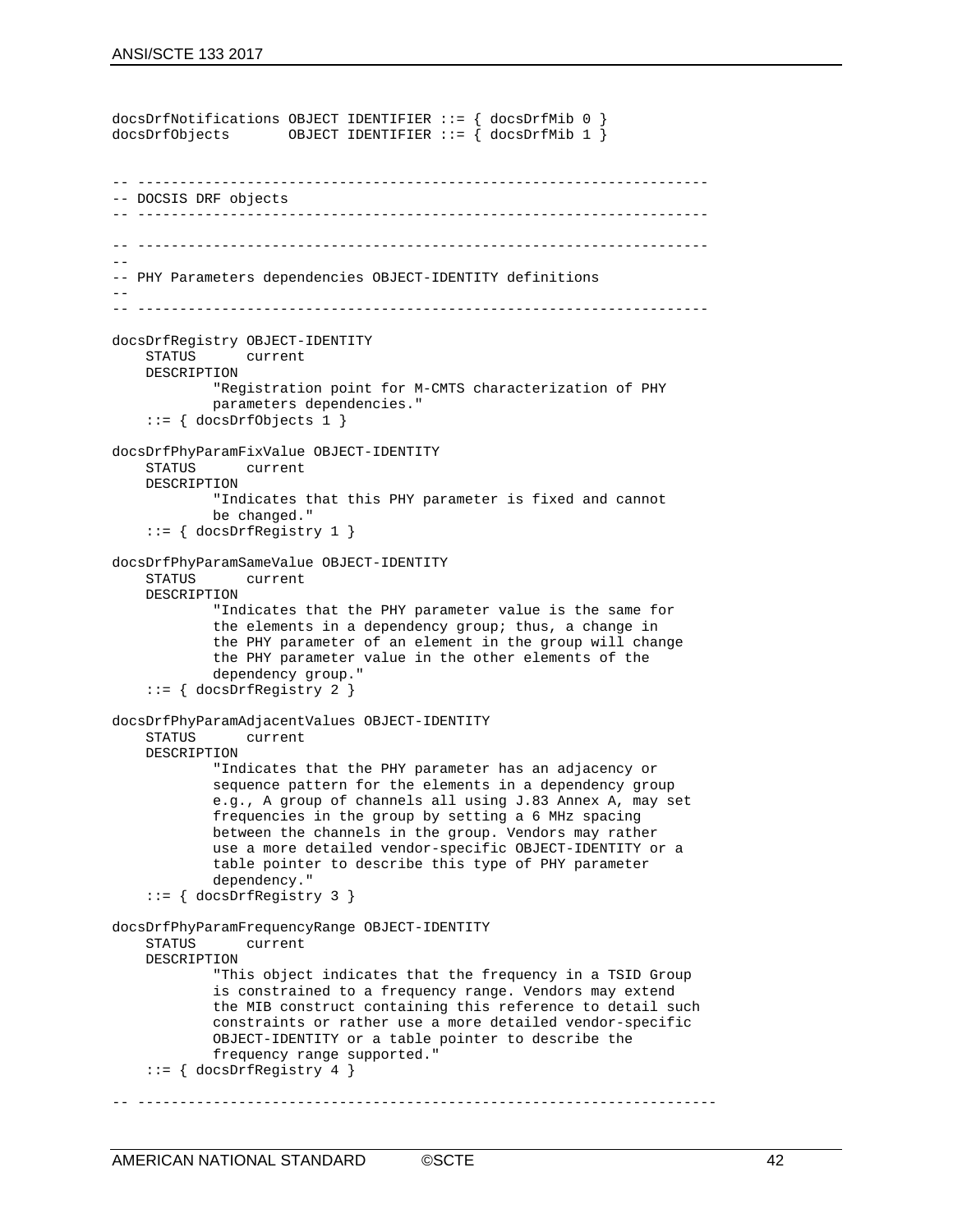```
-- DOCSIS DRF Interface Extension objects 
     -- ---------------------------------------------------------------------
docsDrfDownstreamTable OBJECT-TYPE
     SYNTAX SEQUENCE OF DocsDrfDownstreamEntry
     MAX-ACCESS not-accessible
                current
     DESCRIPTION
              "Extensions for the DOCSIS RFI Downstream
              docsIfDownstreamChannelTable."
    ::= { docsDrfObjects 2 }
docsDrfDownstreamEntry OBJECT-TYPE<br>SYNTAX DocsDrfDownstreamE
               DocsDrfDownstreamEntry
     MAX-ACCESS not-accessible
                current
     DESCRIPTION
              "A conceptual row for this table.
              There is a corresponding entry for each entry of 
              docsIfDownstreamChannelTable."
     AUGMENTS { docsIfDownstreamChannelEntry } 
     ::= { docsDrfDownstreamTable 1 }
DocsDrfDownstreamEntry ::= SEQUENCE
\mathcal{L}docsDrfDownstreamPhyDependencies BITS
     }
docsDrfDownstreamPhyDependencies OBJECT-TYPE
     SYNTAX BITS {
         frequency(0),
         bandwidth(1),
         power(2),
         modulation(3),
         interleaver(4),
        i83Annex(5).
         symbolRate(6),
         mute(7)
 }
    MAX-ACCESS read-only<br>STATUS current
                 current.
     DESCRIPTION 
              "The summary of the Downstream Interface 
              dependencies based on the constraints of 
              docsDrfGroupDependencyEntry.
              A BIT position set to '1' indicates the PHY parameter
             belongs to a dependency group.
              A BIT position set to '0', indicates the PHY parameter
              does not belong to a dependency group.
              For Interfaces configured via DEPI this information is 
              reflected in the DEPI session as DEPI TSID group 
              dependencies. 
              If this object value is the zero-length string, it indicates 
              this interface is configurable via DEPI but no session is
              currently active."
     ::= { docsDrfDownstreamEntry 1 }
 -- ---------------------------------------------------------------------
-- DRF Downstream Interface Capabilities
                                                 -- ---------------------------------------------------------------------
```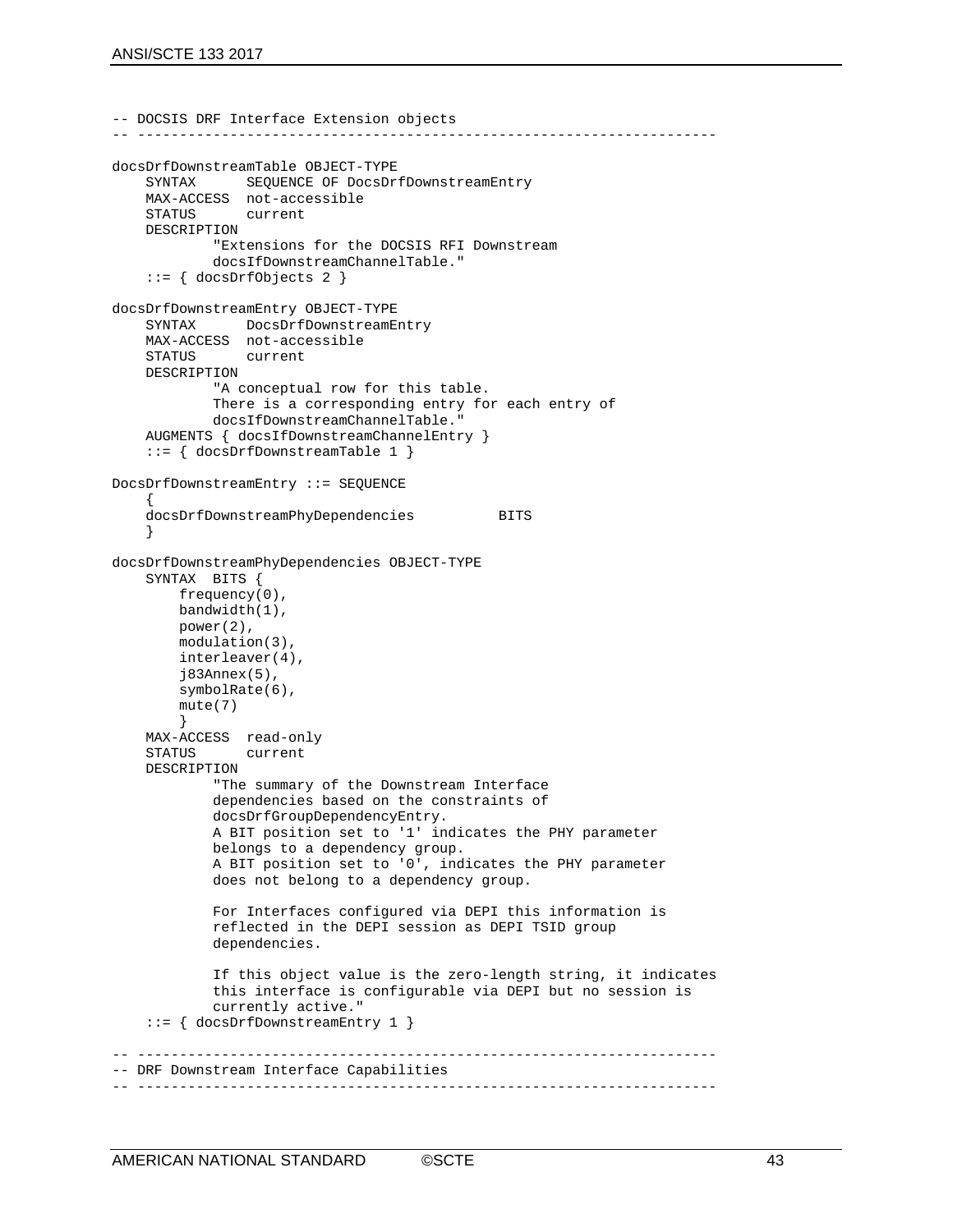```
docsDrfDownstreamCapabilitiesTable OBJECT-TYPE
                SEQUENCE OF DocsDrfDownstreamCapabilitiesEntry
     MAX-ACCESS not-accessible
     STATUS current
     DESCRIPTION
              "This table contains the QAM channel capabilities
             for the Downstream Interface PHY parameters."
     ::= { docsDrfObjects 3 }
docsDrfDownstreamCapabilitiesEntry OBJECT-TYPE
               DocsDrfDownstreamCapabilitiesEntry
     MAX-ACCESS not-accessible
                current
     DESCRIPTION
              "A conceptual row for this table."
     INDEX { ifIndex }
     ::= { docsDrfDownstreamCapabilitiesTable 1 }
DocsDrfDownstreamCapabilitiesEntry ::= SEQUENCE
\mathcal{L} docsDrfDownstreamCapabFrequency BITS,
    docsDrfDownstreamCapabBandwidth BITS,<br>docsDrfDownstreamCapabPower BITS,
     docsDrfDownstreamCapabPower BITS,
     docsDrfDownstreamCapabModulation BITS,
    docsDrfDownstreamCapabInterleaver
    docsDrfDownstreamCapabJ83Annex<br>docsDrfDownstreamCapabConcurrentServices BITS.
    docsDrfDownstreamCapabConcurrentServices BITS,<br>docsDrfDownstreamCapabServicesTransport RITS.
    docsDrfDownstreamCapabServicesTransport<br>docsDrfDownstreamCapabMuting
    docsDrfDownstreamCapabMuting
 }
docsDrfDownstreamCapabFrequency OBJECT-TYPE<br>SYNTAX BITS {
               BITS {
         qamDependency(0),
         adjacentChannel(1),
         adjacentChannelOrder(2)
 }
    MAX-ACCESS read-only<br>STATUS current
                current.
     DESCRIPTION 
             "The QAM channel frequency capabilities. 
              'qamDependency' BIT set to '1' indicates the QAM channel
             frequency value has dependencies with other QAM channels 
             and an entry that includes this QAM channel is in 
             in docsDrfGroupDependencyTable for the PHY 
             parameter 'frequency'.
              'adjacentChannel' BIT set to '1' indicates the QAM channel
             frequencies in the dependency group (DEPI TSID group) are 
             adjacent and constrained in a frequency range based on 
             the number of QAM channels in the dependency group.
              'adjacentChannelOrder' BIT set to '1' indicates the QAM 
             channel frequency adjacency is based in the QAM channel 
             sequence like entPhysicalParentRelPos in EntPhysicalTable
             or other vendor sequence.
             e.g., a dependency group of four QAM channels 
             with 'adjacentChannelOrder' BIT set to '1':
             The 4th QAM channel in the sequence gets a frequency
            assignment f + 1*bandwidth when the frequency value of
             the 3rd QAM channel in the sequence is set to f. 
             Similarly the 1st QAM channel in the sequence gets a
```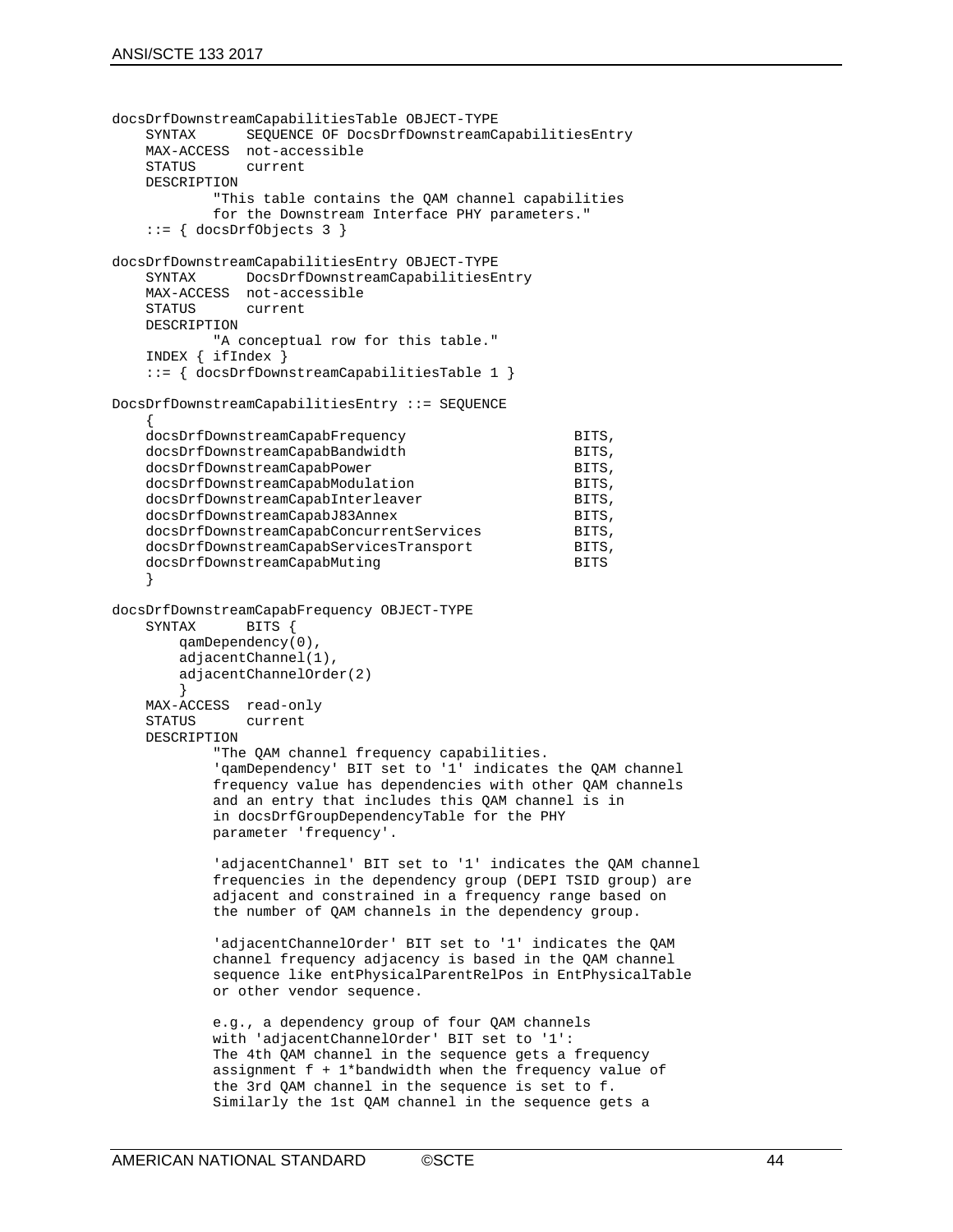```
 frequency assignment of f - 2*bandwidth and the 2nd QAM 
             channels gets a frequency of f -1*bandwidth.
             'adjacentChannel' 'adjacentChannelOrder' BITs may be set to
             '1' when a dependency group includes the QAM channel
             of this M-CMTS Downstream interface and the value of the 
             object docsDrfGroupDependencyType is 
             docsDrfPhyParamAdjacentValues.
             'adjacentChannel' BIT may be set to '1' if 
             'qamDependency' BIT is set to '1'. The same way, 
             'adjacentChannelOrder' BIT may be set to '1' and implies
             'adjacentChannel' BIT is set to '1'."
     ::= { docsDrfDownstreamCapabilitiesEntry 1 }
docsDrfDownstreamCapabBandwidth OBJECT-TYPE<br>SYNTAX BITS {
    SYNTAX
         qamDependency(0),
         chan6Mhz(1),
         chan8Mhz(2)
 }
 MAX-ACCESS read-only
     STATUS current
     DESCRIPTION 
             "The QAM channel Bandwidth capabilities.
              'qamDependency' BIT set to '1' indicates the QAM channel
             bandwidth value has dependencies with other QAM channels 
             as indicated in docsDrfGroupDependencyTable.
             'chan6Mhz' set to '1' indicates 6 MHz channel width 
             support.
             'chan8Mhz' set to '1' indicates 8 MHz channel width 
             support.
             When 'qamDependency' BIT is set to '1', a set to the 
             channel bandwidth PHY parameter of a QAM channels in a
             dependency group (with docsDrfGroupDependencyType
             set to docsDrfPhyParamSameValue), sets the same channel 
             bandwidth value to all QAM channels in the dependency
             group."
     ::= { docsDrfDownstreamCapabilitiesEntry 2 }
docsDrfDownstreamCapabPower OBJECT-TYPE
               RITS {
         qamDependency(0)
 }
    MAX-ACCESS read-only<br>STATUS current
                current
     DESCRIPTION 
             "The QAM channel Power capabilities.
             'qamDependency' BIT set to '1' indicates the QAM channel
             power value has dependencies with other QAM channels 
             as indicated in docsDrfGroupDependencyTable.
             When 'qamDependency' BIT is set to '1', a set to the 
             power level PHY parameter of a QAM channels in a
             dependency group (with docsDrfGroupDependencyType
             set to docsDrfPhyParamSameValue), sets the same power 
             level to all QAM channels in the dependency group."
     ::= { docsDrfDownstreamCapabilitiesEntry 3 }
docsDrfDownstreamCapabModulation OBJECT-TYPE
```

```
BITS \{
```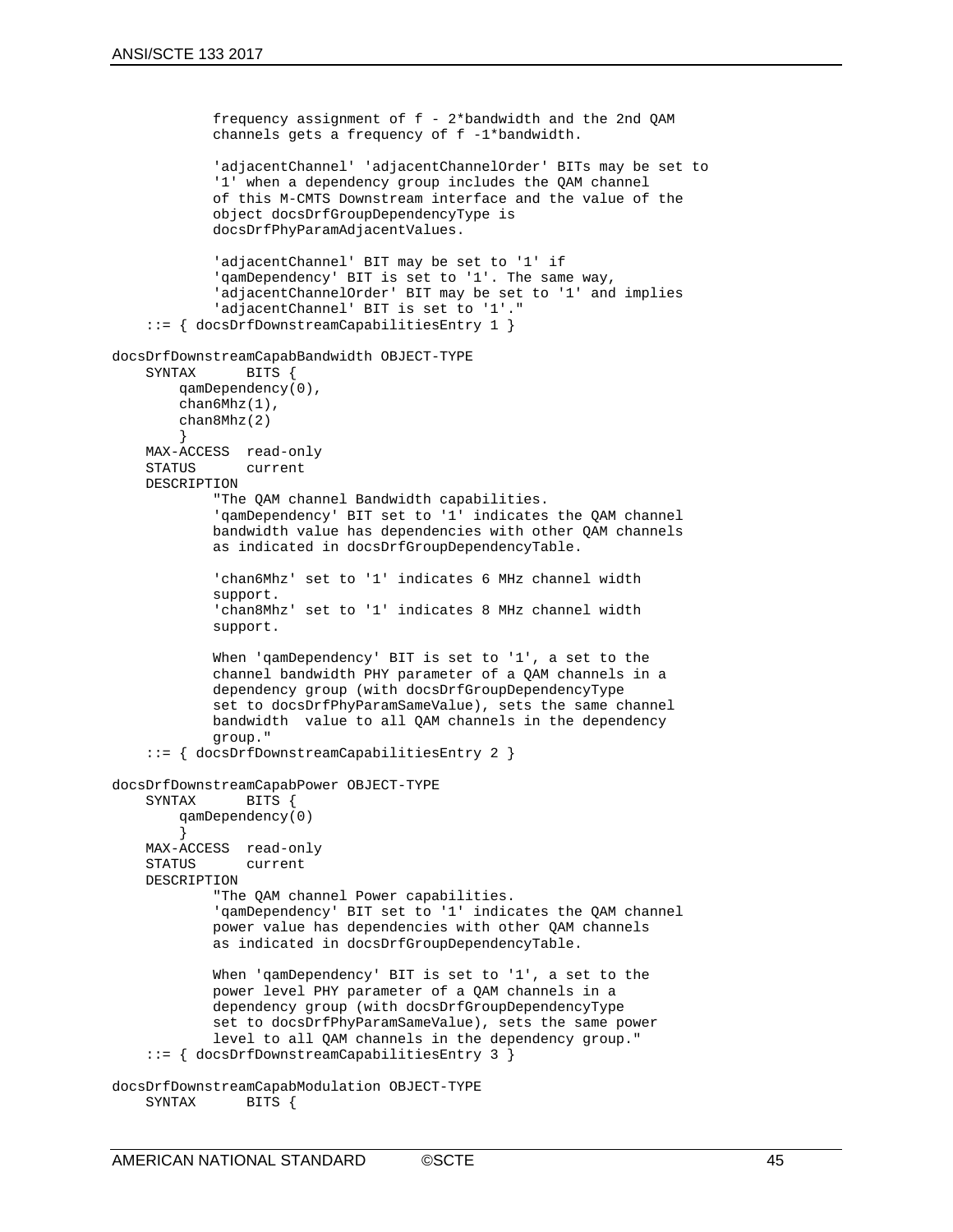```
 qamDependency(0),
         qam64(1),
         qam256(2)
 }
 MAX-ACCESS read-only
     STATUS current
     DESCRIPTION 
             "The QAM channel Modulation capabilities.
             'qamDependency' BIT set to '1' indicates the QAM channel
             modulation value has dependencies with other QAM channels
             as indicated in docsDrfGroupDependencyTable.
             'qam64' set to '1' indicates 64-QAM modulation support.
             'qam256' set to '1' indicates 256-QAM modulation support.
             When 'qamDependency' BIT is set to '1', a set to the 
             modulation PHY parameter of a QAM channels in a 
             dependency group (with docsDrfGroupDependencyType
             set to docsDrfPhyParamSameValue), sets the same modulation
             type to all QAM channels in the dependency group."
     ::= { docsDrfDownstreamCapabilitiesEntry 4 }
docsDrfDownstreamCapabInterleaver OBJECT-TYPE
                BITS {
         qamDependency(0),
         taps8Increment16(1),
         taps16Increment8(2),
         taps32Increment4(3),
         taps64Increment2(4),
         taps128Increment1(5),
         taps12increment17(6),
         taps128increment2(7),
         taps128increment3(8),
         taps128increment4(9),
         taps128increment5(10),
         taps128increment6(11),
         taps128increment7(12),
         taps128increment8(13)
 }
    MAX-ACCESS read-only<br>STATUS current
                current
     DESCRIPTION 
             "The QAM channel Interleaver capabilities.
             'qamDependency' BIT set to '1' indicates the QAM channel
             interleave value has dependencies with other QAM channels
             as indicated in docsDrfGroupDependencyTable.
              'taps8Increment16' set to '1' indicates the support of
                                  j = 8, i = 16 interleave.
              'taps16Increment8' set to '1' indicates the support of
                                  j = 16, i = 8 interleave.
              'taps32Increment4' set to '1' indicates the support of
                                  j = 32, i = 4 interleave.
              'taps64Increment2' set to '1' indicates the support of
                                  j = 64, i = 2 interleave.
              'taps128Increment1' set to '1' indicates the support of
                                  j = 128, i = 1 interleave.
              'taps12increment17' set to '1' indicates the support of
```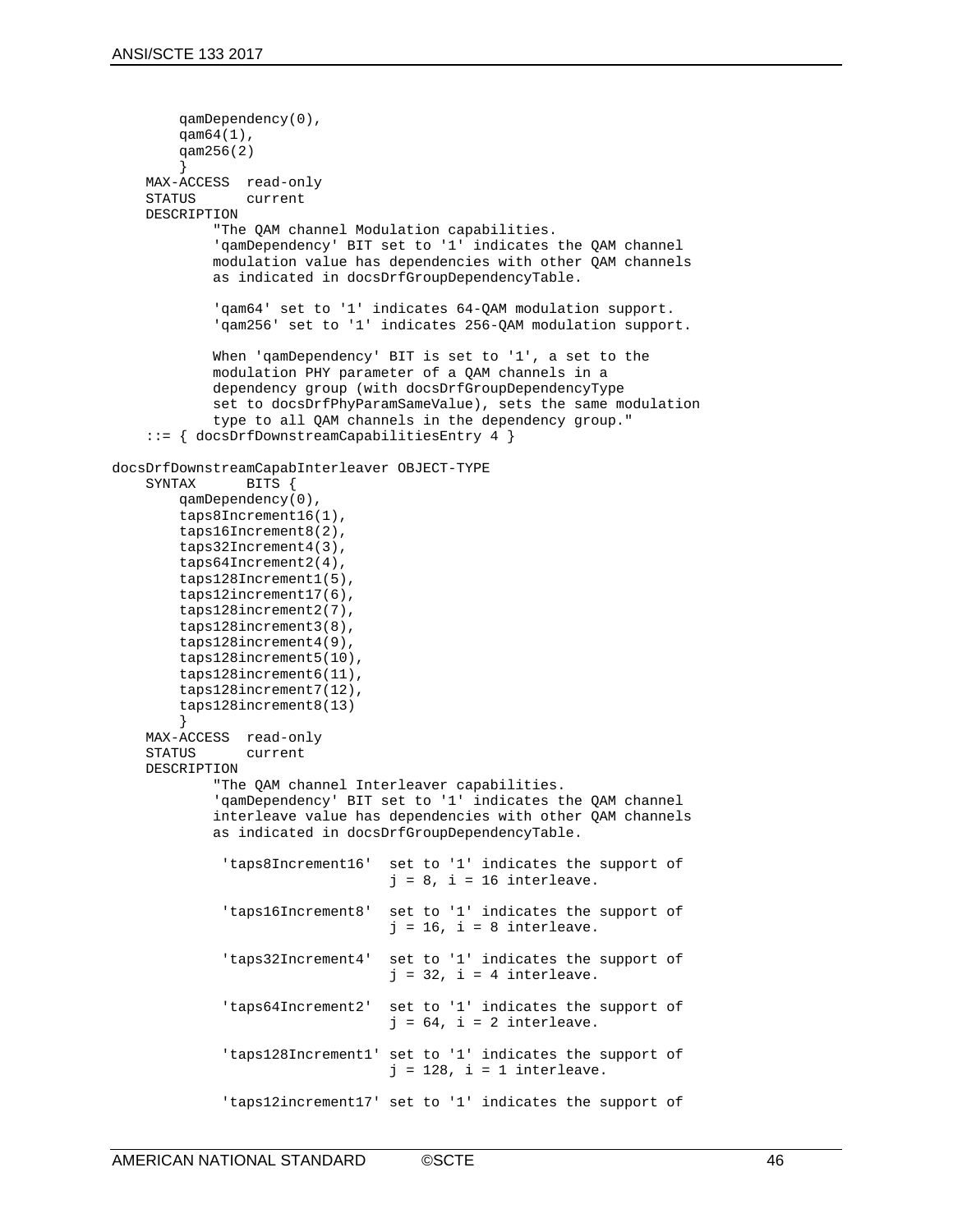```
j = 12, i = 17 interleave.
              'taps128increment2' set to '1' indicates the support of
                                  j = 128, i = 2 interleave.
              'taps128increment3' set to '1' indicates the support of
                                  j = 128, i = 3 interleave.
               'taps128increment4' set to '1' indicates the support of
                                  j = 128, i = 4 interleave.
              'taps128increment5' set to '1' indicates the support of
                                  j = 128, i = 5 interleave.
               'taps128increment6' set to '1' indicates the support of
                                  j = 128, i = 6 interleave.
              'taps128increment7' set to '1' indicates the support of
                                  j = 128, i = 7 interleave.
              'taps128increment8' set to '1' indicates the support of
                                  j = 128, i = 8 interleave.
             When 'qamDependency' BIT is set to '1', a set to the 
             interleave PHY parameter of a QAM channels in a
             dependency group (with docsDrfGroupDependencyType
             set to docsDrfPhyParamSameValue), sets the same Interleave 
             value to all QAM channels in the dependency group."
     ::= { docsDrfDownstreamCapabilitiesEntry 5 }
docsDrfDownstreamCapabJ83Annex OBJECT-TYPE<br>SYNTAX BITS {
                BITS {
         qamDependency(0),
         annexA(1),
         annexB(2),
         annexC(3)
 }
    MAX-ACCESS read-only<br>STATUS current
                current
     DESCRIPTION 
             "The QAM channel J.83 Annex Capabilities.
             'qamDependency' BIT set to '1' indicates the QAM channel
             J.83 Annex value has dependencies with other QAM channels
             as indicated in docsDrfGroupDependencyTable.
             'annexA' set to '1' indicates J.83 Annex A support.
            'annexB' set to '1' indicates J.83 Annex B support.
             'annexC' set to '1' indicates J.83 Annex C support.
             When 'qamDependency' BIT is set to '1', a set to the 
             J.83 Annex PHY parameter of a QAM channels in a
             dependency group (with docsDrfGroupDependencyType
             set to docsDrfPhyParamSameValue), sets the same J.83 Annex
             value to all QAM channels in the dependency group."
     ::= { docsDrfDownstreamCapabilitiesEntry 6 }
docsDrfDownstreamCapabConcurrentServices OBJECT-TYPE
    SYNTAX
         qamDependency(0),
         videoAndDocsis(1)
 }
     MAX-ACCESS read-only
                current
```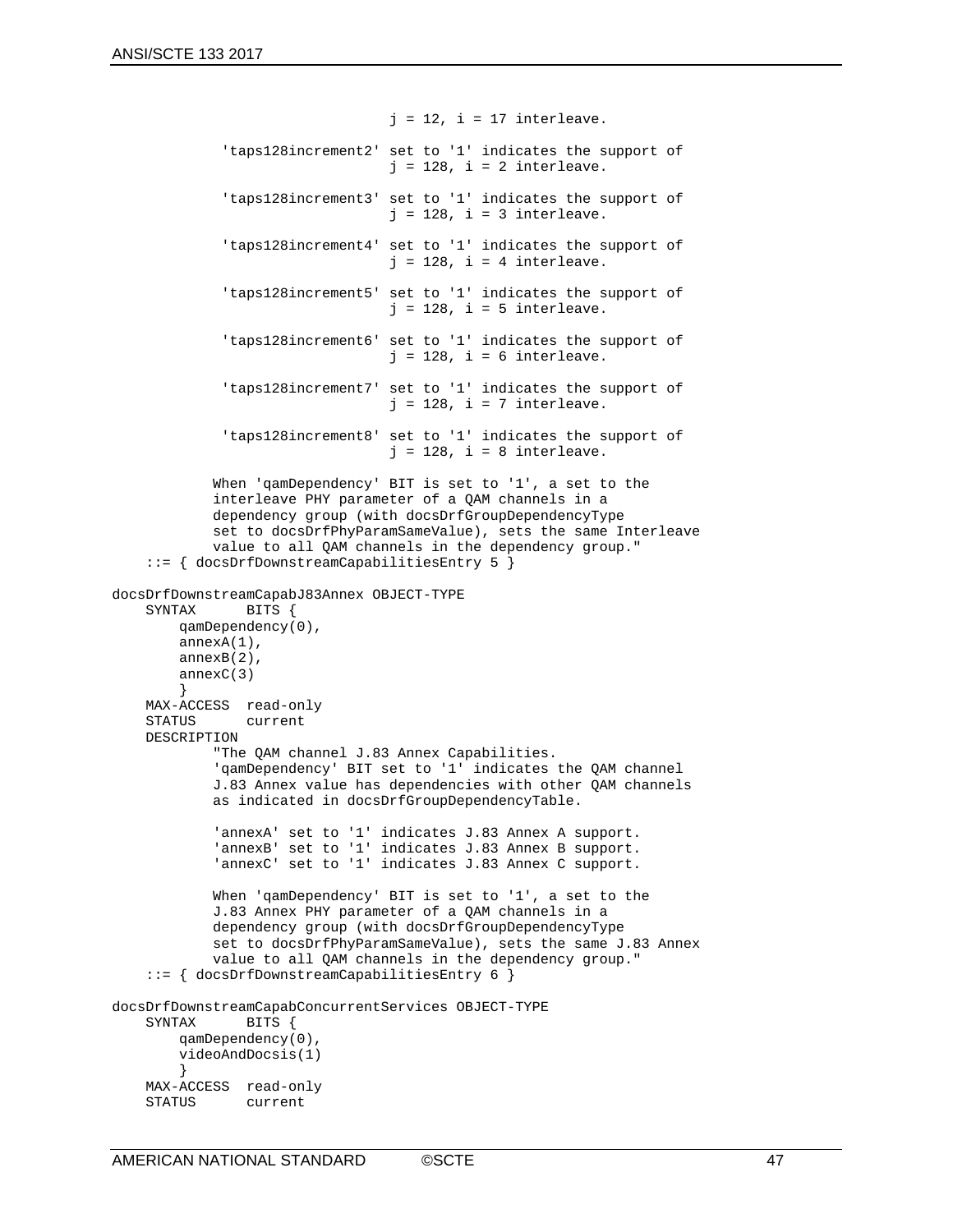```
 DESCRIPTION 
             "The QAM channel Concurrent Services Capabilities.
             'qamDependency' BIT set to '1' indicates the QAM channel
             is part of a dependency group that supports concurrent 
             services mode as indicated in 
             docsDrfGroupDependencyTable.
             'videoAndDocsis' BIT set to '1' indicates video transport
             and DOCSIS transport can be supported simultaneously.
             Video and DOCSIS transport service types are described in
             docsDrfDownstreamCapabServicesTransport."
     ::= { docsDrfDownstreamCapabilitiesEntry 7 }
docsDrfDownstreamCapabServicesTransport OBJECT-TYPE
                BITS {
         qamDependency(0),
         mpeg2OverIP(1),
        dmpt(2),
         psp(3)
 }
 MAX-ACCESS read-only
     STATUS current
     DESCRIPTION 
             "The QAM channel Services transports modes Capabilities.
             'qamDependency' BIT set to '1' indicates the QAM channel
             Service transport type has dependencies with other QAM 
             channels as indicated in 
             docsDrfGroupDependencyTable.
             'mpeg2OverIP' set to '1' indicates video transports as 
             conventional VoD is supported (known as MPT mode, MPEG-2
             transport).
             'dmpt' set to 1 indicates DOCSIS MPT mode (D-MPT) support.
             'psp' set to 1 indicates DOCSIS Packet Streaming Protocol
             mode (PSP) support.
             When 'qamDependency' BIT is set to '1', a request to set
             a QAM channel to a service type in a dependency group 
             (with docsDrfGroupDependencyType set to 
             docsDrfPhyParamSameValue) may be rejected."
     ::= { docsDrfDownstreamCapabilitiesEntry 8 }
docsDrfDownstreamCapabMuting OBJECT-TYPE
                BITS {
         qamDependency(0)
 }
 MAX-ACCESS read-only
     STATUS current
     DESCRIPTION 
             "The QAM channel muting capabilities.
             'qamDependency' BIT set to '1' indicates the QAM Mute
             state has dependencies with other QAM channels as 
             indicated in docsDrfGroupDependencyTable.
             When 'qamDependency' BIT is set to '1', a request to 
             mute a QAM channels in a dependency group (with 
             docsDrfGroupDependencyType set to 
             docsDrfPhyParamSameValue), sets all QAM channels in the 
             dependency group to mute."
     ::= { docsDrfDownstreamCapabilitiesEntry 9 }
```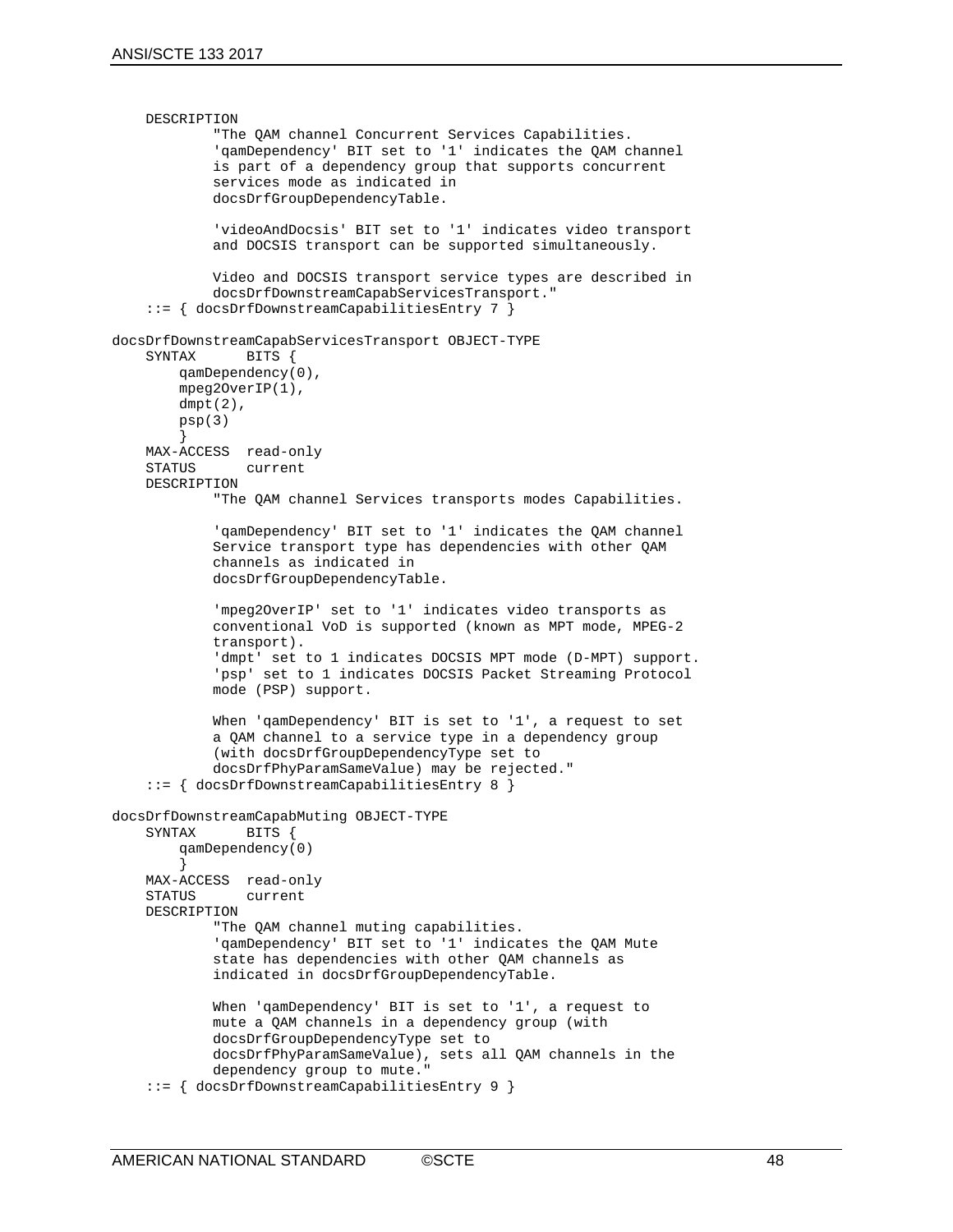-- --------------------------------------------------------------------- -- DRF Group Dependency of PHY parameters Definitions -- Defines the group of QAM channels that may be impacted for -- individual QAM channels PHY parameters changes. Extends ENTITY-MIB -- -----------------------------docsDrfGroupDependencyTable OBJECT-TYPE SEQUENCE OF DocsDrfGroupDependencyEntry MAX-ACCESS not-accessible current DESCRIPTION "This table describes the rules that identify groups of QAM channels with PHY parameters dependencies. A PHY parameter dependency group means that a set to a QAM channel parameter may affect the value of other QAM Channels in the group. TSID is a broadcast term borrowed by the M-CMTS architecture to represent a unique identifier of QAM channels in the M-CMTS architecture. TSID Group is the DEPI concept of a set of QAM channels with a PHY parameter dependency. This module refers to TSID group as a PHY dependency Group. This table uses the ENTITY-MIB physical component structure to allows the managed system to describe the QAM channels' PHY parameters dependencies. A management entity can use the information from this table to generate the DEPI TSID Groups. Examples of PHY dependencies could be usage of adjacent frequencies, or QAM channels of RF ports restricted, or same interleaver value, modulation and J.83 Annex value. Additional details and rules to describe the PHY parameter dependency is indicated in docsDrfGroupDependencyType. Vendors may extend via other MIB modules the usage of docsDrfGroupDependencyType." ::= { docsDrfObjects 4 } docsDrfGroupDependencyEntry OBJECT-TYPE DocsDrfGroupDependencyEntry MAX-ACCESS not-accessible<br>STATUS current current. DESCRIPTION "A conceptual row of this table. QAM channels are modeled as PhysicalClass 'port' from the ENTITY-MIB. An QAM channel can be represented as part of an entity MIB containment tree as follows: chassis(device) .container(Slot) .module(field-replaceable-module) .module ( Physical RF spigot) . port (QAM channel) PhysicalClass 'stack' is left optional and not included as a reference or examples for this table. Based on the hardware capabilities the Agent will create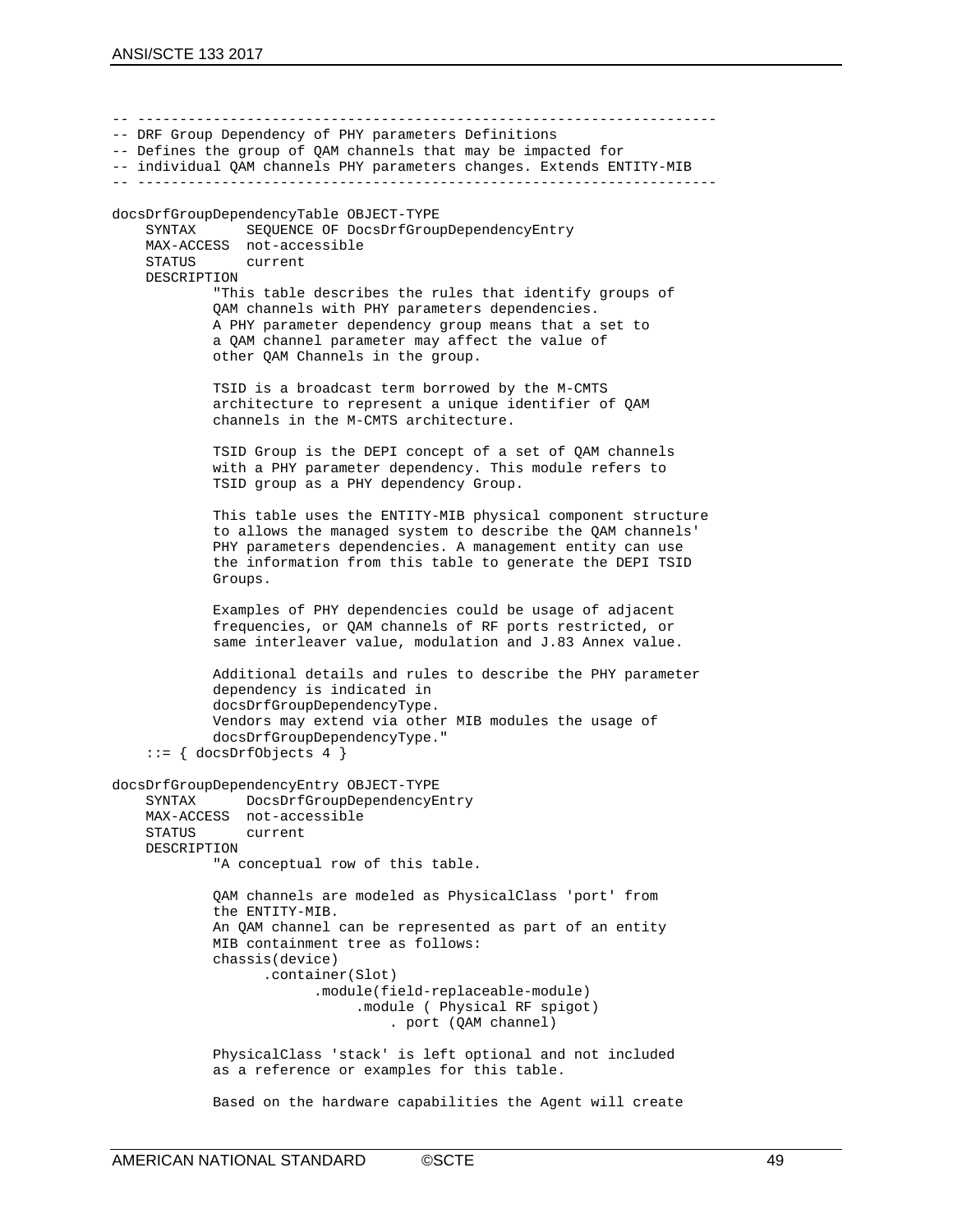entries in this table including the entPhysicalEntry of the close element to the root (e.g., up to 'chassis' or 'stack') including the PHY parameter of the dependency as part of the entry index

 The Aggregation is then defined as all the QAM channels (entity PhysicalClass = 'port') below the tree as indicated in entyPhysicalContainsTable.

 Logical or software dependencies of the QAM channels PHY parameters in addition to the hardware dependency entries can be present and MUST persist during system re-initialization. The storage realization of hardware dependent entries are 'permanent' or 'readOnly'. The storage realization of logical dependency entries is 'nonVolatile'.

 PHY parameter dependencies that are logically defined may be present in this table but its configuration is outside of the scope of this MIB Module, including the definition of simulated Physical components such backplane types or modules accomplish its logical grouping.

 PHY parameters with no Physical entities associated in this table indicate no PHY dependencies for certain groups of QAM channels.

 Administrative changes to the docsDrfGroupDependencyPhyParamLock are preserved in non-volatile memory upon system re-initialization.

 Note that any change in the system due to the insertion or removal or components will reset to factory default the entries associated with those components.

 An entry in this table is reflected in the MIB object docsIfMExtDownstreamTSIDGroupPhyParamFlag for individual QAM channels.

 A recursive method to find the PHY dependency group of an QAM channel A, PHY parameter X is as follows:

 The parent tree of QAM channel A is recursively calculated by navigating entyPhysicalContainsTable from bottom to top Pi(P1..Pn)

 The list Mj (M1..Mn) of docsDrfGroupDependencyPhysicalIndex represents the values from this table with PHY parameter docsDrfGroupDependencyPhyParam X and/or 'all'

The list Qi (Q1..n) is the list of matches of Mi in Pi

 Qi with the lower position in the entyPhysicalContainsTable is selected Qy and My is the group criteria selected.

 All QAM channels Bi below My are candidates for inclusion in the dependency group.

 Each Bi is verified as A for its own BPi parent tree to verify that in effect My is the lowest denominator in Mi BPi intersection to become part of the Dependency Group of A."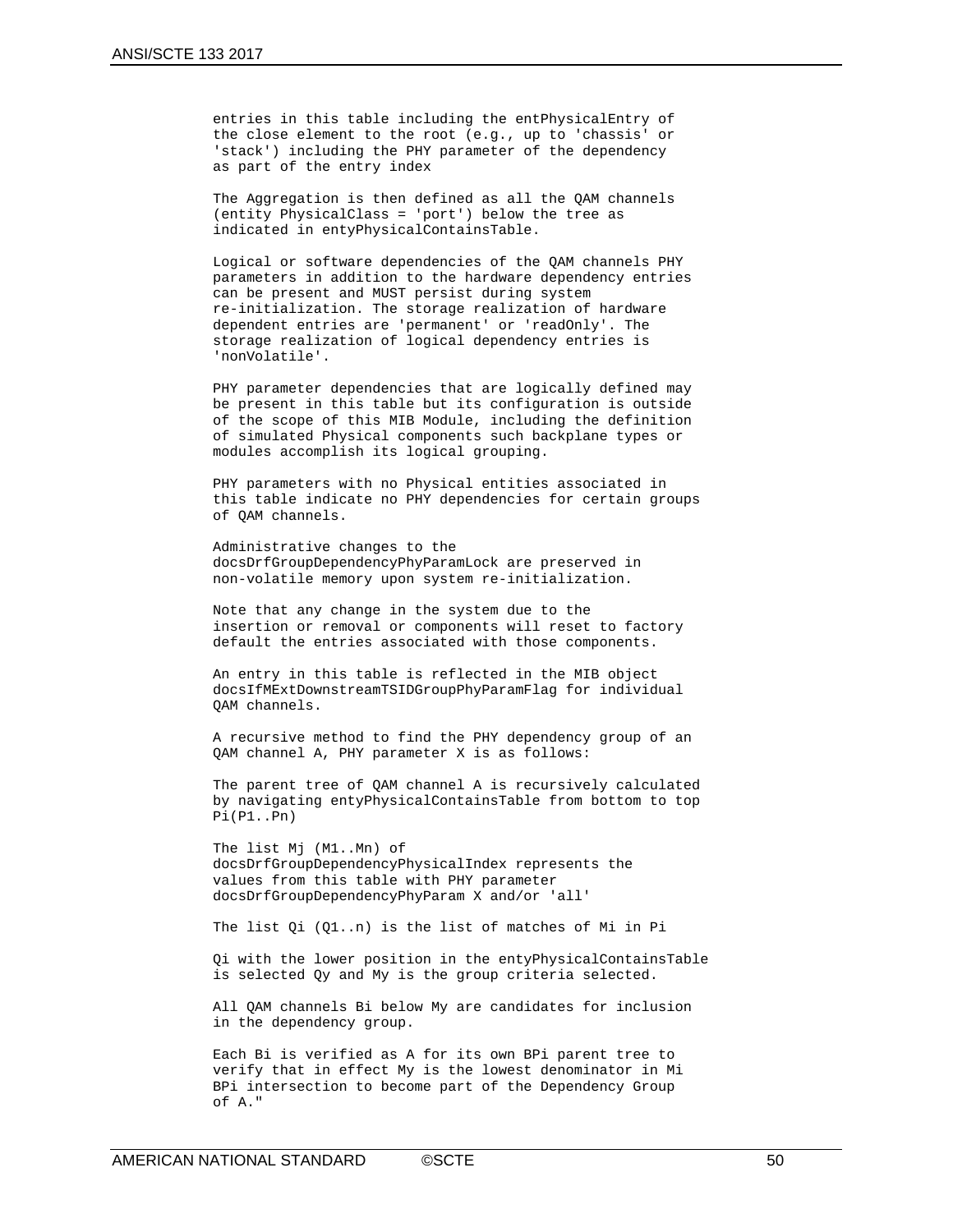```
 INDEX { docsDrfGroupDependencyPhyParam, 
              docsDrfGroupDependencyPhysicalIndex }
     ::= { docsDrfGroupDependencyTable 1 }
DocsDrfGroupDependencyEntry ::= SEQUENCE
\mathcal{L}docsDrfGroupDependencyPhyParam INTEGER,<br>docsDrfGroupDependencyPhysicalIndex PhysicalIndexOrZero,
    docsDrfGroupDependencyPhysicalIndex PhysicalInd<br>docsDrfGroupDependencyGroupID Unsigned32,
    docsDrfGroupDependencyGroupID Unsigned32,<br>docsDrfGroupDependencyType AutonomousType
    docsDrfGroupDependencyType
 }
docsDrfGroupDependencyPhyParam OBJECT-TYPE<br>SYNTAX INTEGER {
                  INTEGER {
         noDependencies(0),
         all(1),
          frequency(2),
          bandwidth(3),
          power(4),
         modulation(5),
          interleave(6),
          annex(7),
          symbolRate(8),
         mute(9) }
    MAX-ACCESS not-accessible<br>STATUS current
                  current
     DESCRIPTION 
               "This object represents the type of PHY parameter 
              that may have dependencies when setting an individual 
              object in the dependency group.
              The value 'all' may be used as a wildcard to indicate
              all PHY parameters have dependencies. The other 
              enumeration values are common QAM PHY parameters.
              The opposite to 'all' is 'noDependencies', which indicates
              no dependencies in PHY parameters, but is only used to 
              indicate no dependencies across all the device. Thus,
              when used, 'noDependencies' is accompanied by 
              docsDrfGroupDependencyPhysicalIndex '0' as the only
              entry in the table. 
              In this way it is clearly distinguished when a device
              has dependencies instead of an empty table." 
     ::= { docsDrfGroupDependencyEntry 1 }
docsDrfGroupDependencyPhysicalIndex OBJECT-TYPE
                 PhysicalIndexOrZero
     MAX-ACCESS not-accessible
    STATUS
     DESCRIPTION 
               "Indicates the physical element from where the PHY 
              parameter dependency for QAM channels is derived.
              All the QAM channels elements under this Physical index
              will belong to a dependency group of the specified PHY 
              parameter." 
     ::= { docsDrfGroupDependencyEntry 2 }
docsDrfGroupDependencyGroupID OBJECT-TYPE<br>SYNTAX Unsigned32 (1..127)
                 Unsigned32 (1..127)MAX-ACCESS read-only<br>STATUS current
                  current
     DESCRIPTION 
              "The internal ID assigned for the QAM channels in the
```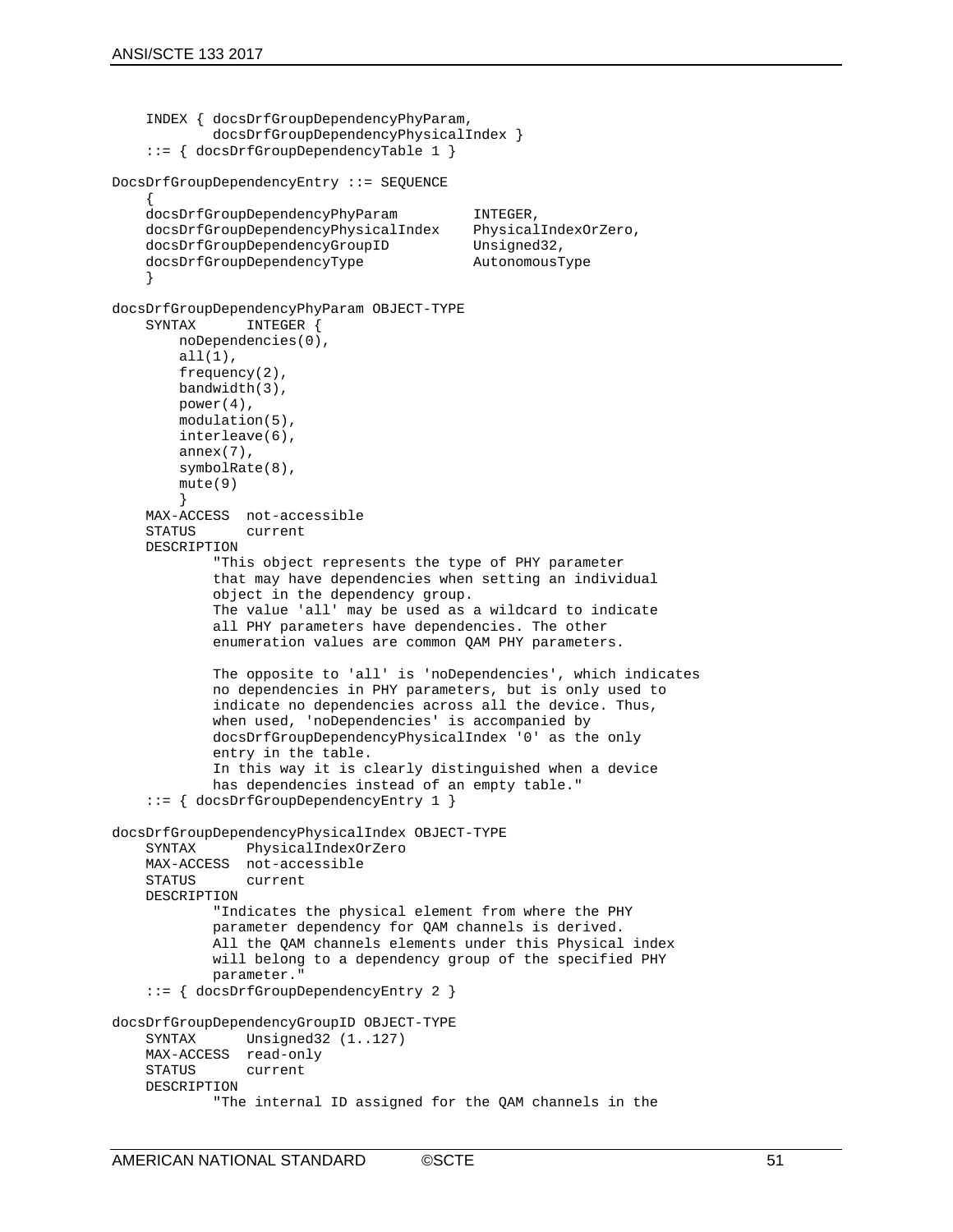```
 dependency group. 
              The value of this object is unique in the scope of the
              PHY parameter being mapped." 
     ::= { docsDrfGroupDependencyEntry 3 } 
docsDrfGroupDependencyType OBJECT-TYPE 
                AutonomousType
    MAX-ACCESS read-only<br>STATUS current
                 current
     DESCRIPTION 
              "The description of the type of dependency associated 
              with this dependency group.
              Basic type of dependencies are docsDrfPhyParamSameValue, 
              docsDrfPhyParamAdjacentValues, docsDrfPhyParamFrequencyRange. 
              Vendors may define their own rules and policies to describe
              their implementation dependency definitions such as
              RowPointers to table entries or OBJECT-IDENTITY clauses.
              If the dependency is not described this object is set to
              zeroDotZero, although the dependency does exist."
     ::= { docsDrfGroupDependencyEntry 4 } 
                                   -- ---------------------------------------------------------------------
-- DRF Channel Block configuration 
-- Configuration and diagnostic of block Channels.
-- This table is only for Channels Blocks Physical containments
-- Other configuration parameters (PHY) applicable to all channels in a 
-- QAM Channel Block are set through the DS (QAM) channel interface and 
-- configuration objects
                                     -- ---------------------------------------------------------------------
docsDrfChannelBlockTable OBJECT-TYPE
                SEQUENCE OF DocsDrfChannelBlockEntry
    MAX-ACCESS not-accessible<br>STATUS current
                 current
     DESCRIPTION
              "This table configure attributes of block channels and
               Controls channel Block Tests.
              A channel block is an ENTITY-MIB containment of 
              PhysicalClass 'module' that represent an RF connector."
    ::= { docsDrfObjects 5 }
docsDrfChannelBlockEntry OBJECT-TYPE
               DocsDrfChannelBlockEntry
     MAX-ACCESS not-accessible
                 current
     DESCRIPTION
              "The conceptual row of this table.
              Entries in this table are created at system 
              Initialization for Block Channels compliant to DRFI 
              Specification.
              Sets in entries of this table persist after system
              initialization."
     INDEX { docsDrfChannelBlockPhysicalIndex }
     ::= { docsDrfChannelBlockTable 1 }
DocsDrfChannelBlockEntry::= SEQUENCE
\mathcal{L}docsDrfChannelBlockPhysicalIndex PhysicalIndex,<br>docsDrfChannelBlockNumberChannels Unsigned32,
    docsDrfChannelBlockNumberChannels
     docsDrfChannelBlockCfgNumberChannels Unsigned32,
    docsDrfChannelBlockMute TruthV<br>docsDrfChannelBlockTestType INTEGER,
    docsDrfChannelBlockTestType INTEGER,<br>docsDrfChannelBlockTestIfIndex InterfaceIndexOrZero
    docsDrfChannelBlockTestIfIndex
```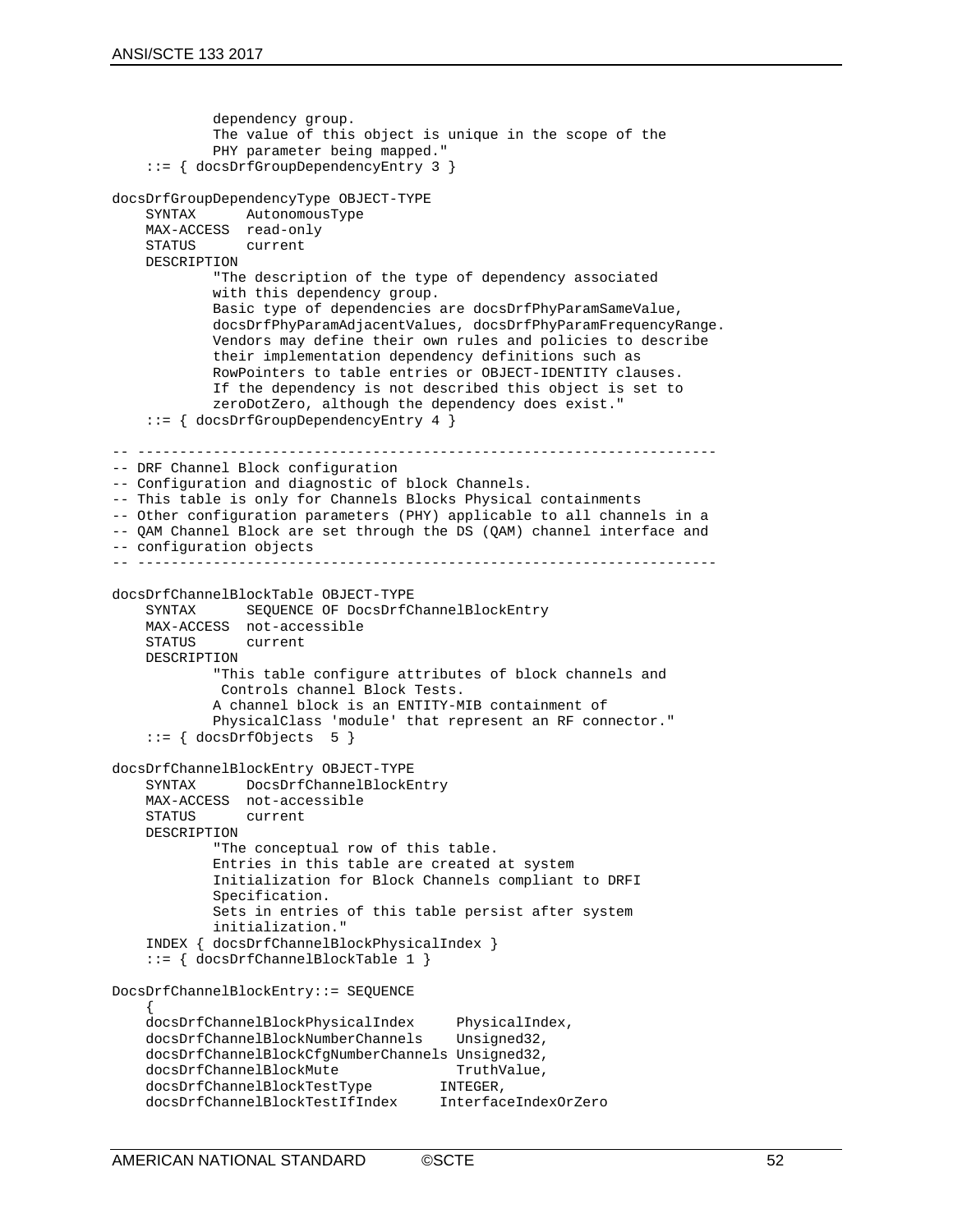```
 }
docsDrfChannelBlockPhysicalIndex OBJECT-TYPE
     SYNTAX PhysicalIndex
     MAX-ACCESS not-accessible
                current
     DESCRIPTION
             "The Physical Index of the QAM Channel Block."
     ::= { docsDrfChannelBlockEntry 1 }
docsDrfChannelBlockNumberChannels OBJECT-TYPE 
               Unsigned32
   MAX-ACCESS read-only<br>STATUS current
                current
     DESCRIPTION
             "The Number of QAM Channels N associated with this entry.
             The value of this attribute corresponds to the number
             of channels that can be transmitted from this block"
     ::= { docsDrfChannelBlockEntry 2 }
docsDrfChannelBlockCfgNumberChannels OBJECT-TYPE
                Unsigned32
    MAX-ACCESS read-write<br>STATUS current
                current
     DESCRIPTION
             "The Number of QAM Channels N' to configure for the 
             QAM block. 
             This number corresponds to the number of channels that
             are configured to be currently transmitted by the block.
             The maximum number of channels per block follows the 
             consideration of maximum number of digital channels in 
             a headend described in the DRFI specification.
             As a rule N' is valid if it is less than or equal to N. 
             In addition N minimal requirements consist of even 
             numbers and 1 (one QAM channel per Block Channel). Odd 
             number of QAM channels per Block Channel are optional 
             for implementation.
             A Set to an invalid value or not supported value returns
             Error 'wrongValue'."
     ::= { docsDrfChannelBlockEntry 3 }
docsDrfChannelBlockMute OBJECT-TYPE
     SYNTAX TruthValue
    MAX-ACCESS read-write
    STATUS
     DESCRIPTION
             "The Mute control object for the Block Channel. 
             A set to this object to 'true' is reflected in 
             ifOperStatus set to 'down' of the QAM channels 
             associated to the block Channel.
             The opposite, a set to this object to 'false', is not 
             necessarily reflected as ifOperStatus set to 'up' since
             other interface conditions might prevent such status."
     ::= { docsDrfChannelBlockEntry 4 }
docsDrfChannelBlockTestType OBJECT-TYPE
                INTEGER {
                  noTest(1),
                  offOthersNormal(2),
```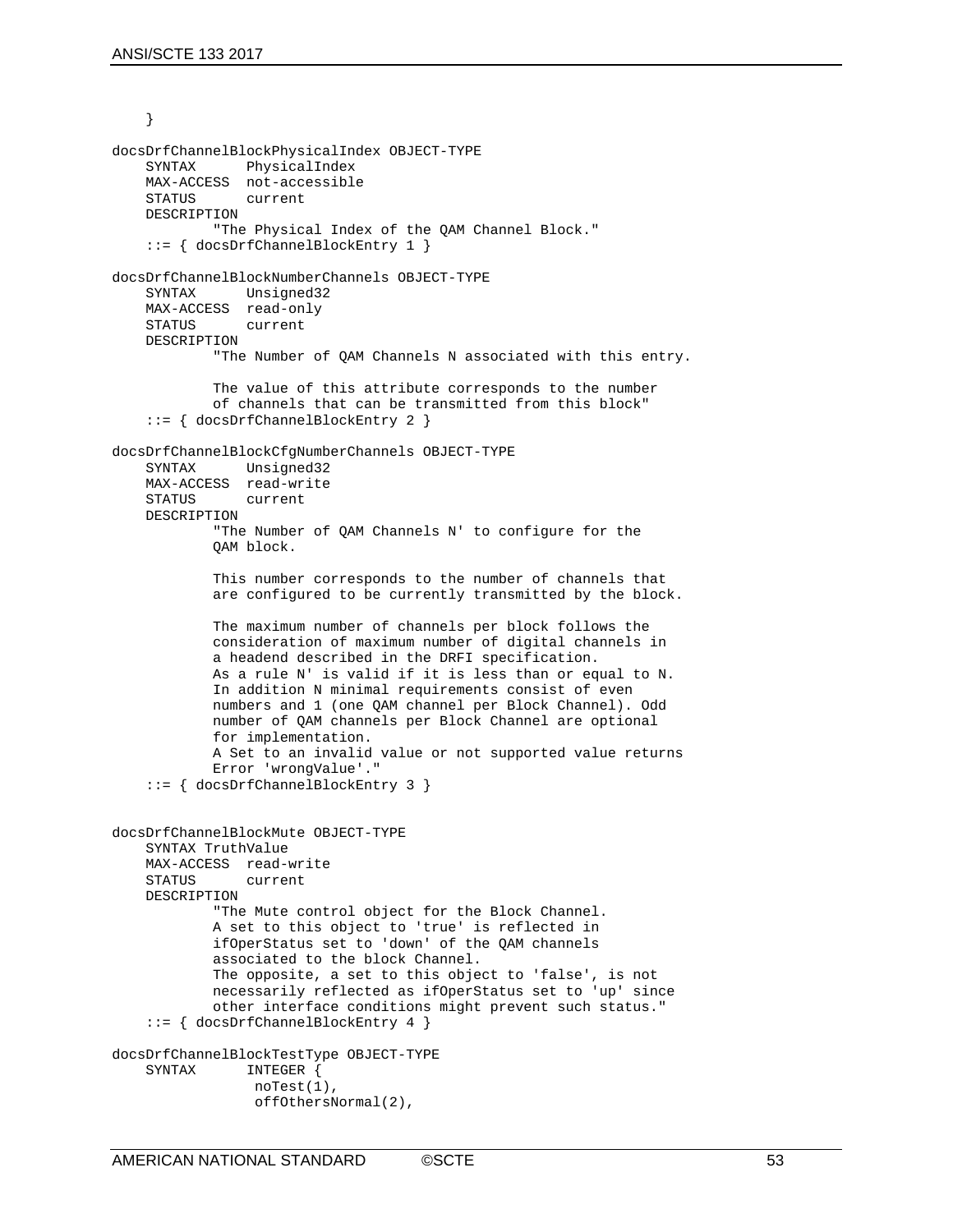```
 allOff(3),
                  onOthersOff(4),
                  cwOnOthersOff(5),
                  cwOnOthersNormal(6),
                  clockTest(7) 
}<br>{}
    MAX-ACCESS read-write<br>STATUS current
                current
     DESCRIPTION
              "A set of in-service and out-of-service test modes.
              The value 'noTest'(1) is the normal condition after
              reinitialization where the QAM channels are expected in
              operation.
               'noTest' 
              It is also used to take out of testing mode
              a QAM channel within the block.
              In-service tests modes:
               'offOthersNormal'
              It is the condition where the QAM Channel indicated in
              docsDrfChannelBlockTestIfIndex has its carrier 
              suppressed and the other channels in the 
              Block Channel are operational.
              'allOff'
              All QAM channel carriers in the channel block are
              Suppressed. 
               'onOthersOff'
              It is the condition where the QAM channel indicated in
              docsDrfChannelBlockTestIfIndex is in operation
              and the other QAM channels in the channel Block have
              their carriers suppressed.
              Out-of-service test modes:
               'cwOnOthersOff'
              It is the condition where the QAM channel indicated in 
              docsDrfChannelBlockTestIfIndex transmits a 
              continuous wave (CW) while the other QAM 
              channels in the channel Block have their carriers 
              suppressed.
               'cwOnOthersNormal'
              It is the condition where the QAM channel indicated
              in docsDrfChannelBlockTestIfIndex transmits a 
              continuous wave (CW) while the other QAM channels in
              the channel Block are operational.
              'clockTest'
              It is the condition where the QAM channel indicated in
              docsDrfChannelBlockTestIfIndex transmits a sequence 
              of alternating -1 and 1 symbols.
              This object value does not persist after system 
              Reinitialization.
              The value of this object is meaningless if 
              docsDrfChannelBlockTestIfIndex is set to zero."
     ::= { docsDrfChannelBlockEntry 5 }
docsDrfChannelBlockTestIfIndex OBJECT-TYPE
     SYNTAX InterfaceIndexOrZero
    MAX-ACCESS read-write<br>STATUS current
                current
     DESCRIPTION
             "The ifIndex of the QAM channel to perform the QAM
```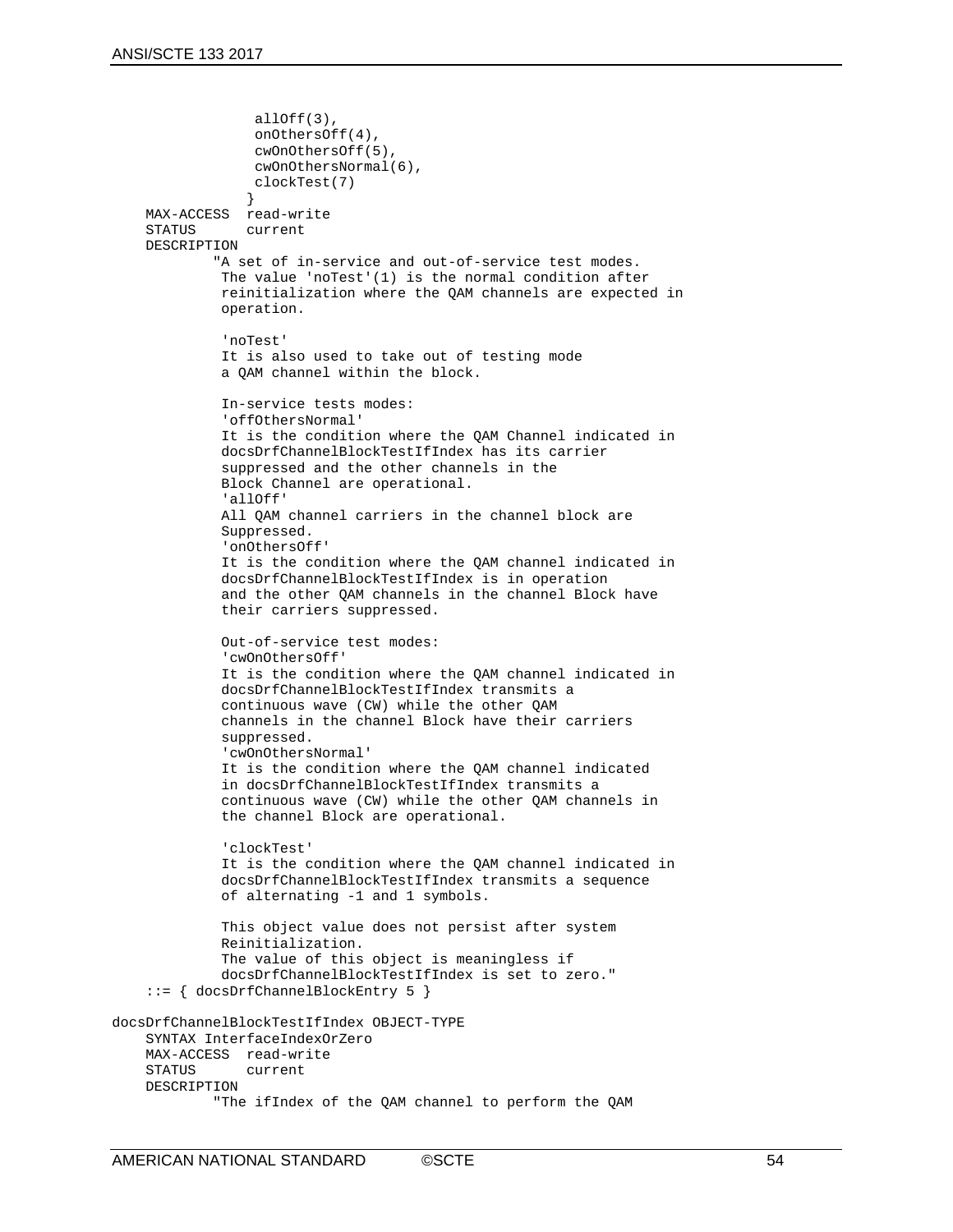```
 channel test.
               A Set to a value that does not correspond to a QAM 
               Channel within the Block channel returns error 
               'wrongValue'.
               A set to zero stops a current test execution."
     ::= { docsDrfChannelBlockEntry 6 }
 -- ---------------------------------------------------------
-- Conformance definitions 
-- ---------------------------------------------------------
docsDrfConformance OBJECT IDENTIFIER ::= { docsDrfMib 2 }
docsDrfCompliances OBJECT IDENTIFIER ::= { docsDrfConformance 1 } docsDrfGroups 0BJECT IDENTIFIER ::= { docsDrfConformance 2 }
                   OBJECT IDENTIFIER ::= \{ docsDrfConformance 2 \}docsDrfDeviceCompliance MODULE-COMPLIANCE<br>STATUS current
                current
     DESCRIPTION 
              "The compliance statement DOCSIS DRFI compliant 
              devices."
     MODULE -- this MODULE
-- conditionally mandatory groups
     MANDATORY-GROUPS {
        docsDrfGroup<br>}
 }
::= { docsDrfCompliances 1}
docsDrfCmtsCompliance MODULE-COMPLIANCE<br>STATUS current
                 current
     DESCRIPTION 
              "The compliance statement for CMTS compliant 
              devices."
MODULE -- this MODULE
-- conditionally mandatory groups
MANDATORY-GROUPS {
         docsDrfGroup,
         docsDrfCmtsGroup
     }
     ::= { docsDrfCompliances 2}
docsDrfGroup OBJECT-GROUP
     OBJECTS {
         docsDrfDownstreamCapabFrequency,
         docsDrfDownstreamCapabBandwidth,
         docsDrfDownstreamCapabPower,
         docsDrfDownstreamCapabModulation,
         docsDrfDownstreamCapabInterleaver,
         docsDrfDownstreamCapabJ83Annex,
         docsDrfDownstreamCapabConcurrentServices,
         docsDrfDownstreamCapabServicesTransport,
         docsDrfDownstreamCapabMuting,
         docsDrfGroupDependencyGroupID,
         docsDrfGroupDependencyType,
         docsDrfChannelBlockNumberChannels,
```